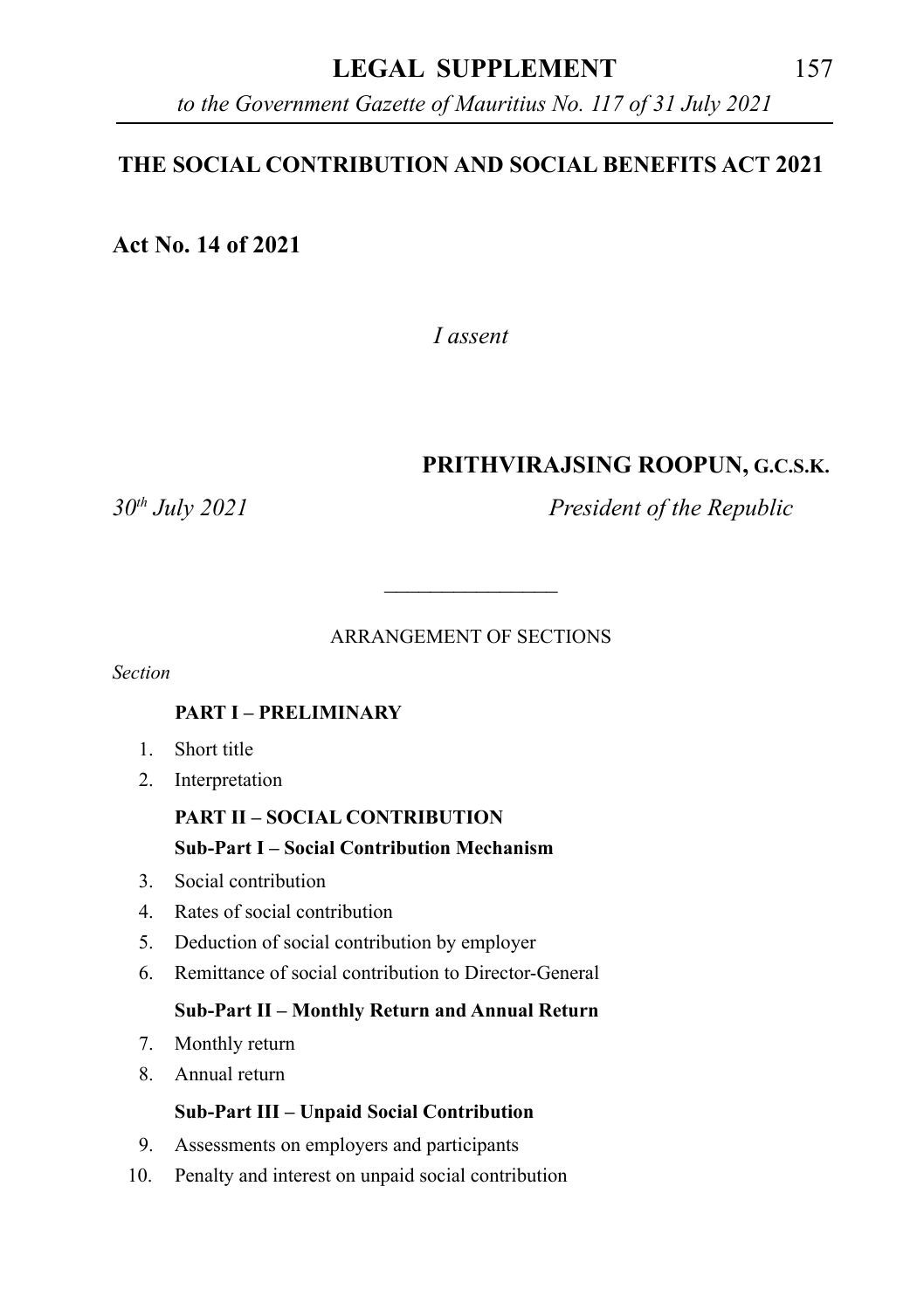- 11. Power to waive penalty or interest
- 12. Arrears of social contribution, penalty and interest not recoverable from participant
- 13. Collection and recovery of social contribution by Director-General
- 14. Transactions designed to avoid liability to social contribution

#### **Sub-Part IV – Cessation of Trade, Business or Occupation**

15. Cessation of trade, business or occupation

#### **Sub-Part V – Privilege in Respect of Social Contribution, Penalty and Interest**

16. Privilege in favour of Government

#### **PART III – SOCIAL BENEFITS**

#### **Sub-Part I – Retirement Benefit and Industrial Injury Benefits**

 17. Entitlement to social benefits

#### **Sub-Part II – Retirement Benefit**

- 18. Retirement benefit
- 19. Citizen's eligibility for retirement benefit
- 20. Non-citizen's eligibility for retirement benefit
- 21. Eligibility for retirement benefit at age of 60 and above
- 22. Payment of retirement benefit
- 23. Payment of end of year bonus

# **Sub-Part III – Industrial Injury Benefits**

# **Section A – Industrial Injury**

24. Industrial injury

#### **Section B – Industrial Injury Benefits**

- 25. Industrial injury benefit
- 26. Disablement benefit
- 27. Other benefits in addition to industrial injury benefit or disablement benefit
- 28. Survivor's benefit
- 29. Orphan's benefit and dependent's benefit
- 30. No bar to action in damages

#### **Sub-Part IV – Recovery of Social Benefits**

 31. Recovery of social benefits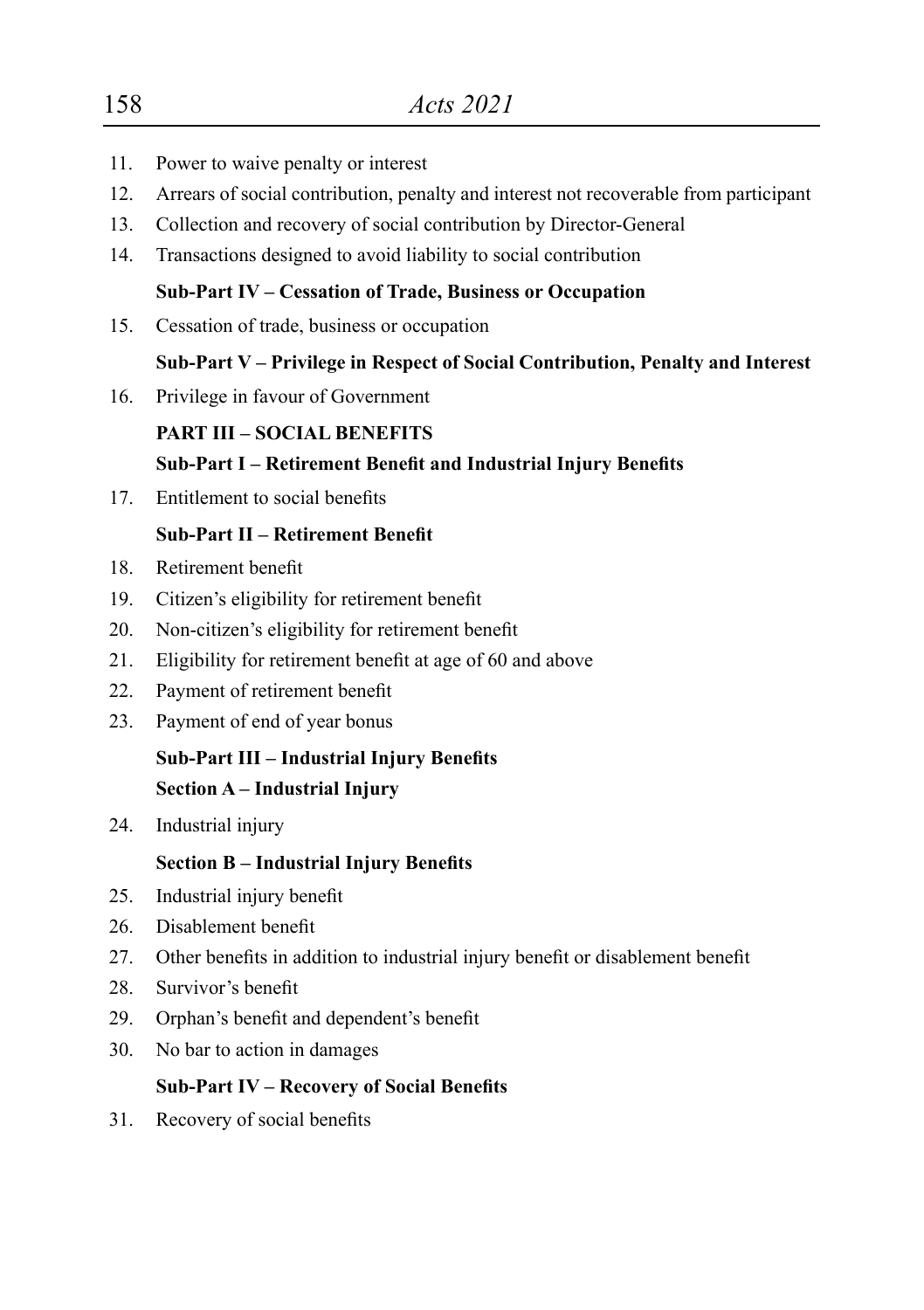#### **PART IV – ADMINISTRATION AND REVIEW OF SOCIAL BENEFITS Sub-Part I – Responsible Ministry**

- 32. Duties of Responsible Ministry
- 33. Determination of claims to social benefits
- 34. Payment of social benefits into bank account

#### **Sub-Part II – Social Benefits Review Mechanism**

- 35. Social Benefits Review Committee
- 36. Functions of Committe**e**
- 37. Meetings of Committee

#### **PART V – MISCELLANEOUS**

- 38. Offences
- 39. Regulations
- 40. Repeal
- 41. Consequential amendments
- 42. Transitional provisions and savings
- 43. Commencement FIRST SCHEDULE SECOND SCHEDULE THIRD SCHEDULE FOURTH SCHEDULE FIFTH SCHEDULE

# **An Act**

 $\overline{\phantom{a}}$  , where  $\overline{\phantom{a}}$ 

#### **To provide for a comprehensive regulatory framework to give full implementation for the administration and operation of this new social contribution and social benefits system**

ENACTED by the Parliament of Mauritius, as follows –

#### **PART I – PRELIMINARY**

#### **1. Short title**

This Act may be cited as the Social Contribution and Social Benefits Act 2021.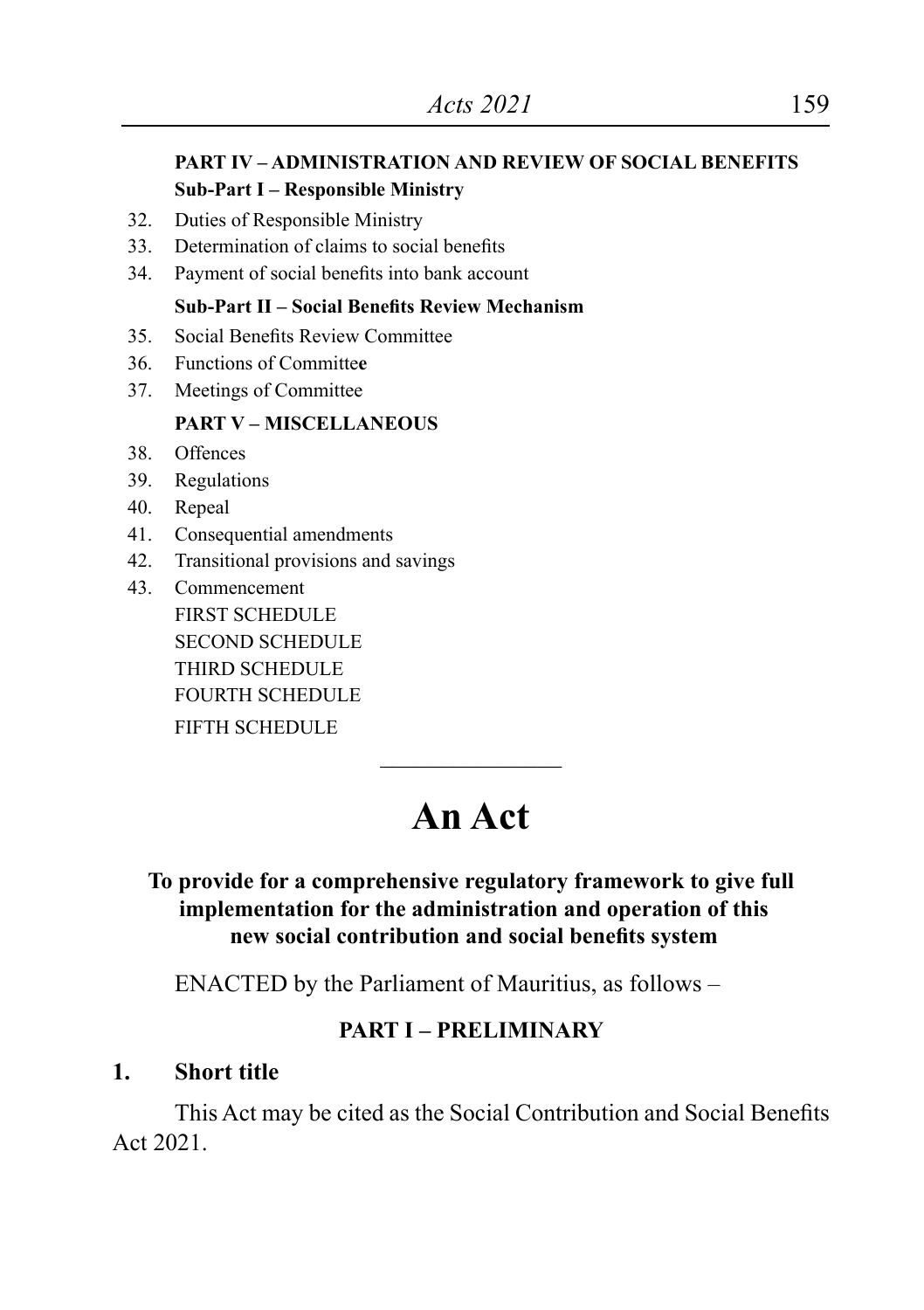#### **2. Interpretation**

In this  $Act -$ 

"agreement" means a contract of employment between an employer and an employee, whether oral, written, implied or express;

"annual earnings" means the earnings of an employee, or the net income derived by a self-employed, during the 12 months immediately preceding the date on which the employee or self-employed suffers industrial injury, but not exceeding, during the period of 12 months, the amount specified in Part I of the First Schedule;

"annual return" means a return referred to in section 8;

"apprenticeship" means any system by which an employer undertakes by contract to employ a person and to train him or have him trained systematically for a trade, for a period the duration of which is fixed in advance and in the course of which the apprentice is bound to work in the employer's service;

"average life expectancy" means the average number of years, as computed by Statistics Mauritius, that an eligible person is expected to live after retirement age or when he leaves Mauritius after retirement age;

"basic wage or salary", in relation to an employee, means –

(a) where the terms and conditions of employment of the employee are governed by Remuneration Regulations, an arbitral award or an agreement, the basic wage or salary prescribed in the corresponding Remuneration Regulations or Wages Regulations, award or agreement, or where the employer pays a higher wage or salary, the higher wage or salary so paid excluding payment for overtime, or any allowance, by whatever name called, paid over and above the wage or salary and whether paid in cash or in kind;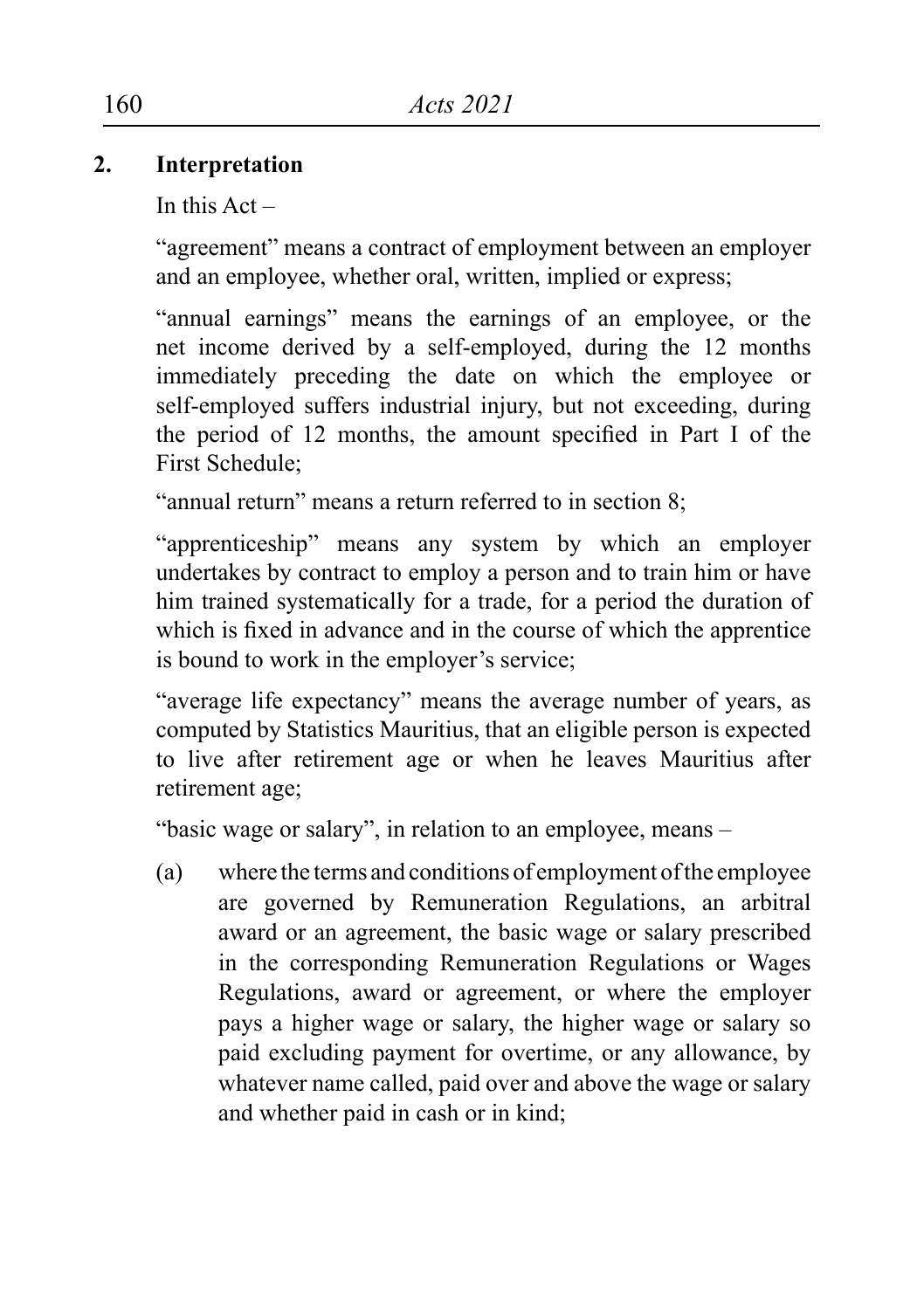- (b) in any other case, all the emoluments received by the employee, excluding payment for overtime, or any allowance, by whatever name called; and
- (c) includes payment of additional remuneration;

"business" has the same meaning as in the Income Tax Act;

"craft" includes a boat or an aircraft;

"dependent's benefit" means the social benefit payable under section  $29(3)$ ;

"Director-General" has the same meaning as in the Mauritius Revenue Authority Act;

"disabled", for the purposes of sections 26 and 27, means suffering from a disablement of not less than one per cent and resulting from a loss of mental or physical faculty caused by an industrial accident or a prescribed disease;

"disablement benefit" means the social benefit payable under sections 26 and 27;

"domestic service" –

- (a) means employment in a private household; and
- (b) includes employment as a cook, driver, gardener, *garde malade*, maid and such other employment as may be prescribed;

"earnings" means the basic wage or salary of an employee, excluding end of year bonus, or net income derived by a self-employed, not exceeding the amount specified in Part II of the First Schedule;

"eligible person" means a person referred to in Sub-part I of Part III;

"emoluments" means any payment, in money or money's worth, which is salary, wages, leave pay, fee, overtime pay, perquisite, allowance, bonus, gratuity, commission or other reward or remuneration, by whatever name called, in respect of, or in relation to, the office or employment of an employee;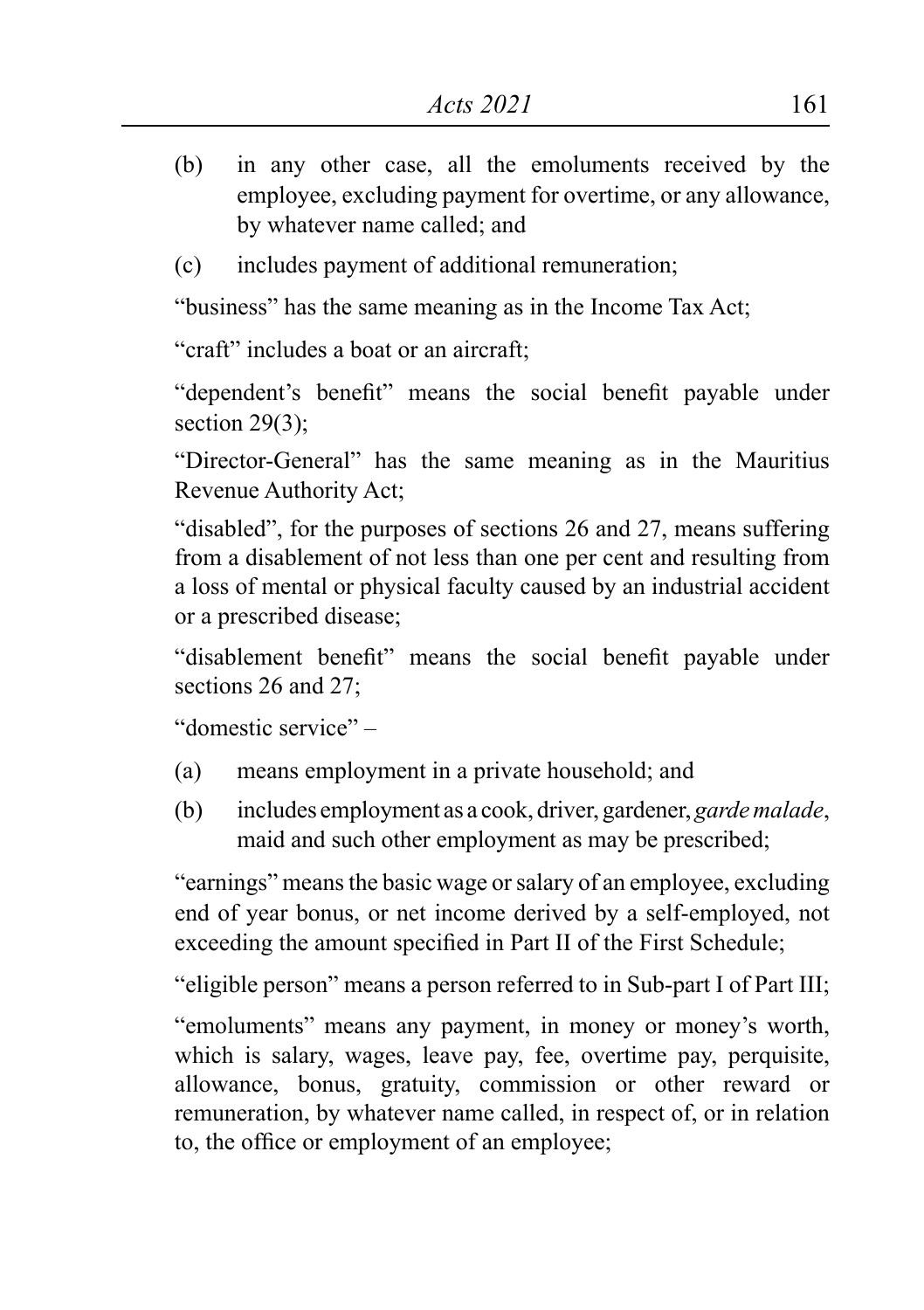"employee", for the purpose of Sub-part III of Part III –

- (a) means
	- (i) a person who enters into, or works under, an agreement or a contract of apprenticeship, other than a contract of apprenticeship regulated under the Mauritius Institute of Training and Development Act, whether by way of casual work, manual labour, clerical work or otherwise, and however remunerated;
	- (ii) a person who is employed on a part-time or full-time basis, whether in a position which is of permanent nature or on a contract of fixed duration; but
- (b) does not include
	- (i) a job contractor, by whatever name called, working under a contract for services;
	- (ii) a public sector employee;
	- (iii) a person who draws an allowance under the National Assembly Allowances Act;
	- (iv) a person who draws an allowance under the Rodrigues Regional Assembly (Allowances and Privileges) Act;
	- (v) a person who is paid remuneration as a Councillor under the Local Government Act; and
	- (vi) such other person, or category of person, as may be prescribed;

"employer" –

- (a) means a person who
	- (i) employs a participant and is responsible for the payment of remuneration to the participant;
	- (ii) is responsible for the payment of an allowance to a participant under the National Assembly Allowances Act;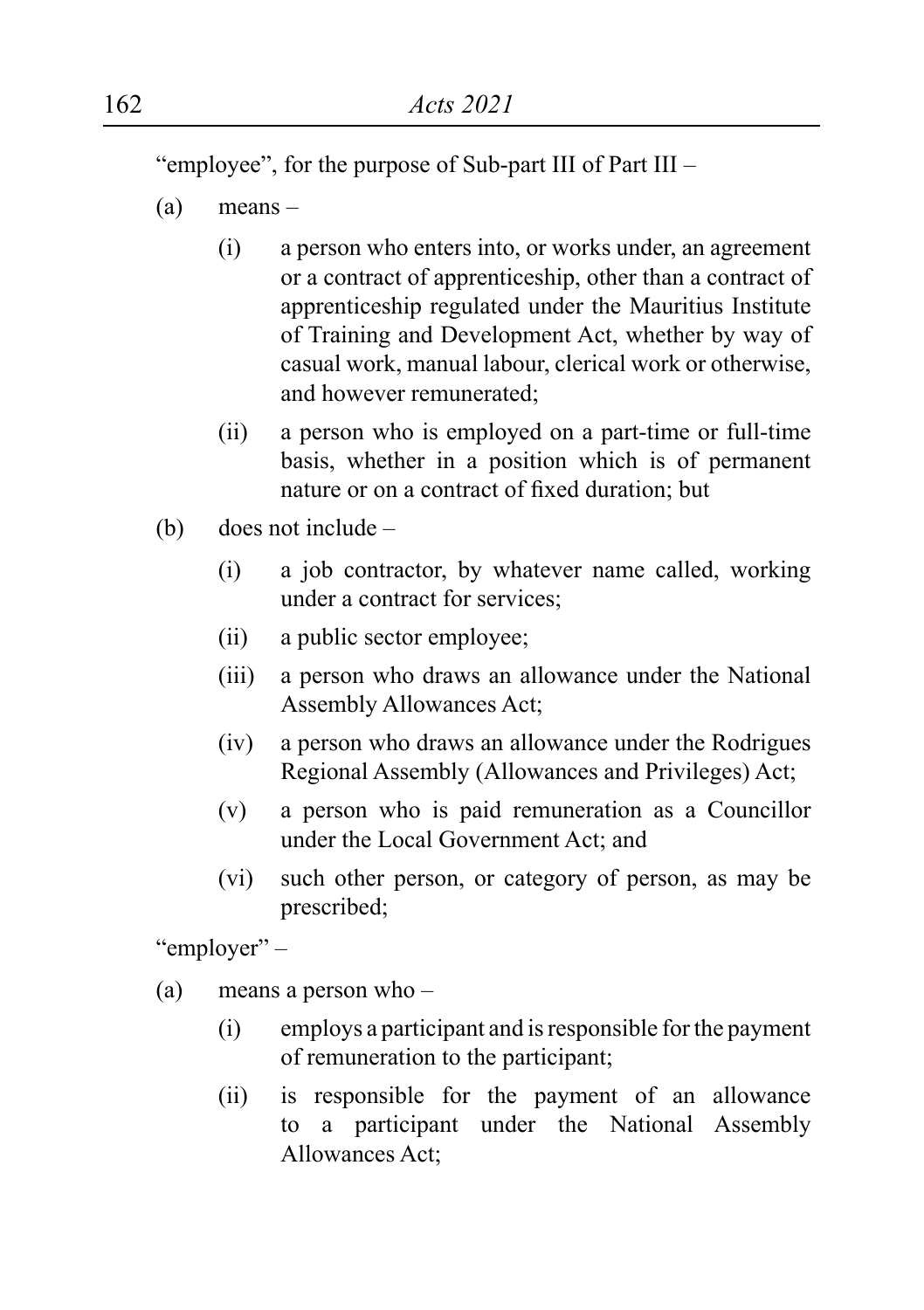- (iii) is responsible for the payment of an allowance to a participant under the Rodrigues Regional Assembly (Allowances and Privileges) Act;
- (iv) is responsible for the payment of remuneration to a participant under the Local Government Act, and
- (b) includes
	- (i) an individual;
	- (ii) a job contractor;
	- (iii) a person, other than a share worker, who shares the profit or gross earnings of another share worker;
	- (iv) a person who employs a participant who is in the domestic service; and
	- (v) such other person, or category of person, as may be prescribed;

"export manufacturing enterprise" has the same meaning as in the National Savings Fund Act;

"final", in relation to disablement benefit, means an award based on an assessment which does not indicate that the claimant should be further medically examined;

"financial year" means a period of 12 months starting on 1 July in a year and ending on 30 June in the following year;

"immigration officer" has the same meaning as in the Immigration Act;

"industrial accident" means an accident as described in section 24;

"industrial benefit" means the industrial injury benefit, disablement benefit, survivor's benefit, orphan's benefit, dependent's benefit and other benefits payable under Section B of Sub-part III of Part III;

"industrial injury" means an injury referred to in section  $24(1)$ ;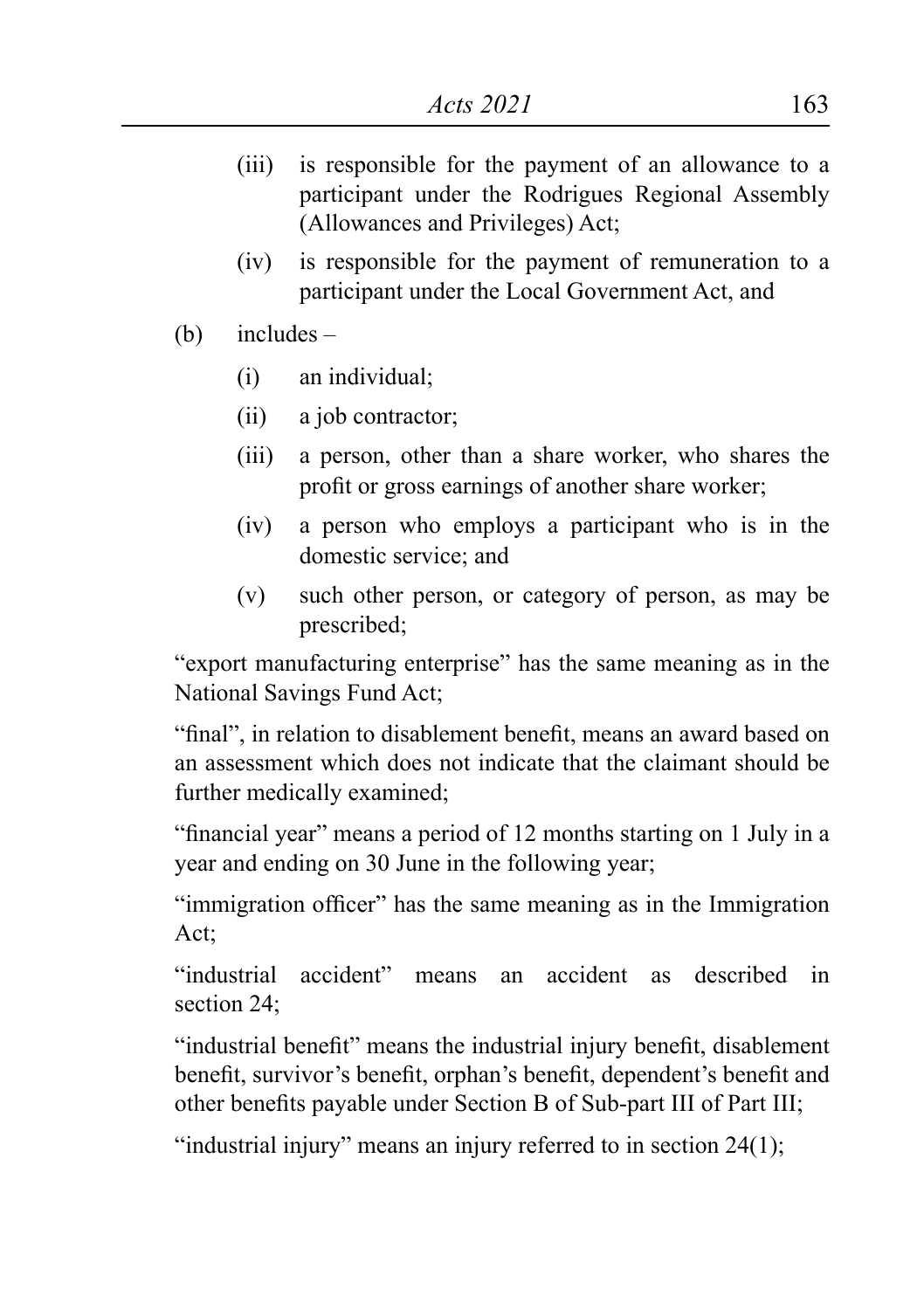"industrial injury benefit" means the social benefit payable under sections 25 and 27:

"loss of mental or physical faculty" –

- (a) means an impairment of the proper functioning of part of the body or mind; and
- (b) includes any disfigurement;

"Medical Board" means the Medical Board appointed as such under section 34 of the National Pensions Act:

"Medical Tribunal" means the Medical Tribunal established under section 36 of the National Pensions Act;

"Minister" means the Minister to whom responsibility for the subject of finance is assigned;

"Ministry" means the Ministry responsible for the subject of finance;

"monthly earnings", for the purpose of Sub-part III of Part III, means one twelfth of the annual earnings of an employee or a self-employed;

"monthly return" means the return referred to in section 7;

"National Pensions Officer" means a public officer entrusted by the Responsible Minister with responsibility for carrying out the duties specified in Part III;

"net income" –

- (a) has the same meaning as in the Income Tax Act; but
- (b) does not include passive income;

"orphan" means a person whose parents, excluding step-parents, are dead, unknown or have disappeared in the circumstances specified in Articles 133 to 135 of the Code Civil Mauricien or in circumstances which may give rise to a declaration of absence under Article 122 of the Code Civil Mauricien;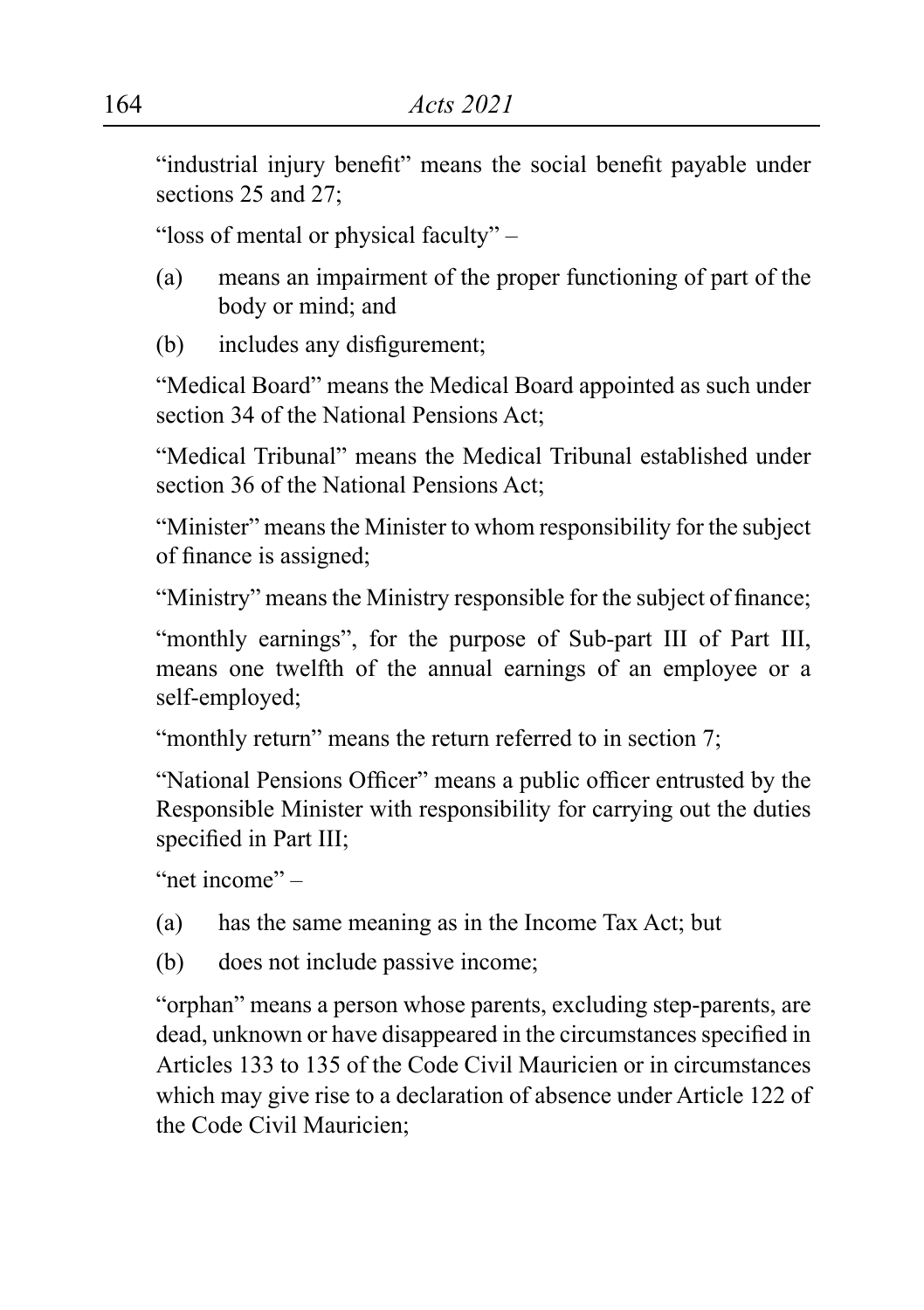"orphan's benefit" means the social benefit payable under section 29; "participant" –

- (a) means
	- (i) a person who enters into, or works under, an agreement or a contract of apprenticeship, other than a contract of apprenticeship regulated under the Mauritius Institute of Training and Development Act, whether by way of casual work, manual labour, clerical work or otherwise, and however remunerated;
	- (ii) a person employed on a part-time or full-time basis, whether in a position which is of permanent nature or on a contract of fixed duration;
	- (iii) a person who draws an allowance under the National Assembly Allowances Act;
	- (iv) a person who draws an allowance under the Rodrigues Regional Assembly (Allowances and Privileges) Act;
	- (v) a person who is paid remuneration as a Councillor under the Local Government Act; and
- (b) includes
	- (i) a public sector employee;
	- (ii) a share worker as defined in the Workers' Rights Act 2019;
	- (iii) a non-citizen employee;
	- (iv) a person employed in the domestic service;
	- (v) a person aged 65 and above;
	- (vi) a person performing atypical work as defined in the Workers' Rights Act 2019;
	- (vii) an executive director of a company;
	- (viii) a self-employed; and
	- (ix) such other person, or category of person, as may be prescribed; but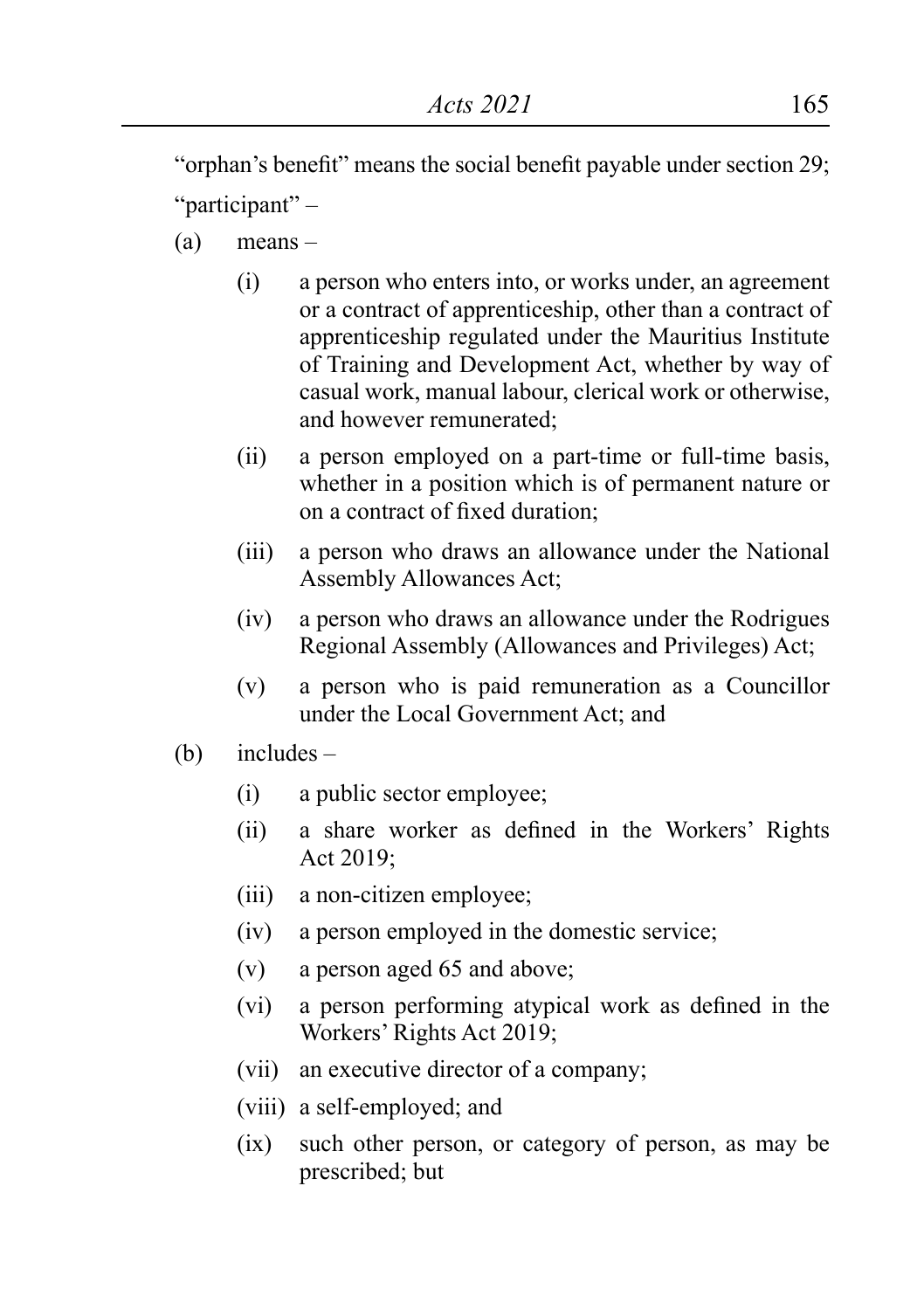- (c) does not include
	- (i) a non-citizen employee employed by an export manufacturing enterprise who has resided in Mauritius for a continuous period of less than 2 years, including any period of absence which does not exceed 9 consecutive weeks or during which he remains a resident of Mauritius;
	- (ii) anon-citizenwhoholdsaworkpermitandisanemployee of a foreign contractor engaged in the implementation of a project which is funded by a foreign State up to not less than 50 per cent of the estimated project value, from grant or concessional financing, as the Minister may determine;
	- (iii) a person taking part in a training scheme set up by the Government, or under a joint public-private initiative, with a view to facilitating the placement of jobseekers in gainful employment;
	- (iv) a non-executive director of a company;
	- (v) a non-citizen employee who is not a resident under section 73(1)(a) of the Income Tax Act;
	- (vi) such other person, or category of person, as may be prescribed;

"passive income" means income derived from rent, dividends, interest or such other income as may be prescribed;

"permanent", in relation to disablement benefit, means a final award of the disablement benefit for at least 8 years;

"portage bill" means a pay sheet prepared in relation to a seaman who is remunerated otherwise than on a monthly basis;

"prescribed disease" means such disease as may be prescribed by the Responsible Minister;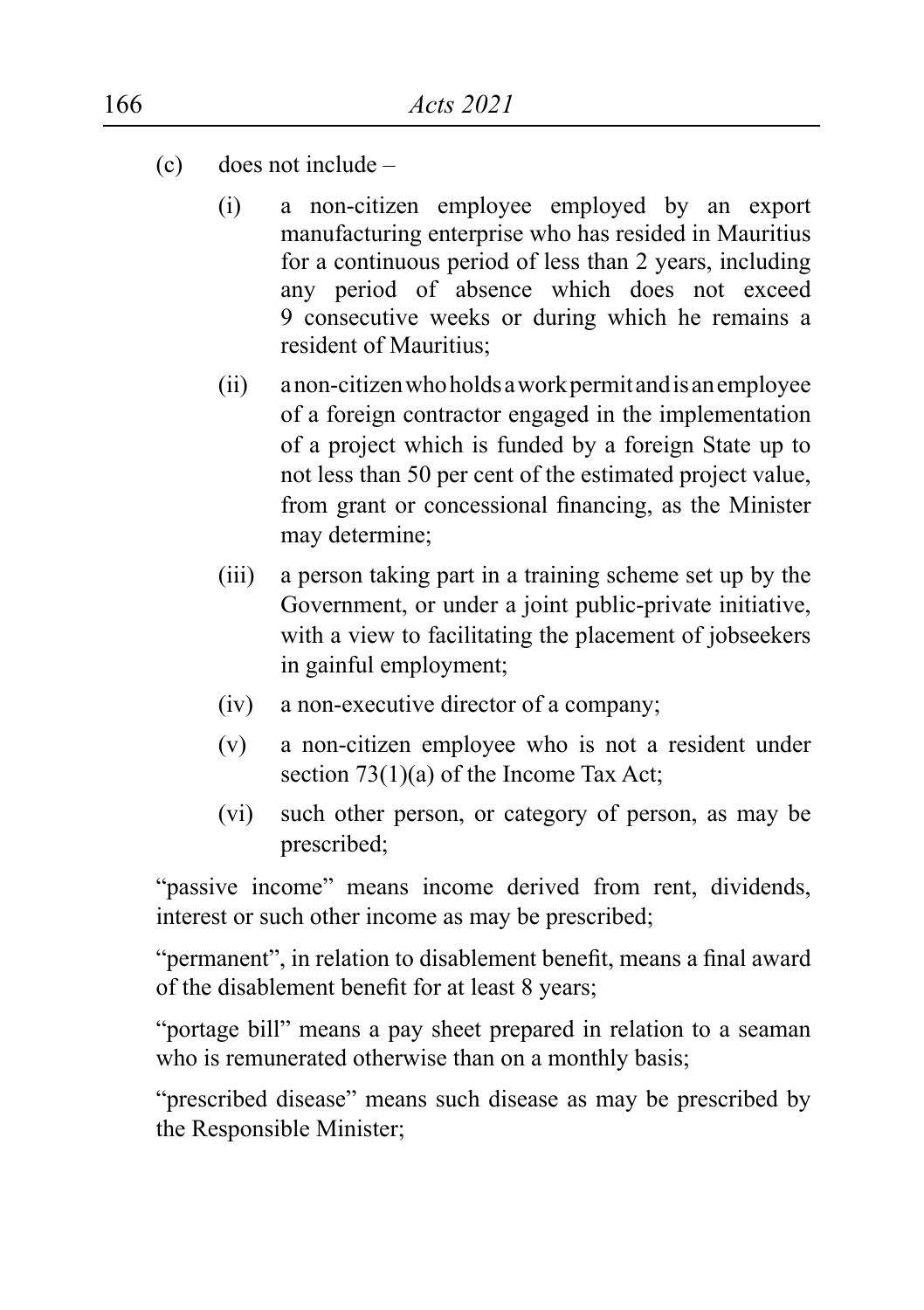"public sector employee" means –

- (a) a public officer or other employee of a Ministry or Government department;
- (b) an employee of a local authority, the Rodrigues Regional Assembly or a statutory body;
- (c) a constituency clerk or driver employed by a member of the National Assembly and who is paid out of public funds;
- (d) an employee of a statutory body specified in the First Schedule to the Statutory Bodies Pension Funds Act;
- (e) an employee of the Roman Catholic Education Authority;
- (f) an employee of the Hindu Education Authority;
- (g) such employee, or category of employee, as may be prescribed;

"quarter" means a period of 3 months ending 30 September, 31 December, 31 March or 30 June;

"remarriage" means a second or subsequent marriage;

"remuneration" means –

- (a) basic wage or salary;
- (b) an allowance paid under the National Assembly Allowances Act;
- (c) an allowance paid under the Rodrigues Regional Assembly (Allowances and Privileges) Act; or
- (d) remuneration paid to a Councillor under the Local Government Act<sup>-</sup>

"Remuneration Regulations" or "Wages Regulations" has the same meaning as in the Employment Relations Act;

"Responsible Minister" means the Minister to whom responsibility for the subject of social security is assigned;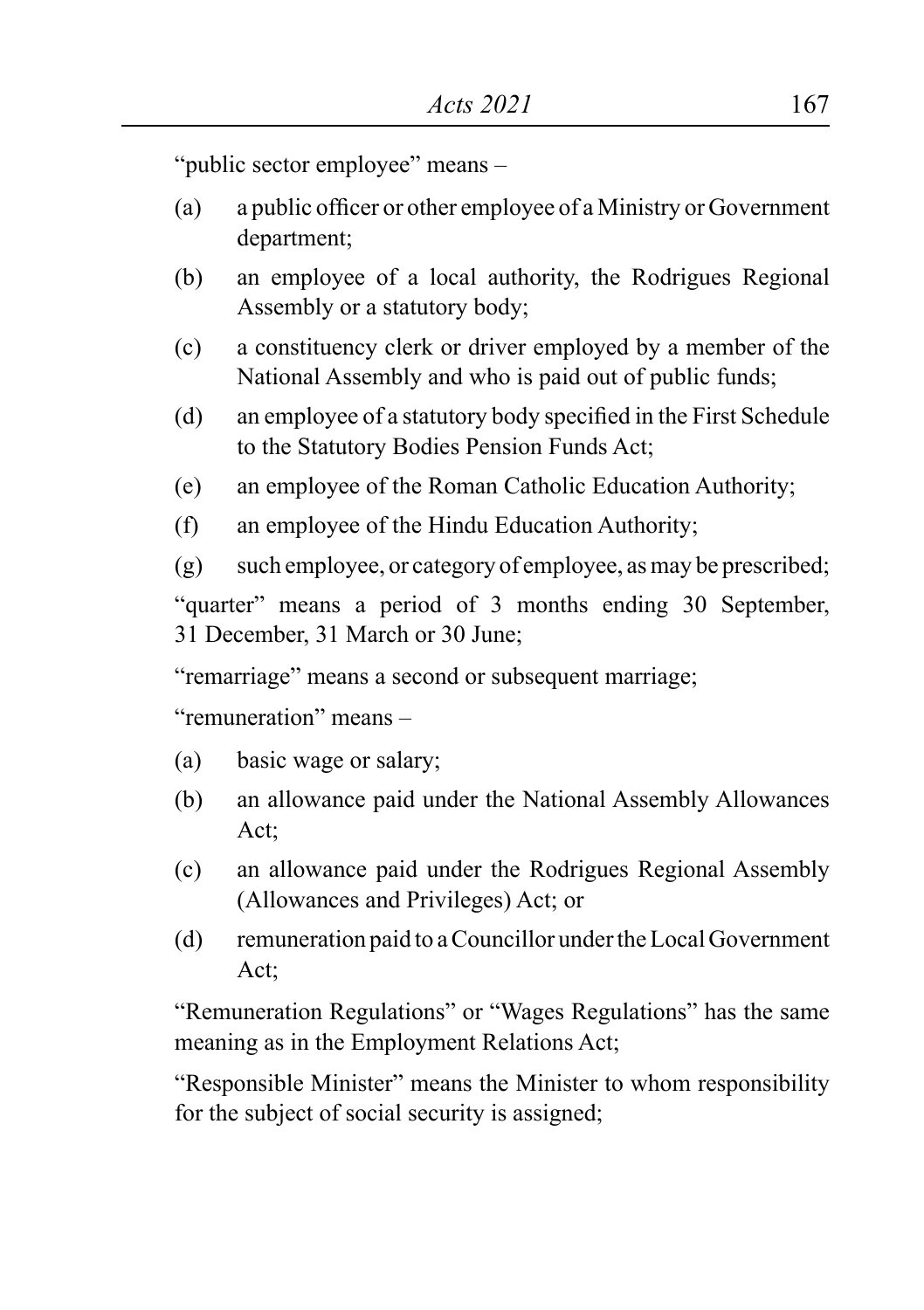"Responsible Ministry" means the Ministry responsible for the subject of social security;

"retirement age" means the date on which a person attains the age of 65;

"retirement benefit" means the social benefit up to the amount specified in the Second Schedule and payable under Sub-part II of Part III;

"self-employed" –

- (a) means
	- $(i)$  an individual, including a non-citizen, who works on his own account as a professional such as an accountant, an architect, an attorney, a solicitor, a barrister, an engineer, a land surveyor, a legal consultant, a medical service provider, a project manager, a property valuer, a quantity surveyor, a tax adviser or any other professional carrying out similar activities;
	- (ii) a person, including a non-citizen, who carries out activities such as a mason, a cabinet maker, a plumber, a hairdresser, an artist or any other person carrying out similar activities;
	- (iii) a person, including a non-citizen, who carries a business;
	- (iv) such other person, or category of person, as may be prescribed; but
- (b) does not include an individual, including a non-citizen, who derives exclusively passive income;

"social benefit" means the retirement benefit and industrial benefit payable under Part III;

"social contribution" means the social contribution payable under section 4;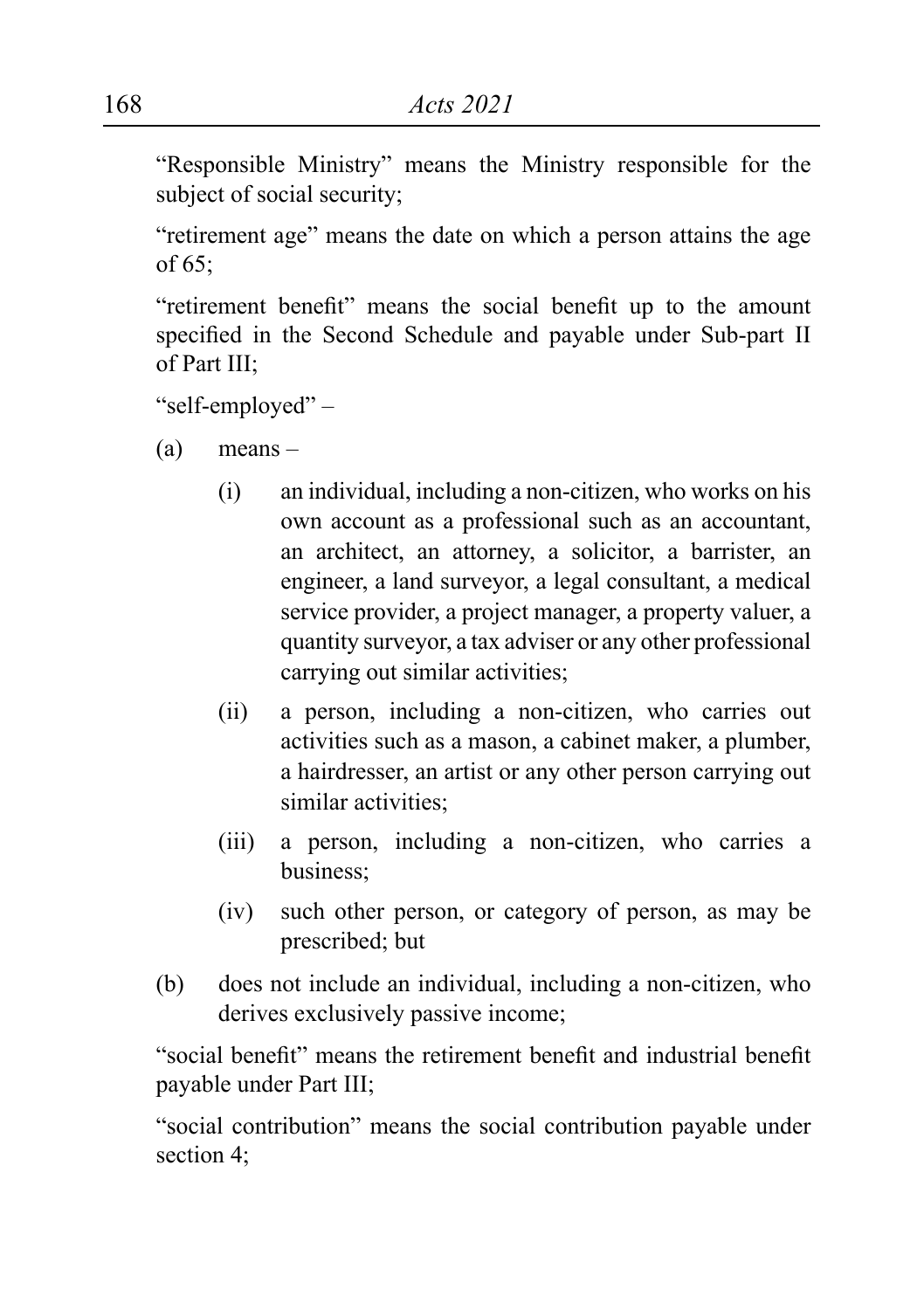"spouse" means the male or female partner of a civil or religious marriage;

"surcharge" means the surcharge leviable under section 10 or 38, as the case may be;

"survivor's benefit" means the benefit payable under section 28;

"week" means a period of 7 consecutive days.

### **PART II – SOCIAL CONTRIBUTION**

### **Sub-Part I – Social Contribution Mechanism**

### **3. Social contribution**

(1) Every participant and every employer of a participant shall, in respect of every month and subject to subsection (2), pay a social contribution in accordance with section 4.

(2) Where an end of year bonus prescribed under an enactment is paid to a participant, the bonus shall be treated separately as remuneration for an additional month and the participant and the employer shall, in respect of that additional month, pay the social contribution in accordance with section 4.

(3) Every payment made in respect of social contribution shall be credited to the Consolidated Fund.

### **4. Rates of social contribution**

- (1) For the purpose of section 3
	- (a) where a participant, other than a self-employed, earns, in a month, remuneration not exceeding the amount specified in Part II of the First Schedule –
		- (i) the participant shall, in respect of that month, pay social contribution at the rate of 1.5 per cent of that remuneration; and
		- (ii) the participant's employer shall, on behalf of the participant, pay, in respect of that month, social contribution at the rate of 3 per cent of that remuneration;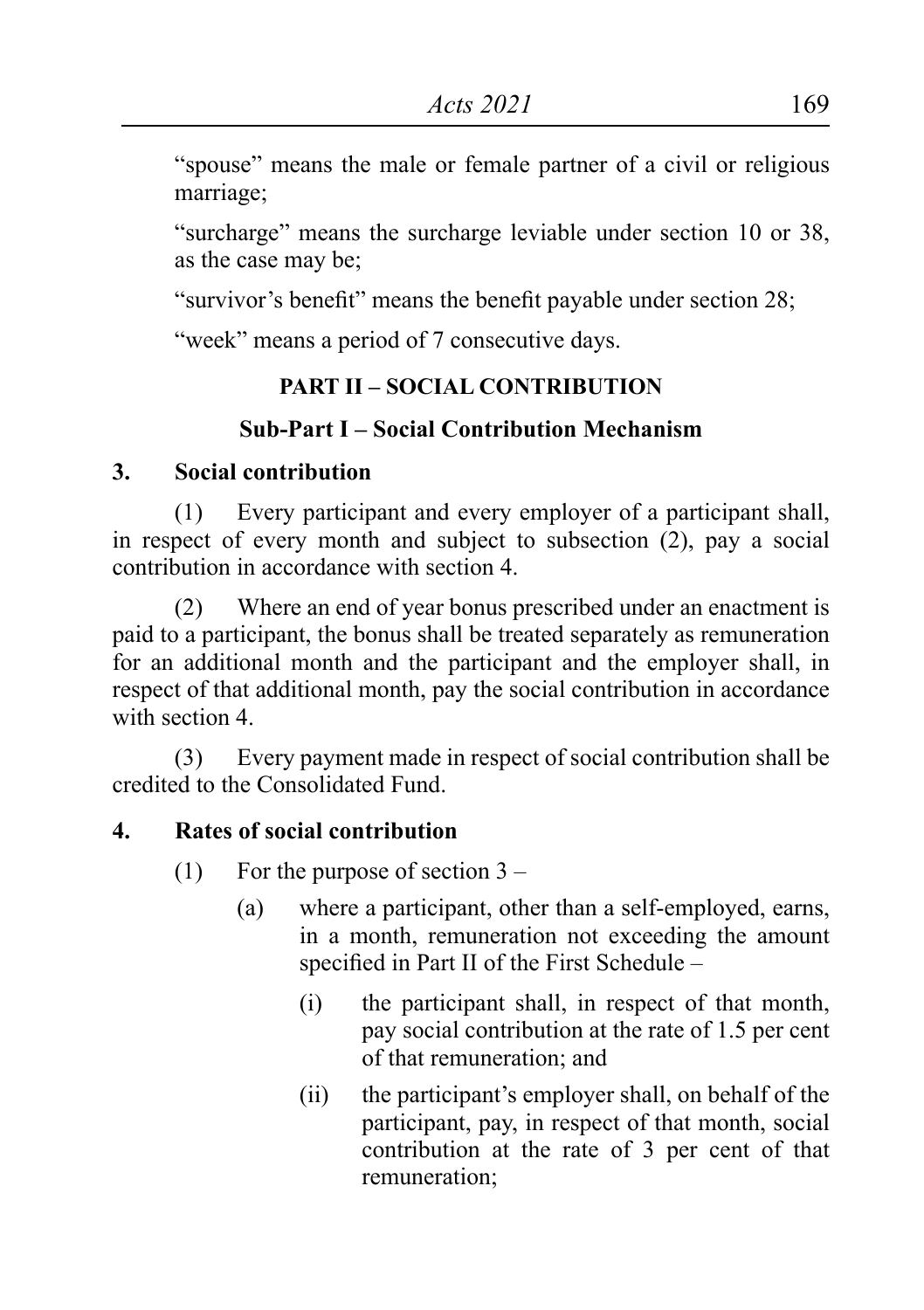- (b) where a participant, other than a self-employed, earns, in a month, remuneration exceeding the amount specified in Part II of the First Schedule –
	- (i) the participant shall, in respect of that month, pay social contribution at the rate of 3 per cent of that remuneration; and
	- (ii) the participant's employer shall, on behalf of the participant, pay, in respect of that month, social contribution at the rate of 6 per cent of that remuneration;
- (c) where a participant who is an employee in the domestic service earns, in a month, remuneration not exceeding, in aggregate, the amount specified in Part III of the First Schedule, whether from one or more employers –
	- (i) the participant shall, notwithstanding paragraph (a)(i), not pay social contribution on that remuneration; and
	- (ii) the participant's employer shall, on behalf of the participant, pay, in respect of that month, social contribution at the rate of 3 per cent of that remuneration;
- (d) where a participant who is a self-employed derives, in a month, net income not exceeding the amount specified in Part IV of the First Schedule, the participant shall, in respect of that month, pay social contribution at an amount of 150 rupees;
- (e) where a participant who is a self-employed derives, in a month, net income exceeding the amount in Part IV of the First Schedule but not exceeding the amount specified in Part II of the First Schedule, the participant shall, in respect of that month, pay the social contribution –
	- (i) at the rate of 1.5 per cent of 90 per cent of that net income; or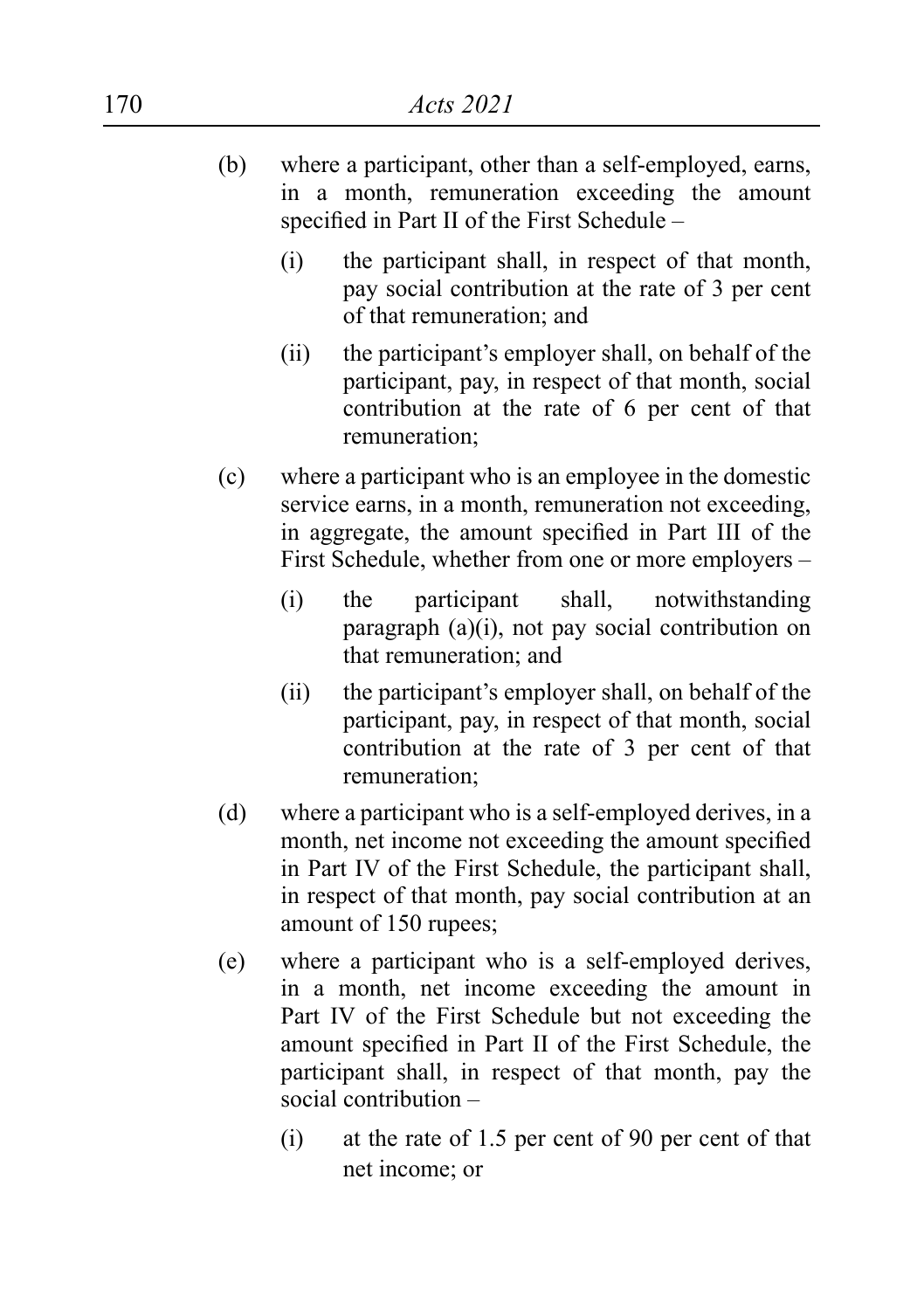(ii) at an amount of 150 rupees,

whichever is higher;

- (f) where a participant who is a self-employed derives, in a month, net income exceeding the amount specified in Part II of the First Schedule, the participant shall, in respect of that month, pay social contribution at the rate of 3 per cent of 90 per cent of that net income;
- (g) where a participant earns, in a month, remuneration as an employee and also derives net income as a self-employed, the participant shall pay social contribution in accordance with –
	- (i) paragraph (a), (b) or (c), as applicable; and
	- (ii) paragraph  $(d)$ ,  $(e)$  or  $(f)$ , as applicable.

(2) For the purpose of subsection  $(1)(c)$ , where a participant is an employee in the domestic service of more than one employer and earns, in a month, remuneration, from those employers, exceeding, in aggregate, the amount specified in Part III of the First Schedule, the participant shall inform every employer accordingly.

(3) For the purpose of subsection  $(1)(d)$ , (e) and (f), the net income in respect of a month shall, at the option of the participant and subject to subsections (4) and (5), be  $-$ 

- (a) one twelfth of the net income of the financial year immediately preceding that month, provided the participant was working during the corresponding 12 months; or
- (b) the net income for that month.

(4) Where a participant has, in respect to a month, opted to compute his net income on the basis of subsection (3)(a) or (b) and the monthly return under section 7 has been submitted to the Director-General, the participant shall not be entitled to change that option for that month.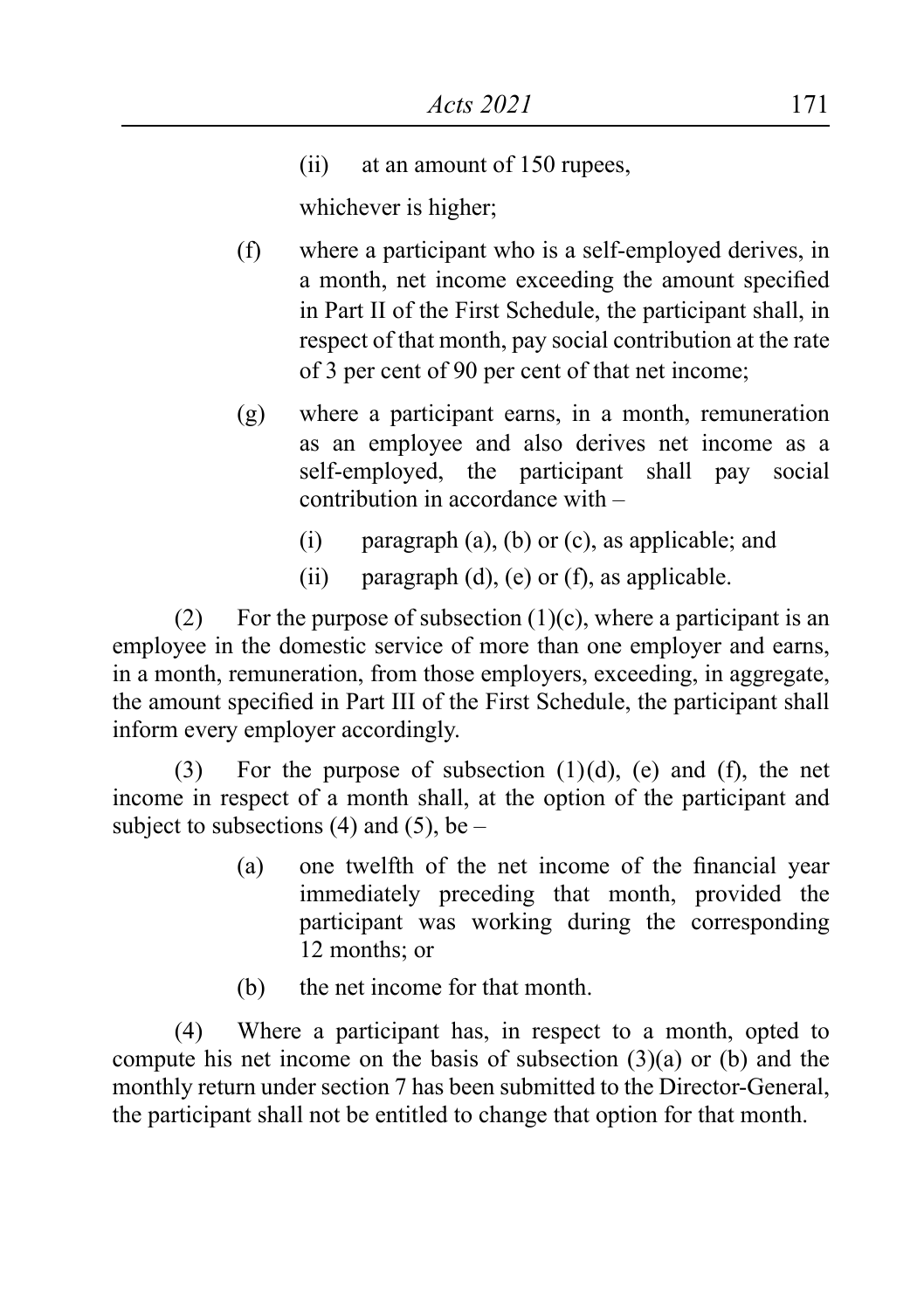(5) Where a participant has, in respect to a financial year, opted to compute his net income on the basis of subsection (3)(a) or (b) and the annual return under section 8 has been submitted to the Director-General, the participant shall not be entitled to change that option for that year.

# **5. Deduction of social contribution by employer**

(1) The employer of a participant shall, at the time of paying remuneration to the participant for a period, deduct the social contribution payable by the participant from that remuneration.

(2) Notwithstanding any agreement, no employer shall deduct from the remuneration earned by a participant the social contribution payable by the employer.

(3) Any social contribution paid by a participant shall not be recoverable by the participant from his employer.

(4) Where the Director-General is satisfied that it is not reasonably practicable to collect the social contribution payable by an employer in relation to a participant, the Director-General may, by written notice, require the person –

- (a) who, by virtue of any enactment or agreement, is required to pay wages or salary to the participant;
- (b) through whose agency the participant has secured employment; or
- (c) who, directly or indirectly, controls or comes into possession of the wages or salary payable to the participant,

to pay the social contribution in relation to the participant.

(5) Where a notice is issued under subsection (4), this Act shall, with effect from the date specified in the notice, apply to the person named in the notice as they would apply to an employer.

(6) For the purpose of this section, where wages or salary are paid to a participant –

(a) by an agency or a third party;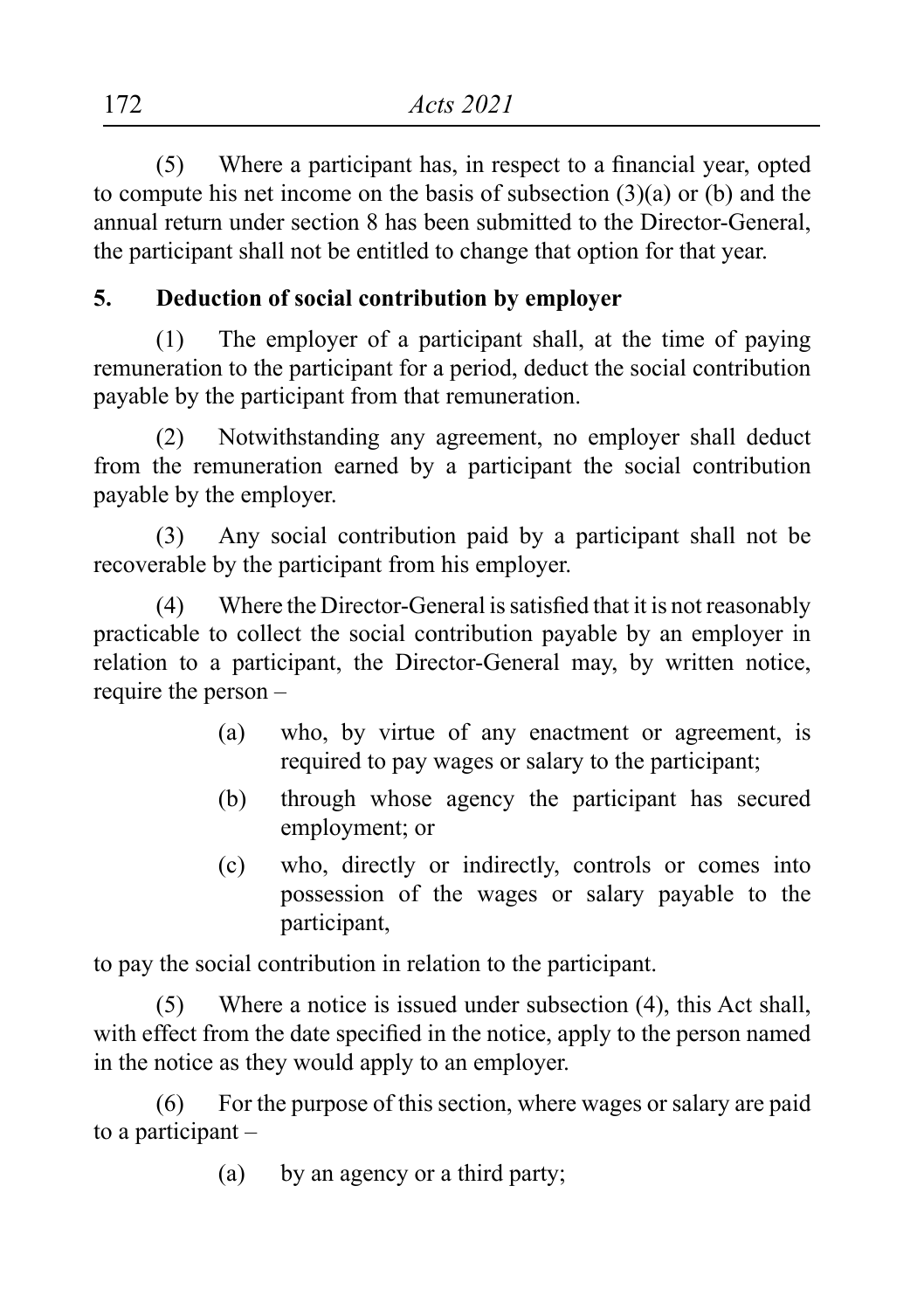- (b) through an agency or a third party;
- (c) on the basis of accounts submitted by an agency or a third party;
- (d) in accordance with arrangements made by an agency or a third party;
- (e) by way of fees, commission or other similar payments which relate to his continued employment in the work obtained through an agency or a third party,

the agency or third party, as the case may be, shall be deemed to be the employer of that participant.

# **6. Remittance of social contribution to Director-General**

(1) Every employer of a participant and every participant who is a self-employed shall, through such computer system as the Director-General may approve, remit electronically the total social contribution paid.

(2) (a) Subject to this section, every employer of a participant and every participant who is a self-employed shall remit the total social contribution paid to the Director-General not later than the end of the month following the month in respect of which the social contribution is payable.

(b) Notwithstanding paragraph (a), where an employer elects to submit an annual return in respect to a financial year under section 8(1), the employer shall remit the total social contribution paid in accordance with that return not later than the end of the month immediately following the end of the financial year.

(c) Notwithstanding paragraph (a), where a participant who is a self-employed elects to submit an annual return in respect of a financial year under section 8(3), the participant shall remit the total social contribution paid in accordance with that return, in advance, not later than 31 July in that financial year.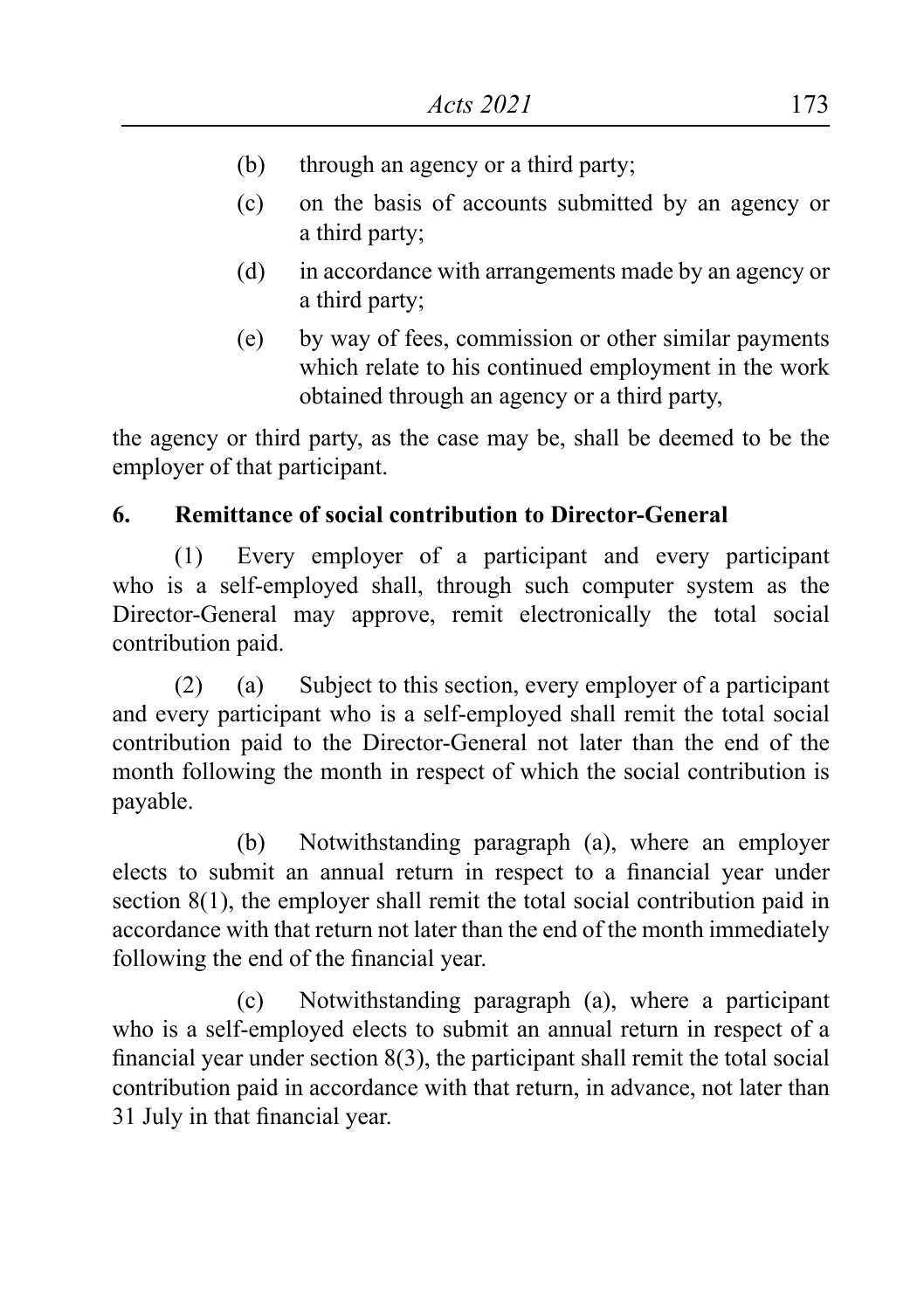(d) Notwithstanding paragraph (a), where an employer is a person who employs a participant who is a seaman and whose remuneration is computed by reference to a portage bill, the employer shall remit the total social contribution paid not later than one month and 20 days after the end of the month in respect of which social contribution is payable.

(e) Notwithstanding paragraph (a), the due date for the remittance of the total social contribution paid in respect of the months of May and November in each year shall be 2 days, excluding Saturdays and public holidays, before the end of June and December each year, respectively.

### **Sub-Part II – Monthly Return and Annual Return**

#### **7. Monthly return**

(1) Subject to section 8, every employer of a participant shall, not later than the last date on which the social contribution is payable, submit to the Director-General, electronically, through such computer system as the Director- General may approve, a monthly return, in an approved form, specifying the participant's –

- (a) National Identity Card number or, in the case of a non-citizen, the identification number issued by the immigration officer;
- (b) the full name, pay period, remuneration, social contribution rate, social contribution payable by the employer, social contribution payable by the participant and total social contribution payable; and
- (c) such other particulars as the Director-General may determine.

(2) Subject to section 8, every participant who is a self-employed shall, not later than the last date on which the social contribution is payable, submit to the Director-General, electronically, through such computer system as the Director-General may approve, a monthly return, in an approved form, specifying his –

> (a) National Identity Card number or, in the case of a non-citizen, the identification number issued by the immigration officer or his business registration number;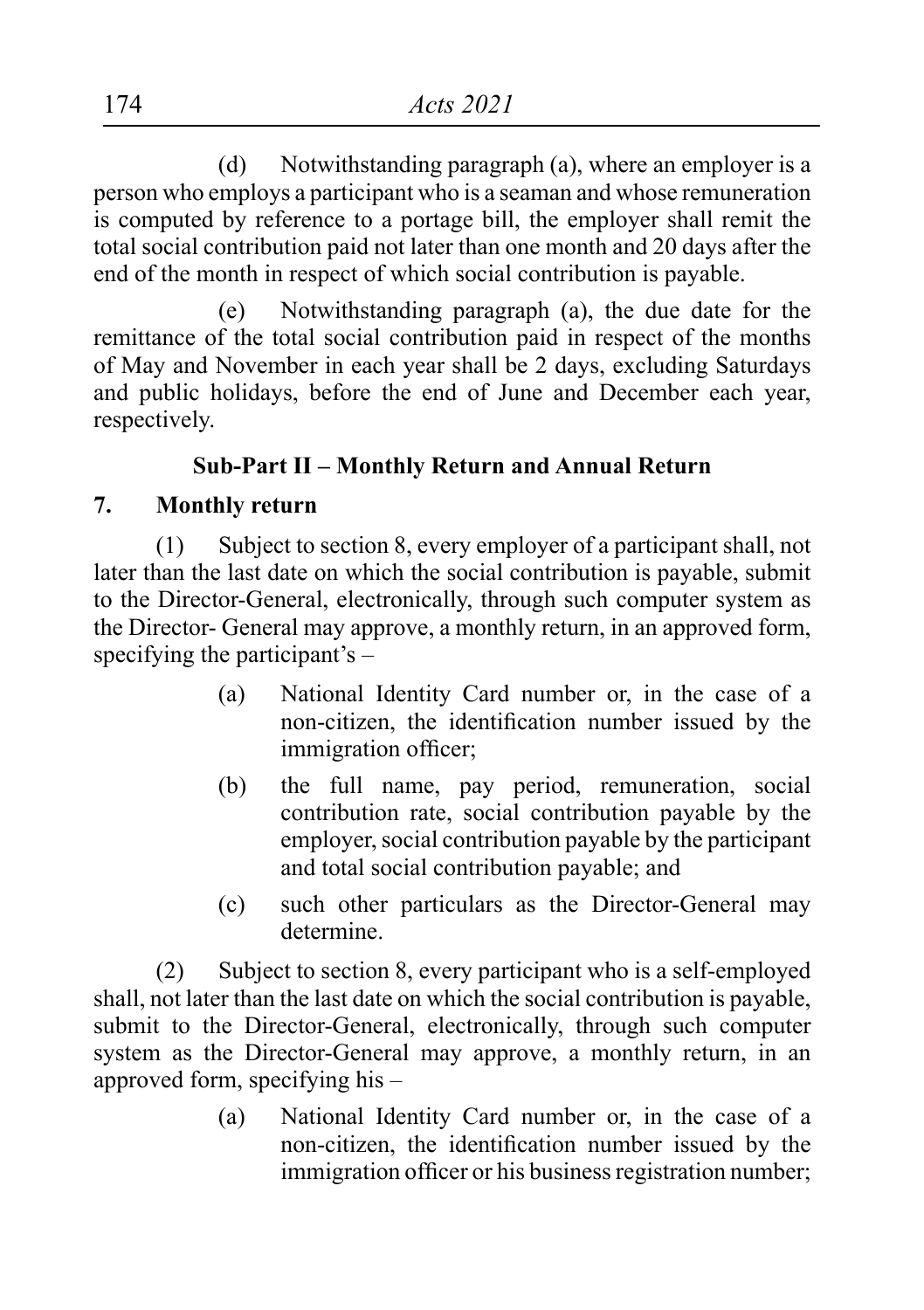- (b) full name, net income, social contribution rate, social contribution payable; and
- (c) such other particulars as the Director-General may determine.

(3) The monthly return shall be submitted before or at the same time when the social contribution is remitted to the Director-General and, in any case, not later than the date required under section 6(2).

(4) An employer who remunerates a participant more than once in the course of a month shall, for the purpose of submitting a monthly return, aggregate the total remuneration and social contribution paid in respect of that month.

#### **8. Annual return**

(1) Notwithstanding section 7, an employer who is an individual and who employs a participant in his domestic service, may, in respect of a financial year, elect to submit a return on an annual basis.

(2) An employer who elects, under subsection (1), to submit a return on an annual basis shall submit to the Director-General, electronically, through such computer system as the Director-General may approve –

- (a) an annual return, in an approved form, not later than the last date on which the social contribution is payable, specifying the particulars specified in section 7(1) and relating to each month of the financial year; and
- (b) a quarterly statement, in an approved form, in respect of each quarter of the financial year, not later than one month after the end of the quarter.

(3) Notwithstanding section 7, a participant who is a self-employed, may, in respect of a financial year, elect to submit a return on an annual basis.

(4) A self-employed who elects, under subsection (3), to submit a return on an annual basis shall submit to the Director-General, electronically, through such computer system as the Director-General may approve –

> (a) an annual return, in an approved form, not later than the last date on which the social contribution is payable,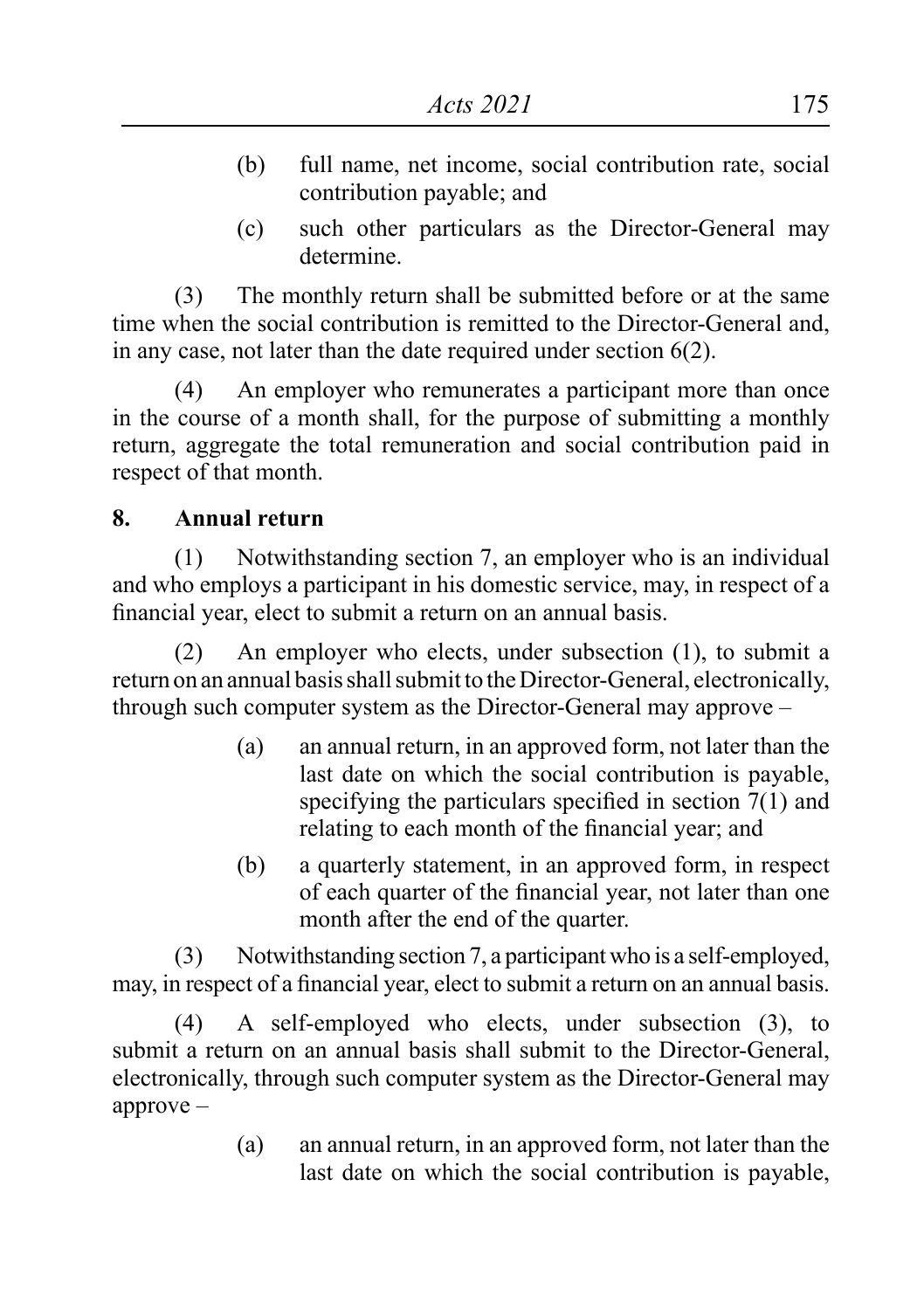specifying the particulars specified in section 7(2) and relating to each month of the financial year; and

(b) a quarterly statement, in an approved form, in respect of each quarter of the financial year, not later than one month after the end of the quarter.

(5) An annual return shall be submitted before or at the same time when the social contribution is remitted to the Director-General and, in any case, not later than the date specified in section 6(2).

(6) Where an employer has submitted a monthly return for any month of a financial year, he shall not be entitled to elect to submit an annual return in respect of the same financial year.

(7) Where a self-employed has submitted an annual return in respect of a financial year, he shall not be entitled to elect to submit a monthly return in respect of any month of the same financial year.

(8) An employer who remunerates a participant more than once in the course of a month shall, for the purpose of submitting an annual return, aggregate the total remuneration and the social contribution paid in respect of that year.

# **Sub-Part III – Unpaid Social Contribution**

# **9. Assessments on employers and participants**

(1) Where the Director-General has reason to believe that an employer or a participant has not paid the appropriate social contribution, he may, at any time, claim the social contribution due by giving the employer or participant, as the case may be, written notice of assessment.

(2) Where an assessment is made under subsection (1), the social contribution claimed, excluding any penalty and interest under section 10, shall carry a penalty not exceeding 25 per cent of the social contribution claimed.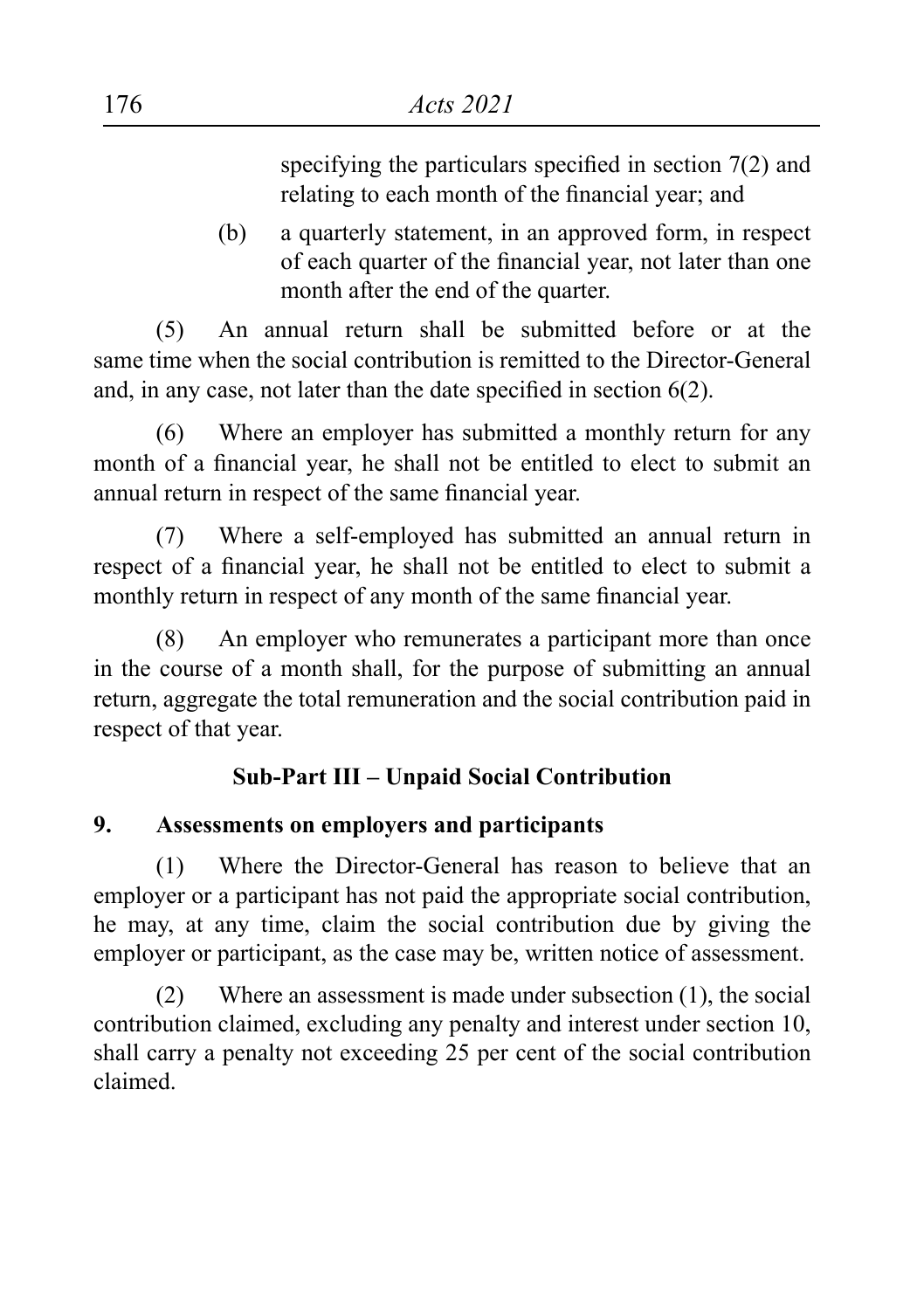(3) Where the Director-General has given notice of assessment under subsection (1), the employer or participant, as the case may be, shall pay the social contribution claimed in the notice not later than 28 days after the date of notice of assessment.

 $(4)$  (a) Where an employer or a participant is dissatisfied with a notice of assessment under subsection (1), he may, not later than 28 days after the date of notice of assessment, object to the assessment in a form approved by the Director-General and sent to him by registered post or electronically.

(b) The provisions of section 131A of the Income Tax Act shall apply to any objection made under paragraph (a).

# **10. Penalty and interest on unpaid social contribution**

(1) Without prejudice to any legal proceedings which may be instituted under section 38, where an employer fails to pay to the Director-General the whole or part of the social contribution, he shall be liable to pay to the Director- General –

- (a) in addition to the social contribution payable, a penalty of 10 per cent of the social contribution remaining unpaid; and
- (b) in addition to the social contribution payable and penalty under paragraph (a), interest at the rate of one per cent per month or part of the month during which the social contribution remains unpaid.

(2) Any penalty and interest collected by the Director-General under this section shall be credited to the Consolidated Fund.

# **11. Power to waive penalty or interest**

(1) The Director-General may waive the whole or part of any penalty or interest imposed under section 10 where he is satisfied that failure to comply with this Act is attributable to a just or reasonable cause.

(2) In the exercise of his power under subsection (1), the Director-General shall, in writing, record the reasons for waiving the whole or part of the penalty or interest.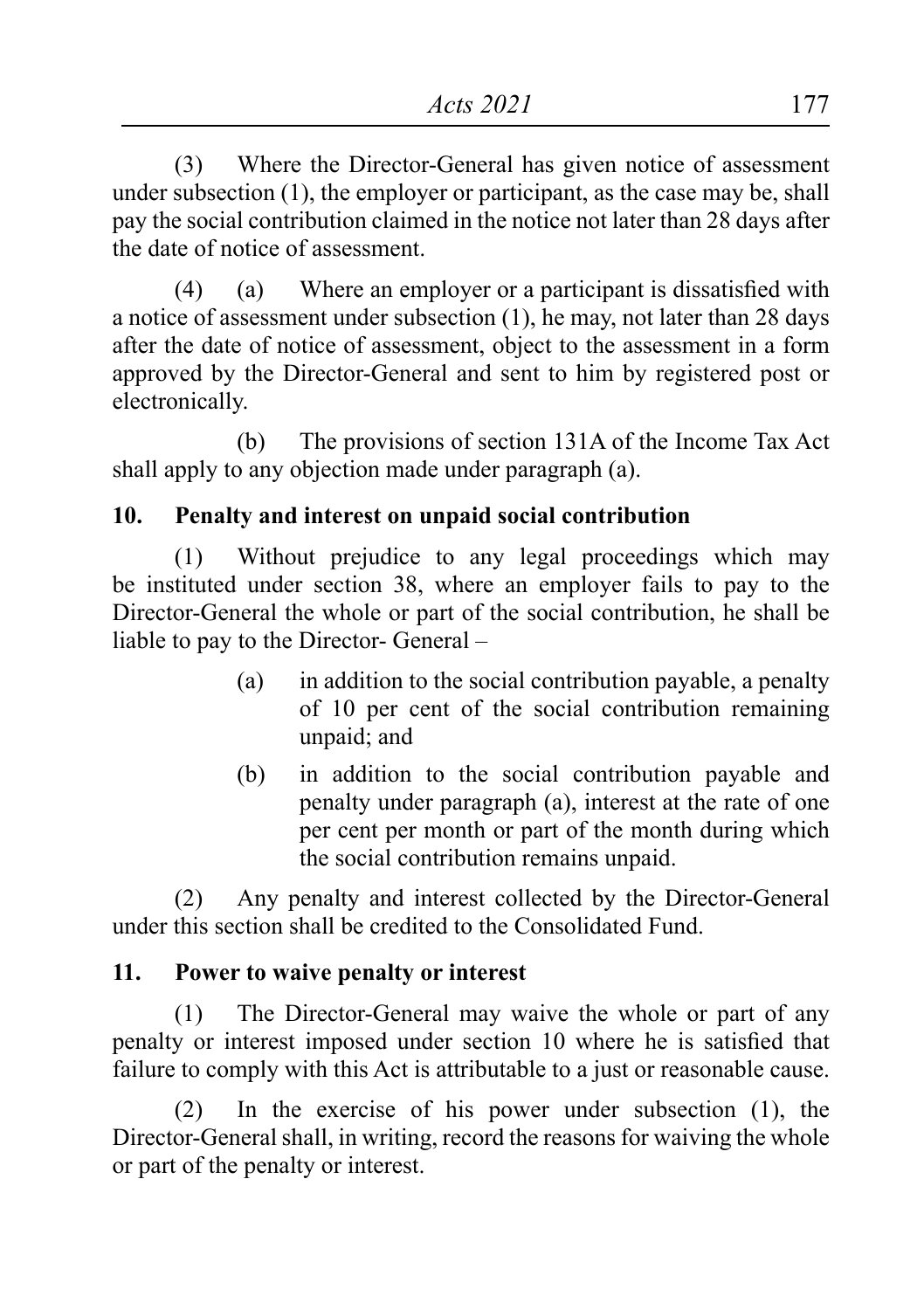### **12. Arrears of social contribution, penalty and interest not recoverable from participant**

Where an employer has been assessed to pay any arrears of social contribution, penalty or interest, he shall not be entitled to recover that amount from the participant.

#### **13. Collection and recovery of social contribution by Director-General**

The Director-General shall, in relation to an employer or a participant –

- (a) collect any social contribution payable and any surcharge payable under this Act; and
- (b) enforce payment of, and recover, any social contribution, including surcharge,

in the manner specified in Part IVC of the Mauritius Revenue Authority Act.

#### **14. Transactions designed to avoid liability to social contribution**

The provisions of section 90 of the Income Tax Act shall apply to the social contribution with such modifications, adaptations and exceptions as may be necessary.

### **Sub-Part IV – Cessation of Trade, Business or Occupation**

### **15. Cessation of trade, business or occupation**

(1) Where an employer becomes aware that he shall cease to carry on any trade, business or occupation, whether voluntarily or otherwise, he shall forthwith give written notice thereof to the Director-General and specify in the notice the date on which the cessation shall, or is likely to, have effect.

(2) Subject to subsection (3), an employer referred to in subsection (1) shall, not later than 15 days after the date of the cessation –

- (a) submit a monthly return or an annual return notwithstanding the fact that the date on which the return would normally be submitted has not occurred; and
- (b) pay any social contribution, penalty or interest due.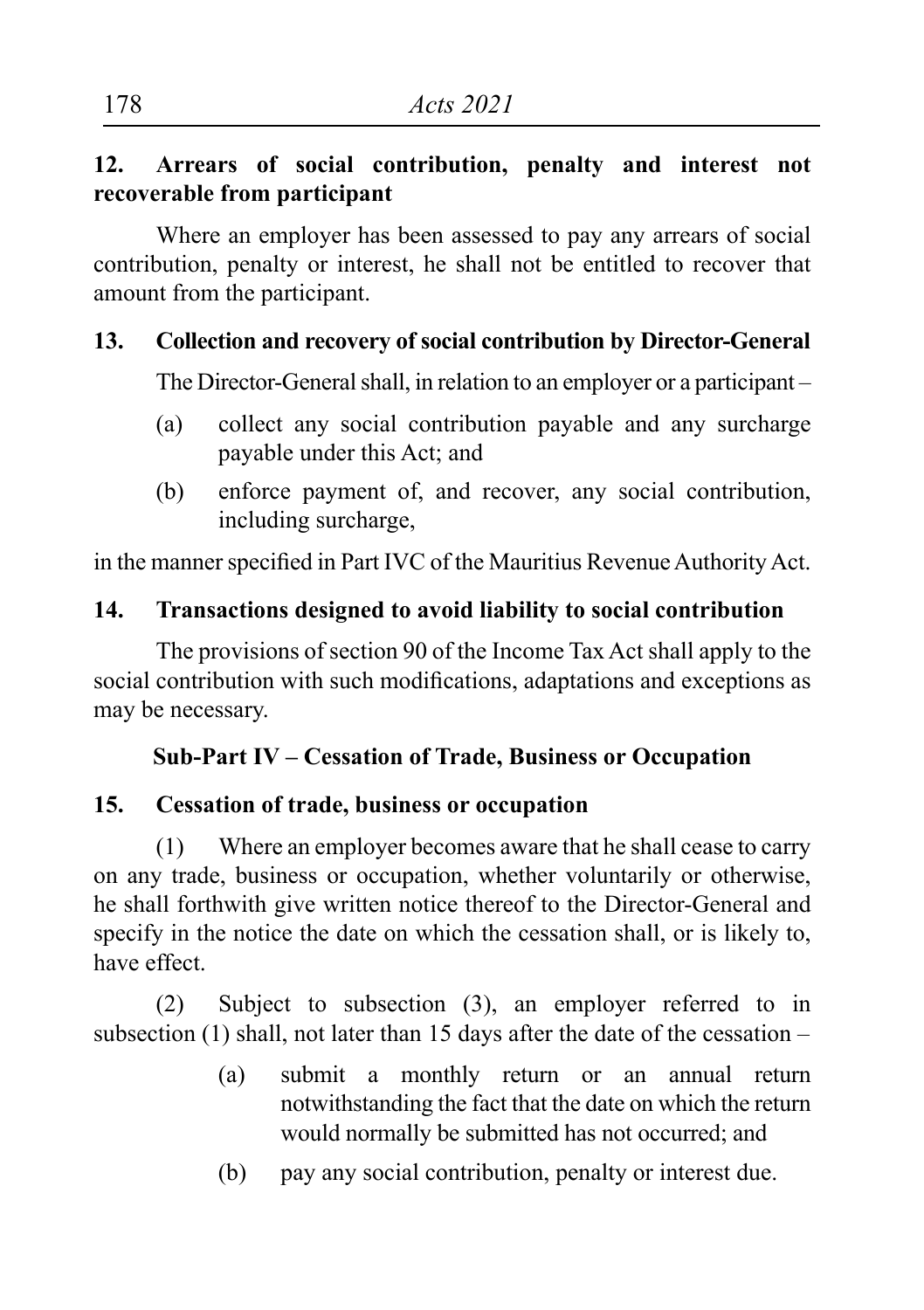(3) Where a person is appointed as an administrator, an executor, a receiver or a liquidator to manage or wind up the trade, business or occupation of an employer, that person shall comply with subsection (2).

# **Sub-Part V – Privilege in Respect of Social Contribution, Penalty and Interest**

### **16. Privilege in favour of Government**

(1) Any social contribution, penalty and interest due by an employer shall be a privilege in favour of the Government, ranking concurrently with the privileges for the wages of servants (*gens de travail*) under article 2148 of the Code Civil Mauricien.

- (2) The privilege under subsection (1) shall
	- (a) be in respect of all payments required to be made by the employer under this Part;
	- (b) extend over all the movables and immovables of the employer;
	- (c) not require to be transcribed by the Conservator of Mortgages.

### **PART III – SOCIAL BENEFITS**

### **Sub-Part I –Retirement Benefit and Industrial Injury Benefits**

#### **17. Entitlement to social benefits**

- (1) Subject to this Part, every eligible person shall
	- (a) on retirement, be entitled to a retirement benefit in accordance with Sub-part II;
	- (b) due to industrial injury, be entitled to an industrial injury benefit in accordance with Sub-part III.

(2) There shall be charged on, and paid out, of the Consolidated Fund all social benefits paid under this Act.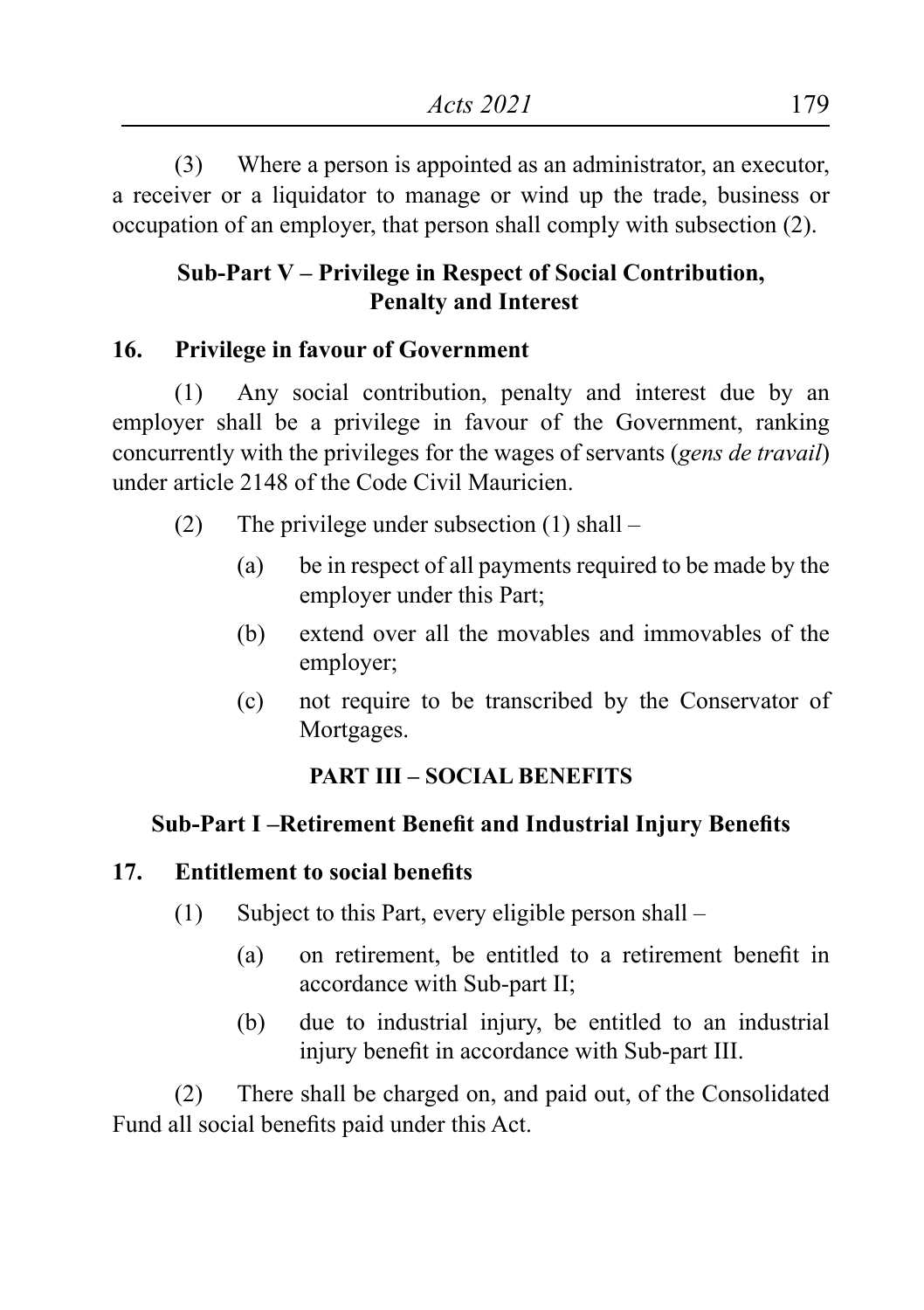(3) The payment of social benefits under Part III shall be made by the Responsible Ministry.

#### **Sub-Part II – Retirement Benefit**

#### **18. Retirement benefit**

Subject to section 19, every person, other than a person referred to in section 21, shall, at retirement age, be entitled to the retirement benefit.

#### **19. Citizen's eligibility for retirement benefit**

(1) (a) A citizen who resides in Mauritius shall be entitled to the retirement benefit where he has –

- (i) reached retirement age; and
- (ii) resided in Mauritius for at least 20 years in aggregate since his eighteenth birthday.

(b) Where a citizen is absent from Mauritius for a continuous period not exceeding 6 months in any period of 12 consecutive months, he shall continue to be entitled to the retirement benefit during the period of absence.

(2) (a) Where a citizen is, subject to paragraph (b), absent from Mauritius for a continuous period exceeding 6 months in any period of 12 consecutive months, he shall be entitled to the retirement benefit where he has –

- (i) reached retirement age;
- (ii) resided in Mauritius for at least 20 years in aggregate since his eighteenth birthday; and
- (iii) paid the social contribution for a period of at least half the number of years between 1 September 2020 and the date of making the application for the benefit.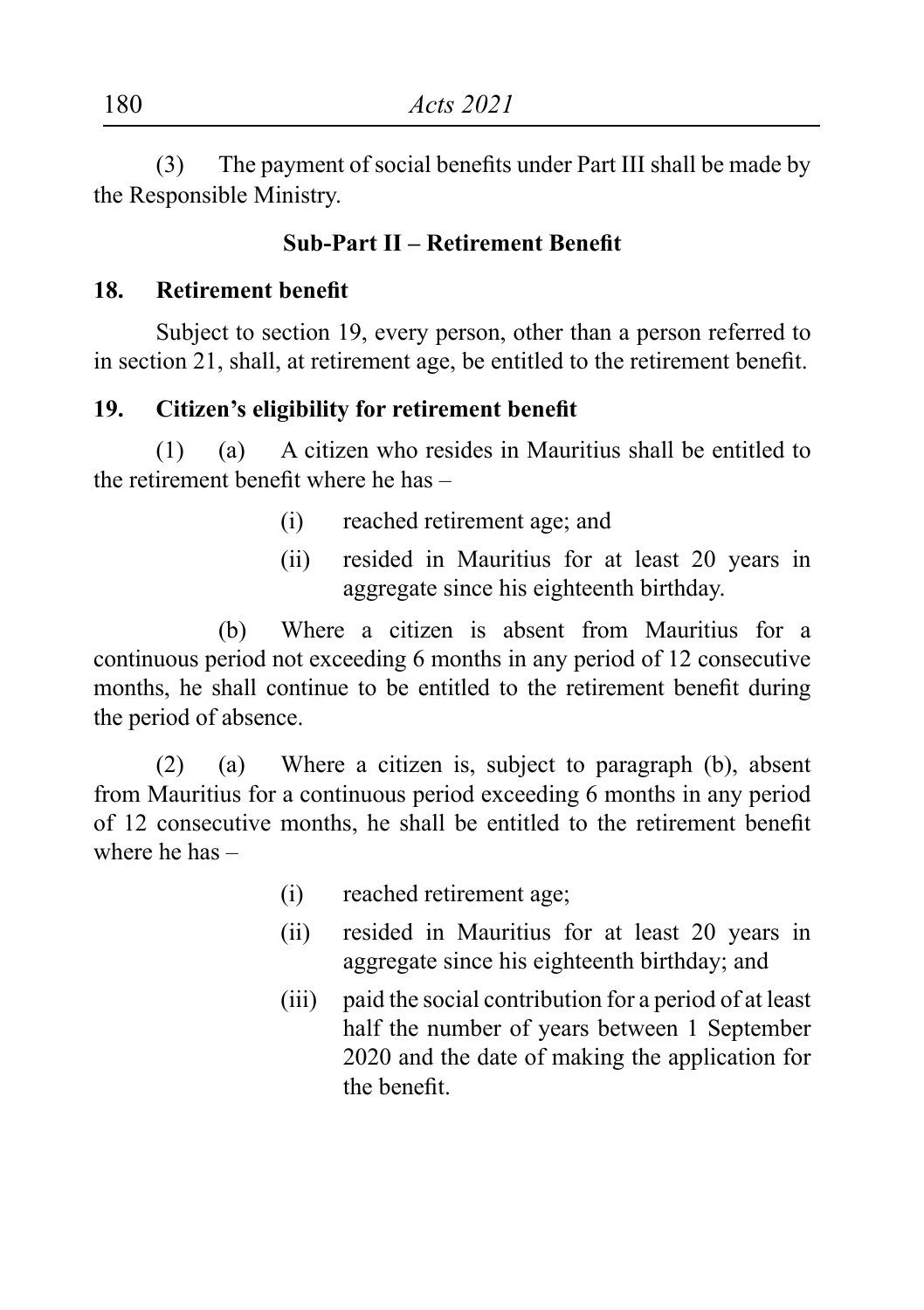(b) Where a citizen is absent from Mauritius for a continuous period exceeding 6 months in any period of 12 consecutive months, he shall elect to –

- (i) defer the retirement benefit during the period of absence until he returns to reside in Mauritius; or
- (ii) receive, in lieu of the retirement benefit, a lump sum payment determined in accordance with Part I of the Third Schedule.

 (c) Where a retirement benefit is payable under paragraph  $(b)(i)$  –

- (i) any arrears in benefit shall be paid when the beneficiary returns to Mauritius; and
- (ii) he shall, thereafter, be paid on a monthly basis.

(d) A citizen in receipt of a lump sum payment under paragraph (b)(ii) shall provide an undertaking in writing that he will have no future claims to the retirement benefit.

- (3) Where a citizen
	- (a) is employed outside Mauritius in continuation of his employment in Mauritius;
	- (b) is outside Mauritius for medical treatment;
	- (c) is temporarily absent from Mauritius for a continuous period not exceeding 6 months; or
	- (d) is employed on board a vessel,

the period during which he is outside Mauritius shall be deemed to be a period of residence in Mauritius for the purpose of claiming the retirement benefit.

### **20. Non-citizen's eligibility for retirement benefit**

(1) A non-citizen who resides in Mauritius shall be entitled to claim the retirement benefit where he has –

(a) reached retirement age;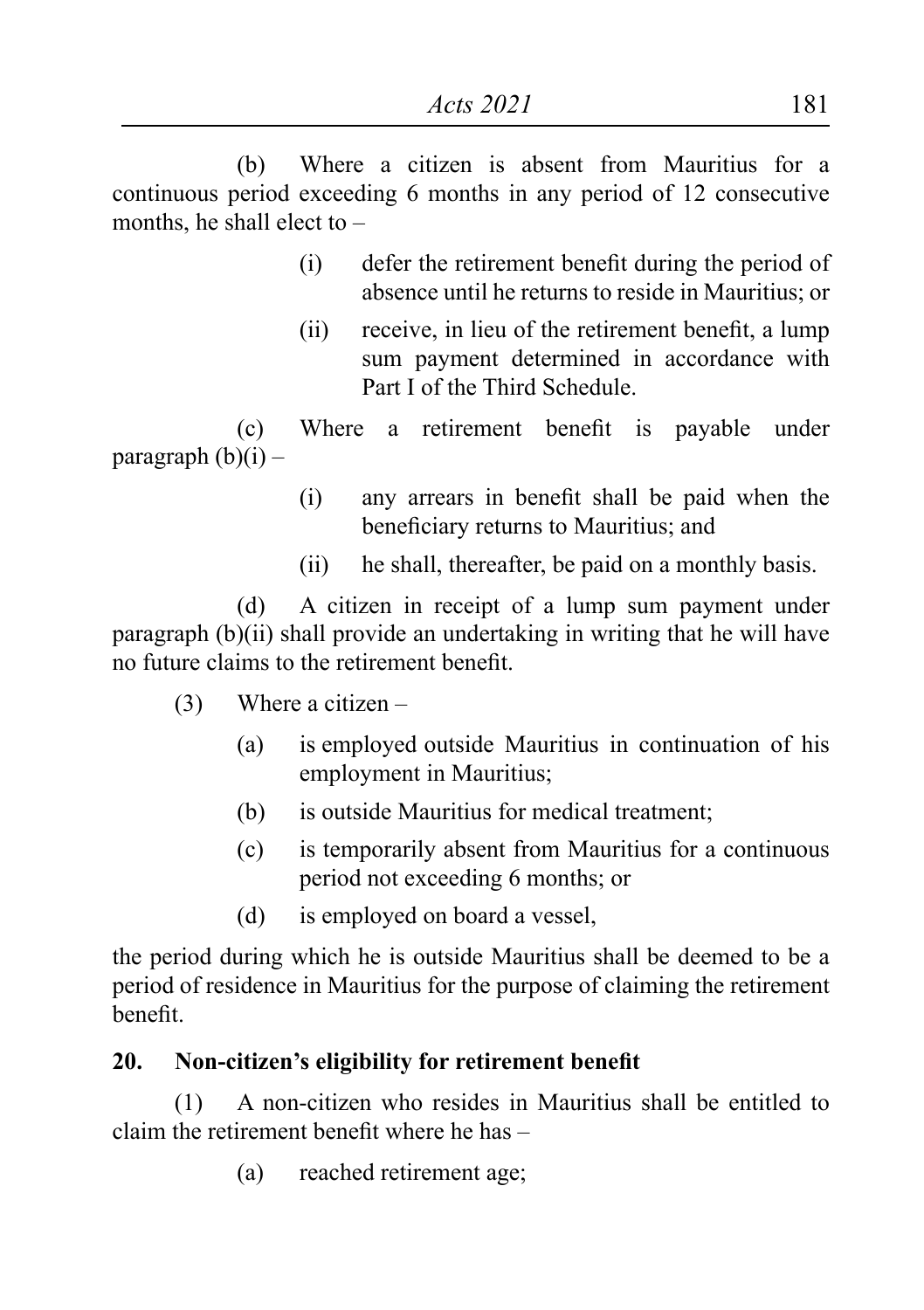- (b) resided in Mauritius for at least 20 years in aggregate; and
- (c) paid social contribution for a period of at least half the number of years between 1 September 2020 and the date of making the application for the benefit.

(2) (a) Where a non-citizen leaves Mauritius for a continuous period exceeding 6 months in any period of 12 consecutive months, he shall elect to –

- (i) defer the retirement benefit until he returns to reside in Mauritius; or
- (ii) receive, in lieu of the retirement benefit, a lump sum payment determined in accordance with Part II of the Third Schedule.

 (b) Where a retirement benefit is payable under paragraph  $(a)(i)$  –

- (i) any arrears in retirement benefit shall be paid when the beneficiary returns to Mauritius; and
- (ii) he shall, thereafter, be paid on a monthly basis.

(c) A non-citizen in receipt of a lump sum payment under paragraph (a)(ii) shall provide an undertaking in writing that he will have no future claims to the retirement benefit.

# **21. Eligibility for retirement benefit at age of 60 and above**

(1) Notwithstanding section 18, a person who is employed in a specified sector and has the option to retire before attaining the age of 65 may, on reaching the age of 60 or above, be entitled to the retirement benefit on retirement.

(2) A person referred to in subsection (1) shall be entitled to the retirement benefit provided that he –

- (a) has resided in Mauritius for at least 20 years in aggregate since his eighteenth birthday;
- (b) is not in employment whilst deriving the retirement benefit; and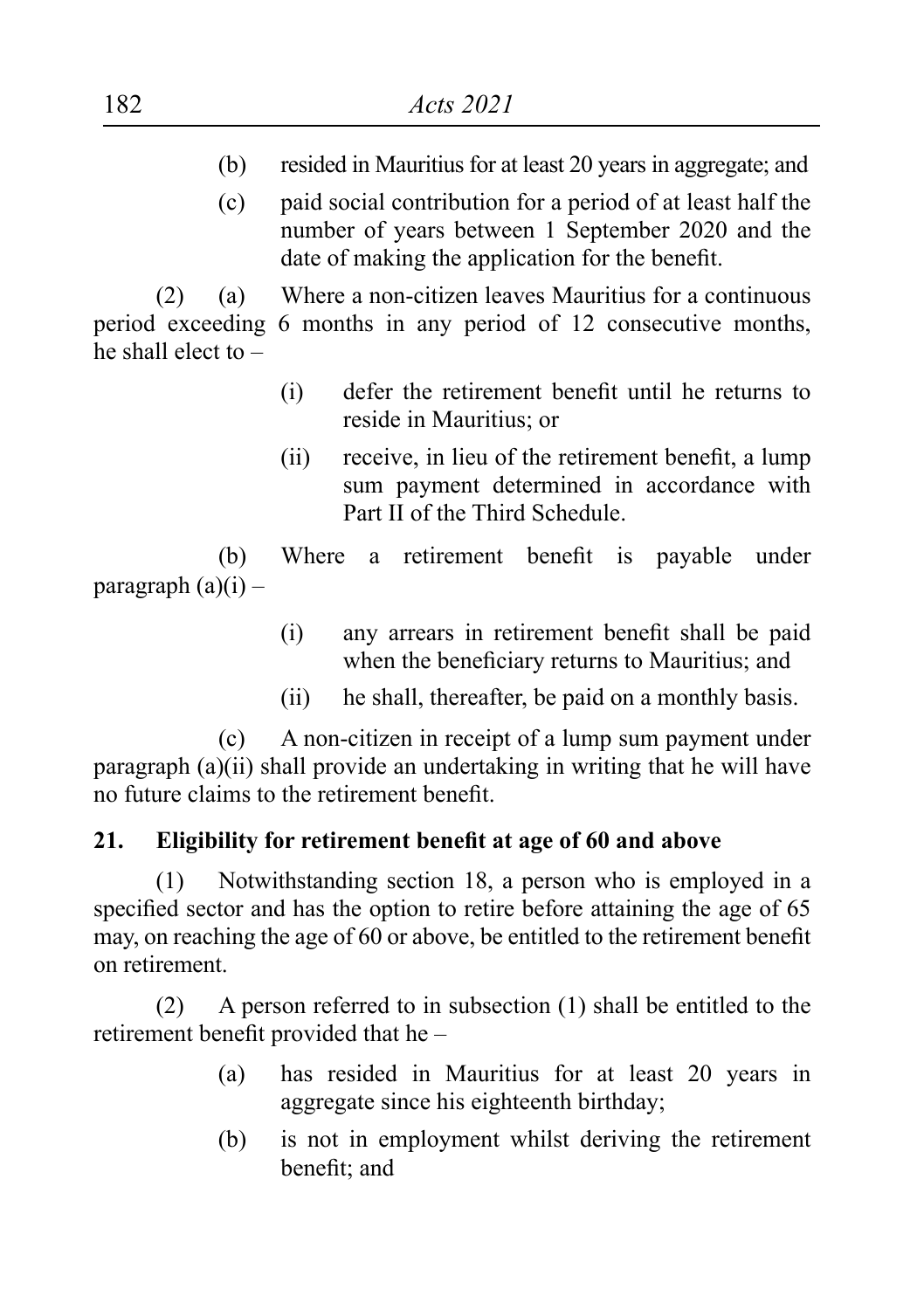- (c) has been employed in the sector referred to in subsection (1) for at least 10 consecutive years at the time of retirement.
- $(3)$  In this section –

"specified sector" means a sector referred to in the Remuneration Regulations listed in the Fourth Schedule.

### **22. Payment of retirement benefit**

The retirement benefit shall accrue from the month in which the person becomes entitled to receive it and shall be paid –

- (a) in such manner and at such times; and
- (b) subject to such conditions,

as may be prescribed.

### **23. Payment of end of year bonus**

 $(1)$  A person who is entitled to retirement benefit shall be entitled to the payment of end of year bonus equivalent to the monthly amount of the retirement benefit.

(2) The payment of end of year bonus under subsection (1) shall be made by the Responsible Ministry on such date as the Responsible Minister may determine.

# **Sub-Part III – Industrial Injury Benefits**

# **Section A – Industrial Injury**

# **24. Industrial injury**

(1) Subject to subsections (2) and (3), where an employee or a self-employed suffers personal injury which is caused –

- (a) in case of the employee
	- (i) by an industrial accident arising out of, and during the course of, his employment; or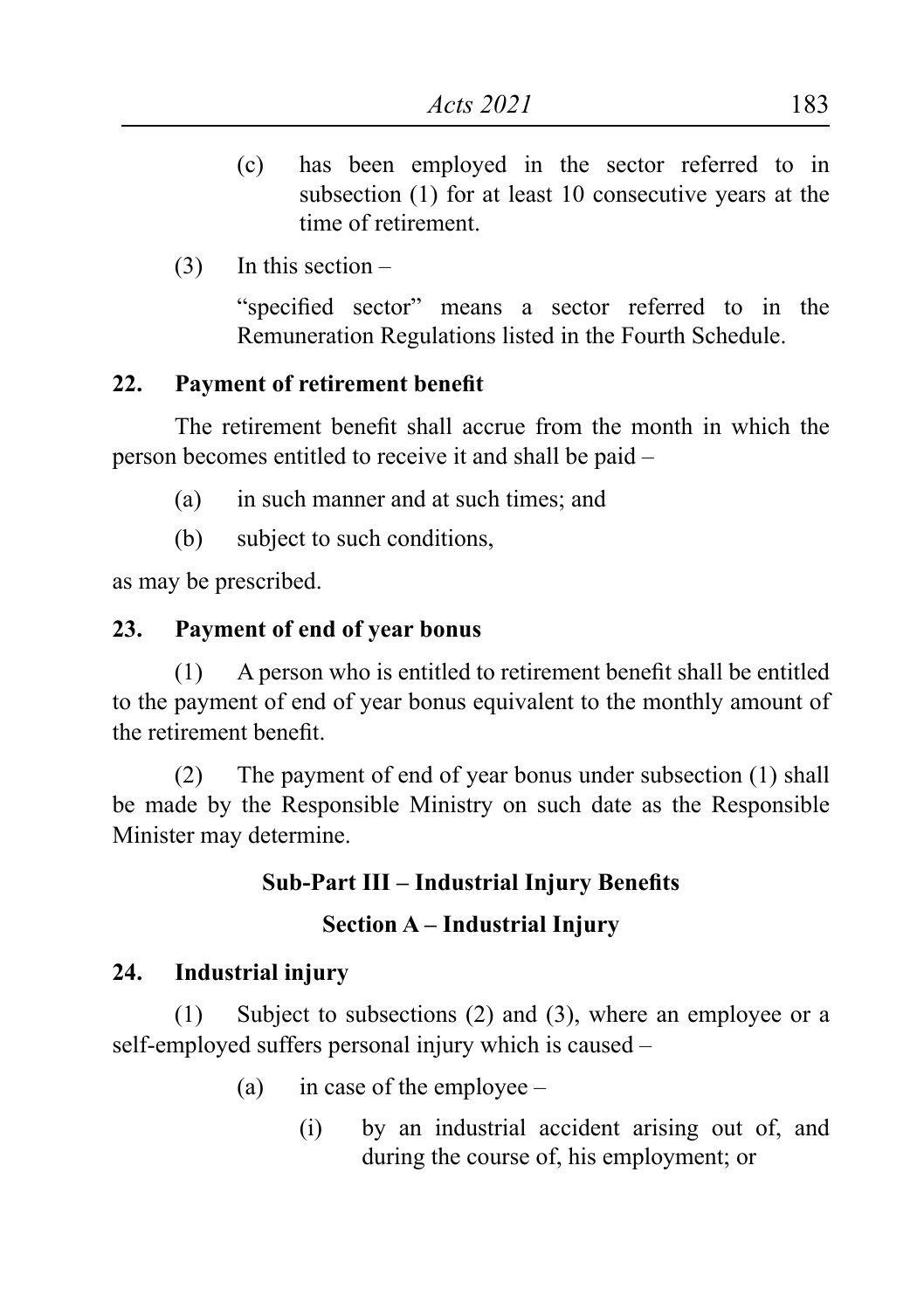- (ii) a prescribed disease, being a disease due to the nature of his employment; or
- (b) in case of the self-employed
	- (i) by an industrial accident arising out of, and during the course of, his profession, trade or business; or
	- (ii) a prescribed disease, being a disease due to the nature of his profession, trade or business,

he shall be deemed to have suffered industrial injury.

- (2) For the purpose of subsection  $(1)(a)$ 
	- (a) an industrial accident arising out of, and during the course of employment shall, in the absence of evidence to the contrary, be deemed to have arisen out of that employment;
	- (b) an industrial accident arising out of, and during the course of employment shall include –
		- (i) an accident which occurs
			- (A) while an employee is travelling to, or from his place of work in a vehicle or craft operated for that purpose by, or on behalf of, his employer or by any other means of transport to which the employee is permitted to resort to by his employer, whether or not he is under an obligation to travel by such means;
			- (B) while an employee is taking steps, on an emergency at the place where he is employed, to rescue, help or protect a person who is, or is believed to be, or about to be, injured or imperilled, or to avert or minimise damage to property;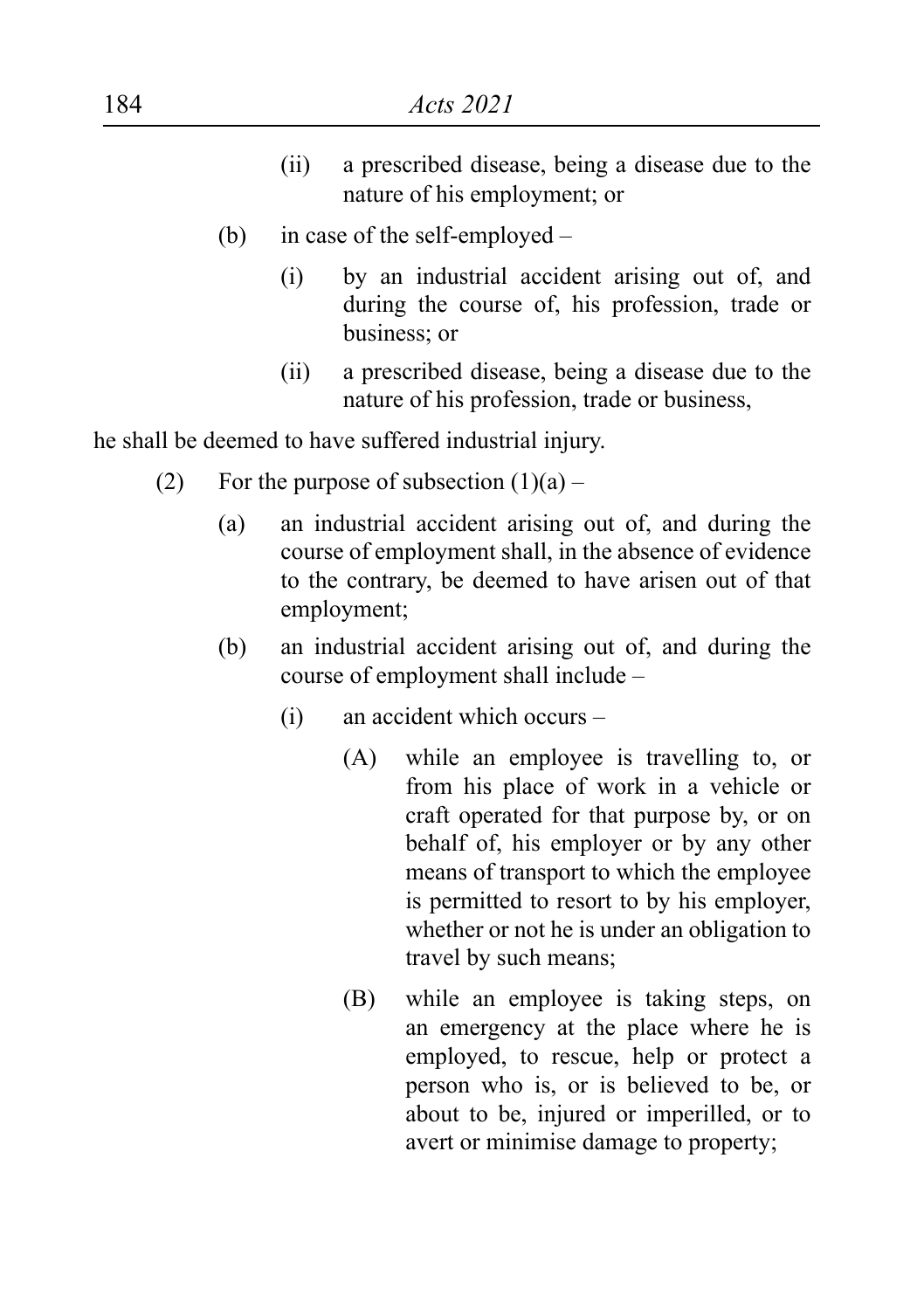- (C) at a time when an employee was contravening a law applicable to his employment or an order of his employer or was acting without instructions from his employer and which would have occurred even if the employee had not been so acting, where the contravention or act was for the purpose of, and in connection with, his employer's trade or business or other activities;
- (D) during a temporary interruption of work for a meal, rest or refreshment, where the accident occurs in, or about, the premises –
	- (I) occupied by an employer;
	- (II) to which an employee has, by virtue of his employment, a right of access during the temporary interruption of his work; or
	- (III) to which an employee is permitted to resort during the temporary interruption of his work by express or implied authorisation of his employer; or
- $(E)$  on a working day
	- (I) during a temporary interruption of work duly authorised by his employer for the purpose of the employee collecting his wages; or
	- (II) between an employee's place of work and the place he usually receives his wages;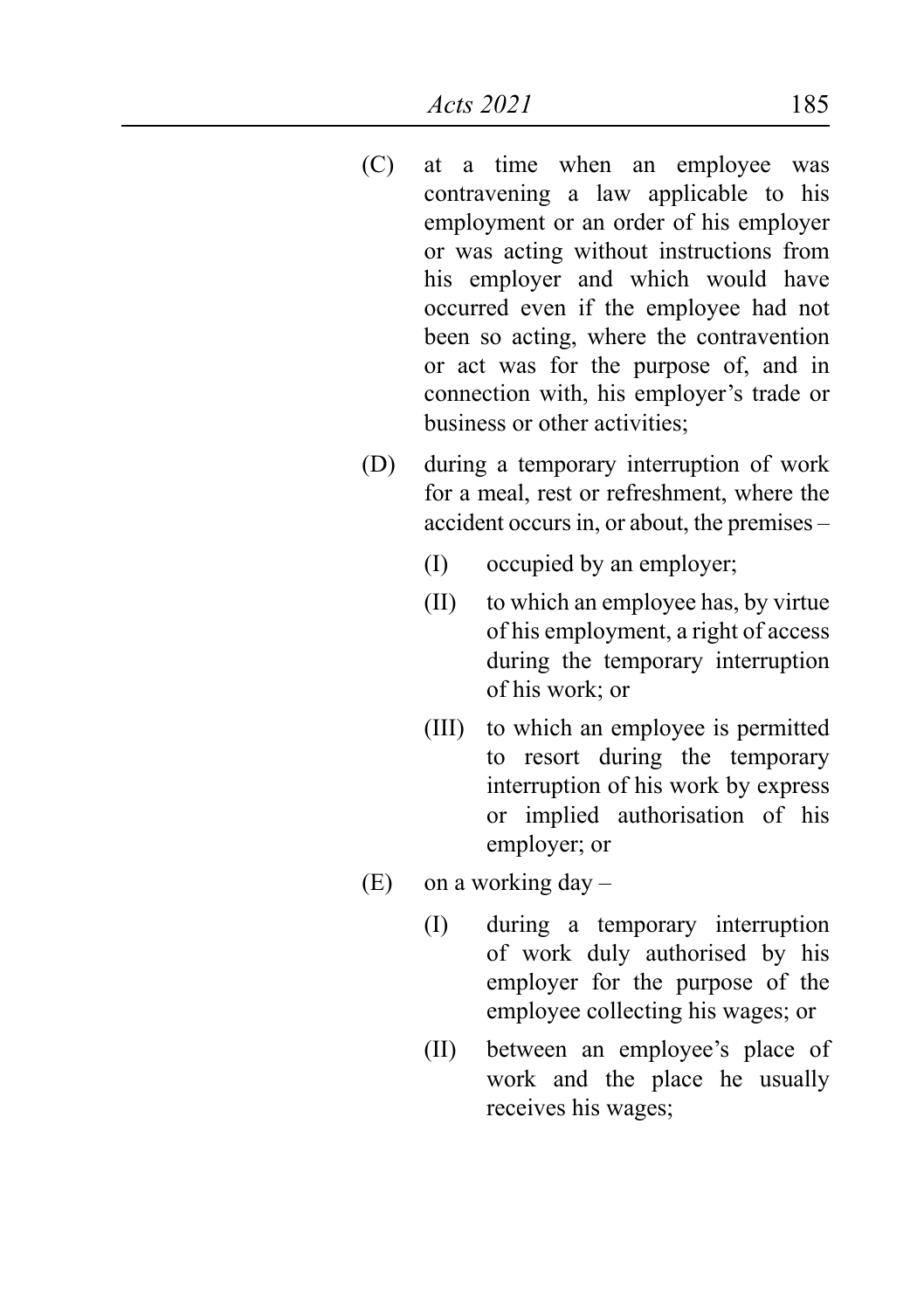| 186                                     |                                               |            | Acts 2021                                                                                                                                                               |  |
|-----------------------------------------|-----------------------------------------------|------------|-------------------------------------------------------------------------------------------------------------------------------------------------------------------------|--|
| (ii)                                    | an industrial accident which is caused by $-$ |            |                                                                                                                                                                         |  |
|                                         | (A)                                           |            | another person's misconduct, negligence<br>or imprudence;                                                                                                               |  |
|                                         | (B)                                           |            | the behaviour or presence of an animal; or                                                                                                                              |  |
|                                         | (C)                                           |            | an employee being struck by any object<br>or any force of nature, and to which the<br>employee has not contributed by an act<br>extraneous to his employment;           |  |
| (iii)                                   |                                               | a hernia - |                                                                                                                                                                         |  |
|                                         | (A)                                           | (1)        | which is a clinical hernia of<br>disabling character which appears<br>to have recently occurred for the<br>first time; or                                               |  |
|                                         |                                               | (II)       | which is<br>aggravation<br>an<br><sub>or</sub><br>strangulation of pre-existent hernia<br>resulting in immediate pain and<br>disablement; and                           |  |
|                                         | (B)                                           |            | the onset of which was immediately<br>preceded by a strain or an industrial<br>accident arising in any of the circumstances<br>specified in subparagraphs (i) and (ii). |  |
| (3)<br>a self-employed, shall include - |                                               |            | For the purpose of subsection $(1)(b)$ , an industrial accident<br>arising out of, and during the course of, the profession, trade or business of                       |  |

- (a) an accident which occurs
	- (i) while the self-employed is travelling to, or from, his place of work in a vehicle or craft operated for that purpose;
	- (ii) while the self-employed is taking steps, on an emergency at his place of work, to rescue, help or protect a person who is, or is believed to be,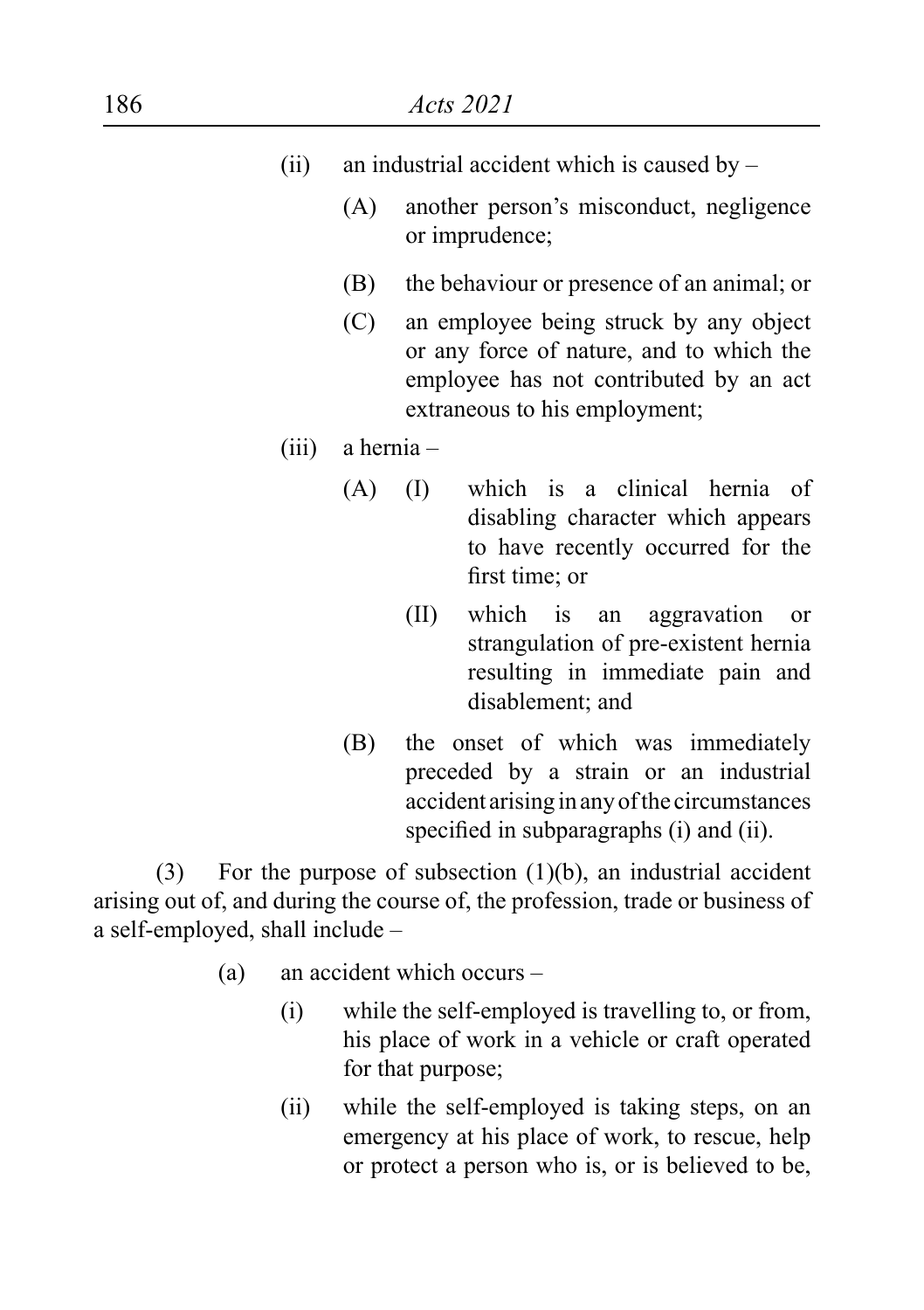or about to be, injured or imperilled, or to avert or minimise damage to property;

- (b) an accident which is caused by
	- (i) another person's misconduct, negligence or imprudence;
	- (ii) the behaviour or presence of an animal; or
	- (iii) the self-employed being struck by any object or any force of nature, and to which he has not contributed by an act extraneous to his profession, trade or business;
- (c) a hernia
	- (i) (A) which is a clinical hernia of disabling character which appears to have recently occurred for the first time; or
		- (B) which is an aggravation or strangulation of pre-existent hernia resulting in immediate pain and disablement; and
	- (ii) the onset of which was immediately preceded by a strain or an accident arising in any of the circumstances specified in paragraphs $(a)$  and  $(b)$ .

# **Section B – Industrial Injury Benefits**

#### **25. Industrial injury benefit**

(1) Subject to subsections (3) and (4), where an employee or a self-employed suffers industrial injury which results in temporary total incapacity for work, he shall be entitled to the industrial injury benefit.

(2) The industrial injury benefit shall be equal to 80 per cent of the monthly earnings of the employee or self-employed.

(3) (a) An industrial injury benefit payable to an employee shall not be paid in respect of the first 2 weeks of each period of incapacity.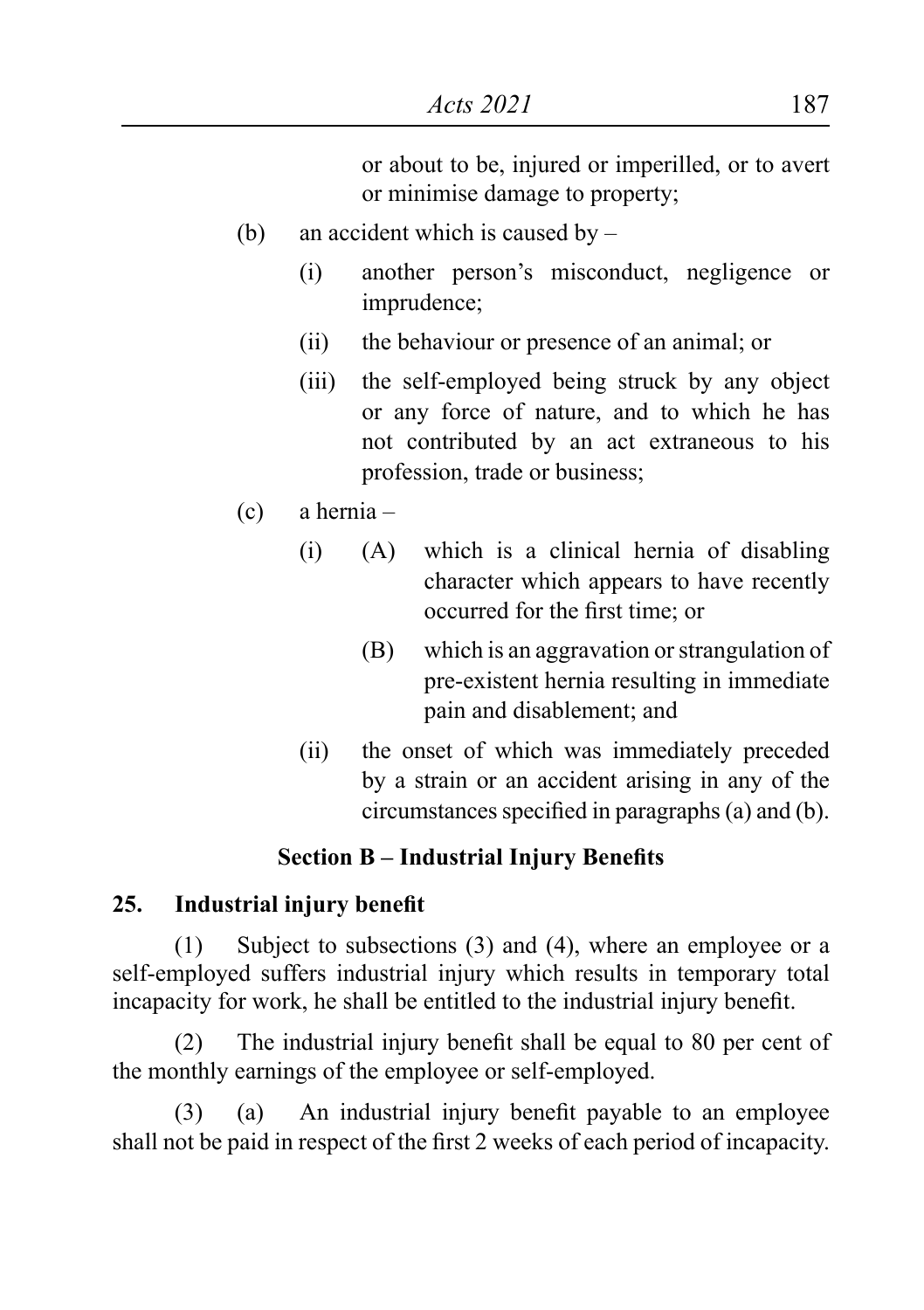(b) Subject to paragraph (d), where the industrial injury benefit is not payable under paragraph (a) to an employee who suffers industrial injury, his employer shall, within 2 weeks of receiving medical evidence of the incapacity, pay him a compensation for the whole period of the incapacity at the same rate that he was being remunerated at the time the industrial injury occurred.

(c) Where an employee suffers industrial injury which results in total or partial temporary incapacity for work for a period not exceeding 2 weeks, his employer shall, within 2 weeks of receiving a claim, pay to him a sum equal to the reasonable expenses, not exceeding such amount as may be prescribed, incurred in respect of medical and surgical attendances, first aid, physiotherapy and other essential treatment, which are rendered necessary as a result of the industrial injury.

(d) The compensation under paragraph (b) shall be paid for the whole period of total temporary incapacity irrespective of the fact that the whole or part of that period falls after the day on which the employment of the employee is terminated.

 (e) The industrial injury benefit payable to an employee shall cease to be payable as from the date the employee is found to be disabled by a medical officer, a Medical Board or the Medical Tribunal, as the case may be.

 $(f)$  Paragraph  $(e)$  shall not apply where the medical officer, Medical Board or Medical Tribunal is satisfied that there has been a deterioration in the medical condition of the employee.

 $(4)$  (a) An industrial injury benefit payable to a self-employed shall be payable as from the day the self-employed is injured, provided that his period of incapacity exceeds 2 weeks as certified by a Government medical officer.

 (b) An industrial injury benefit shall cease to be payable as from the date the self-employed resumes his profession, trade or business or is found to be disabled by a Government medical officer, a Medical Board or the Medical Tribunal, as the case may be.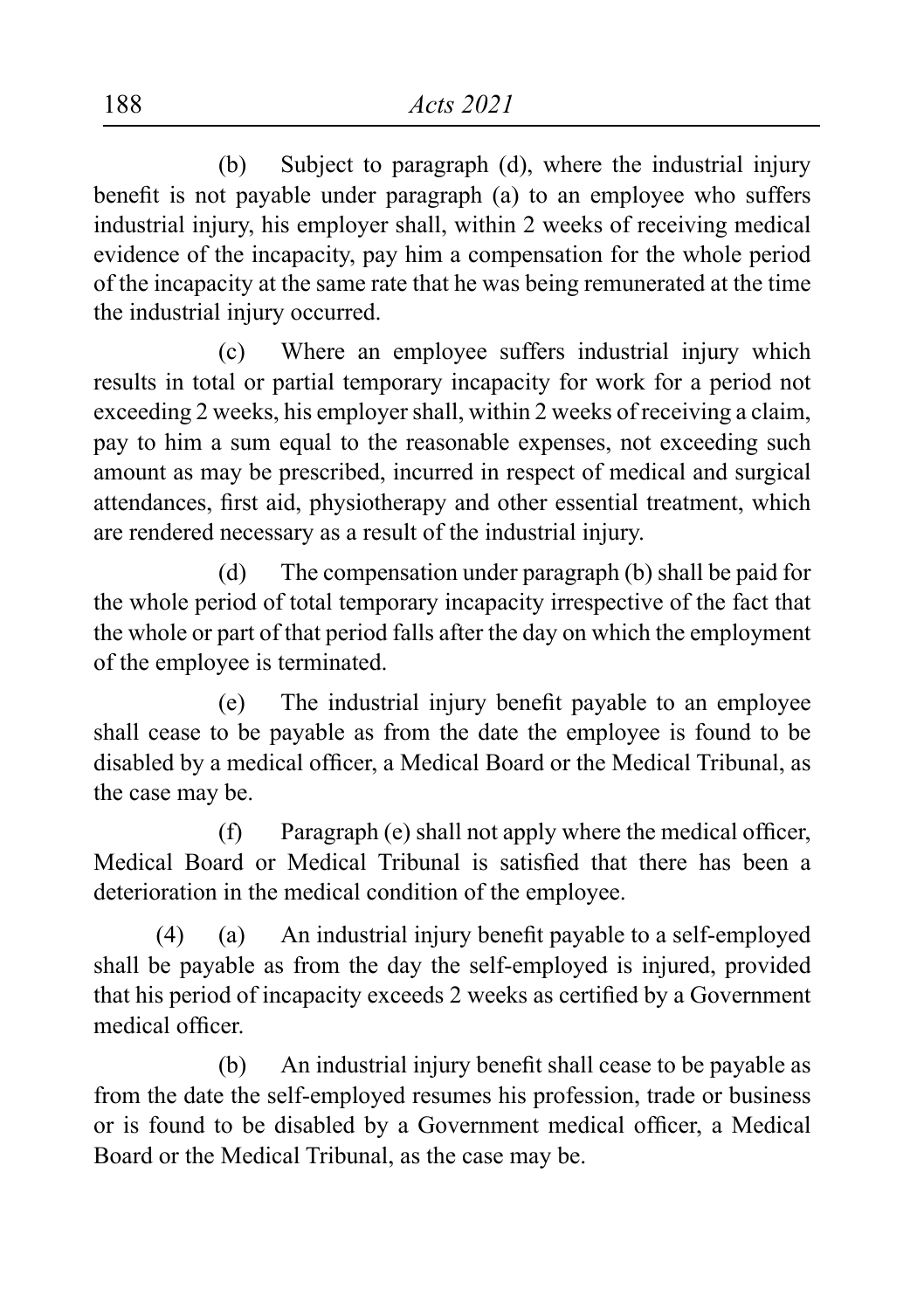(c) Paragraph (b) shall not apply where the Government medical officer, Medical Board or Medical Tribunal is satisfied that there has been a deterioration in the medical condition of the self-employed.

(5) Notwithstanding this section, no industrial injury benefit shall be payable in any circumstances after a period of 36 months from the date on which the industrial injury occurred, except where a surgical intervention has to be performed after this period.

### **26. Disablement benefit**

(1) (a) Subject to subsections (2) and (3), where an employee or a self-employed suffers industrial injury which results in a disablement, he shall be entitled to the disablement benefit.

 (b) The disablement benefit shall be awarded in respect of the period during which the employee or self-employed has been or is expected to be disabled.

- (2) Subject to subsection  $(3)$ , the disablement benefit shall
	- (a) where the disablement is 100 per cent, be equal to 80 per cent of the monthly earnings of the employee or self-employed;
	- (b) where the disablement is less than 100 per cent, be equal to 65 per cent of the monthly earnings of the employee or self-employed multiplied by the percentage of his disablement.
- $(3)$  Where
	- (a) (i) the disablement of an employee or a self-employed is less than 20 per cent and is final;
		- (ii) the employee or self-employed is eligible for the disablement benefit; and
		- (iii) the employee or self-employed has not attained retirement age on the day on which the industrial accident or prescribed disease occurs; or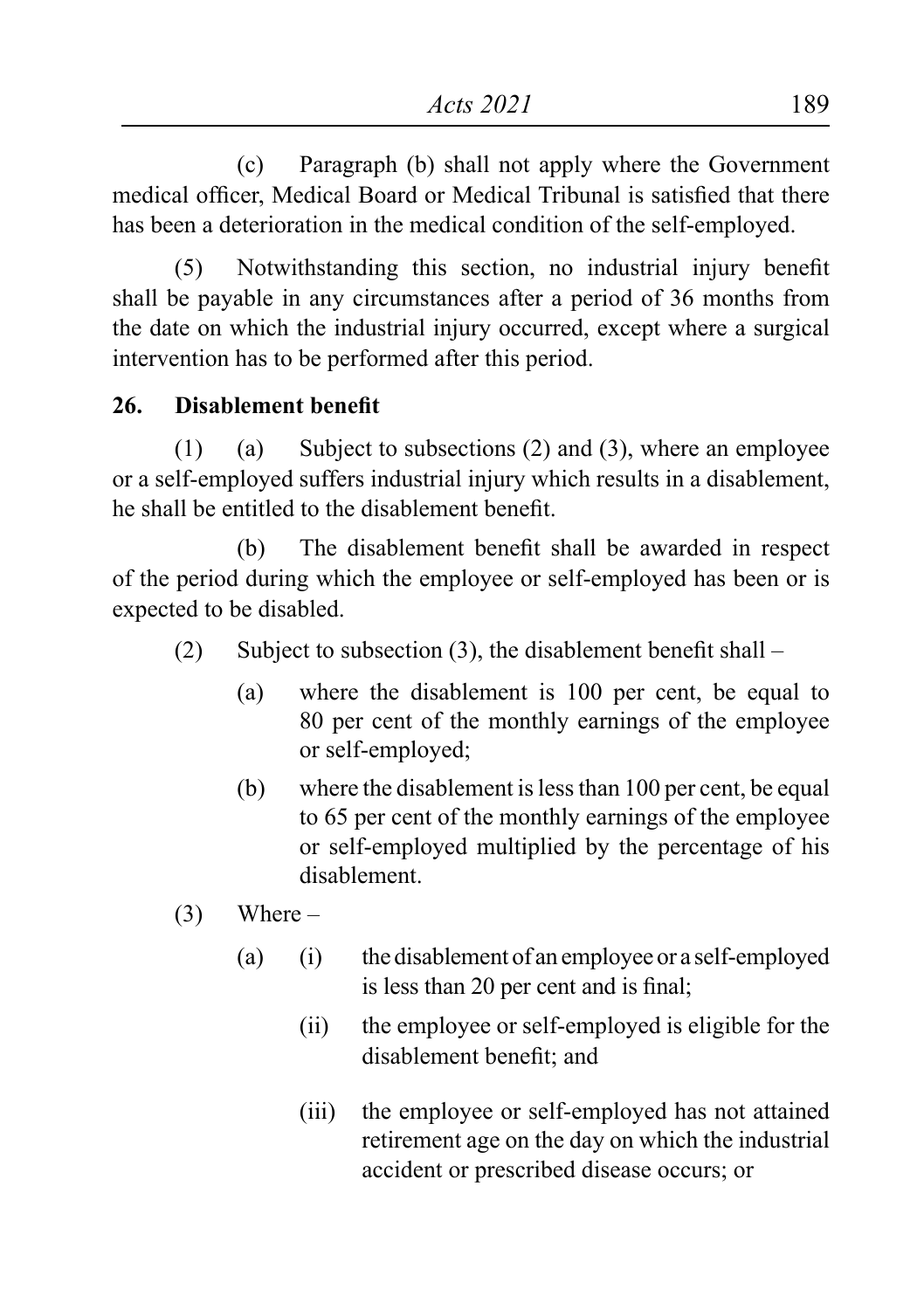| 190 |     | <i>Acts</i> 2021 |                                                                                                                                                                                                                                     |  |  |
|-----|-----|------------------|-------------------------------------------------------------------------------------------------------------------------------------------------------------------------------------------------------------------------------------|--|--|
|     | (b) | (i)              | the disablement of an employee or self-employed<br>is 100 per cent and is permanent;                                                                                                                                                |  |  |
|     |     | (i)              | the employee or self-employed is eligible for the<br>disablement benefit; and                                                                                                                                                       |  |  |
|     |     | (111)            | the employee or self-employed has not attained<br>retirement age on the date on which the industrial<br>accident or prescribed disease occurs and the<br>period between the date and his retirement age<br>does not exceed 8 years, |  |  |
|     |     |                  | the employee or self-employed may, not later than one month after the date                                                                                                                                                          |  |  |

the employee or self-employed may, not later than one month after the date on which the award for the disablement benefit is notified by post to him, elect to receive, in lieu of that disablement benefit, a lump sum payment as determined in accordance with subsection (4).

(4) The lump sum payment to be made to an employee or a self-employed under subsection (3) shall be the product of –

- (a) the number of years, not exceeding 8, for which the disablement benefit is awarded to him;
- (b) his annual earnings; and
- (c) the percentage of his disablement.

(5) Where a person who is entitled to the disablement benefit becomes entitled to the retirement benefit, he shall be entitled to receive either the retirement benefit or disablement benefit, whichever is higher.

# **27. Other benefits in addition to industrial injury benefit or disablement benefit**

(1) Subject to this section, an employee or a self-employed who is entitled to the industrial injury benefit or disablement benefit shall –

> (a) where he, as a result of the industrial injury, suffers an incapacity or a disablement of such a nature that he shall have the constant personal attendance of another person, be paid, in addition to the industrial injury benefit or disablement benefit, another benefit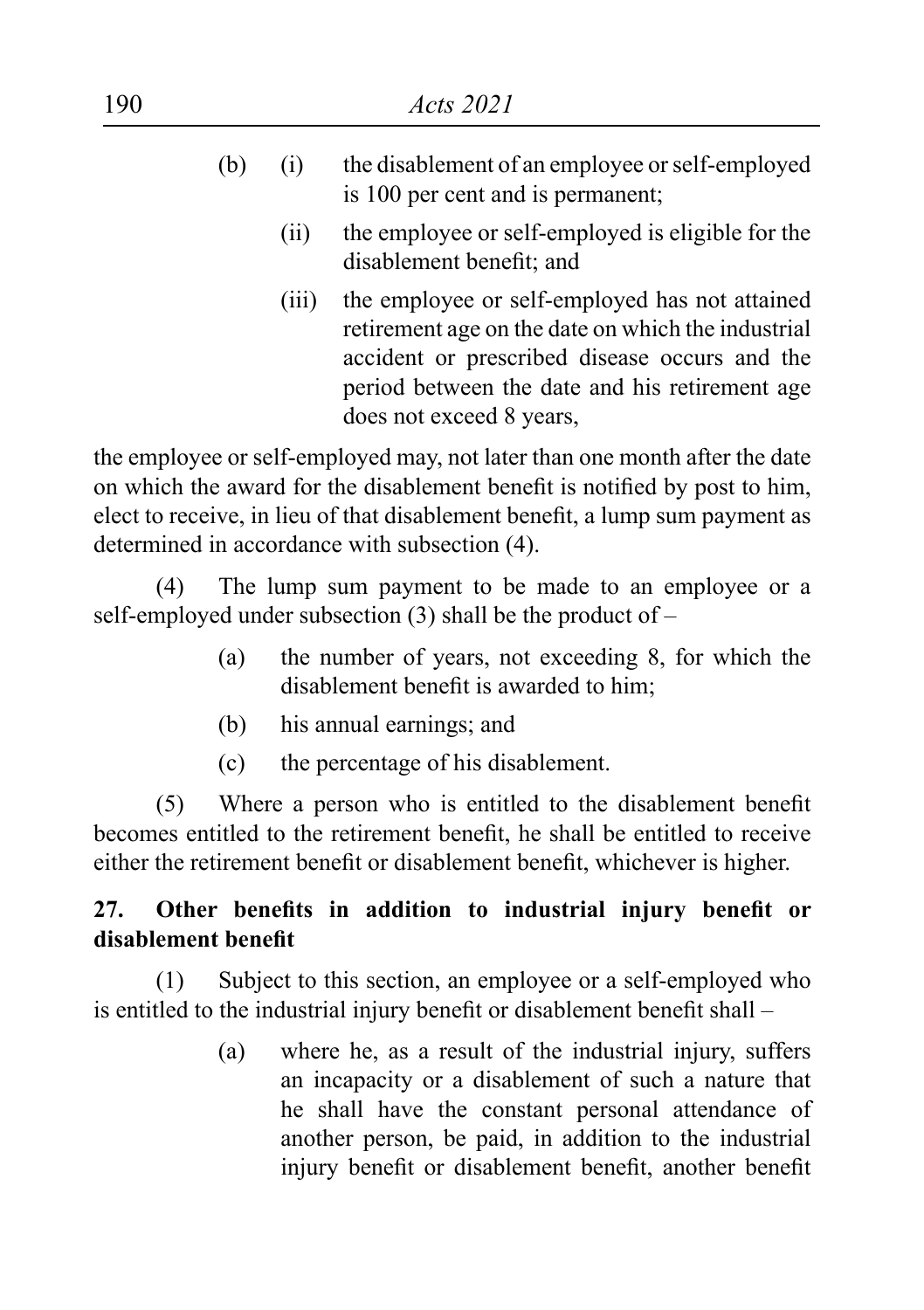at the prescribed rate for the period during which that personal attendance is necessary, but not including any period during which the employee or self-employed is maintained in a hospital or similar institution without charge to himself or to any other person;

- (b) where, as a result of the industrial injury, the provision of an artificial aid to him becomes necessary or desirable, be paid, in addition to the industrial injury benefit or disablement benefit, a sum sufficient to cover the cost of the artificial aid and its maintenance or renewal;
- (c) where, as a result of the industrial injury, suffers damage to –
	- (i) his natural teeth;
	- (ii) any artificial aid being used or worn by him at the time of the industrial accident; or
	- (iii) clothing or spectacles being worn by him at the time of the industrial accident,

 be paid, in addition to the industrial injury benefit or disablement benefit, a sum sufficient to cover the reasonable cost in the case of damage –

- (A) to his natural teeth, of repairing them or replacing them with an artificial denture; or
- (B) to any artificial aid, clothing or spectacles, or repairing or, where necessary, replacing the artificial aid, clothing or spectacles;
- (d) (i) subject to subparagraph (ii), be paid, in addition to the industrial injury benefit, a sum equal to the reasonable expenses incurred during the period for which the industrial injury benefit is payable in respect of medical and surgical attendances which are rendered necessary as a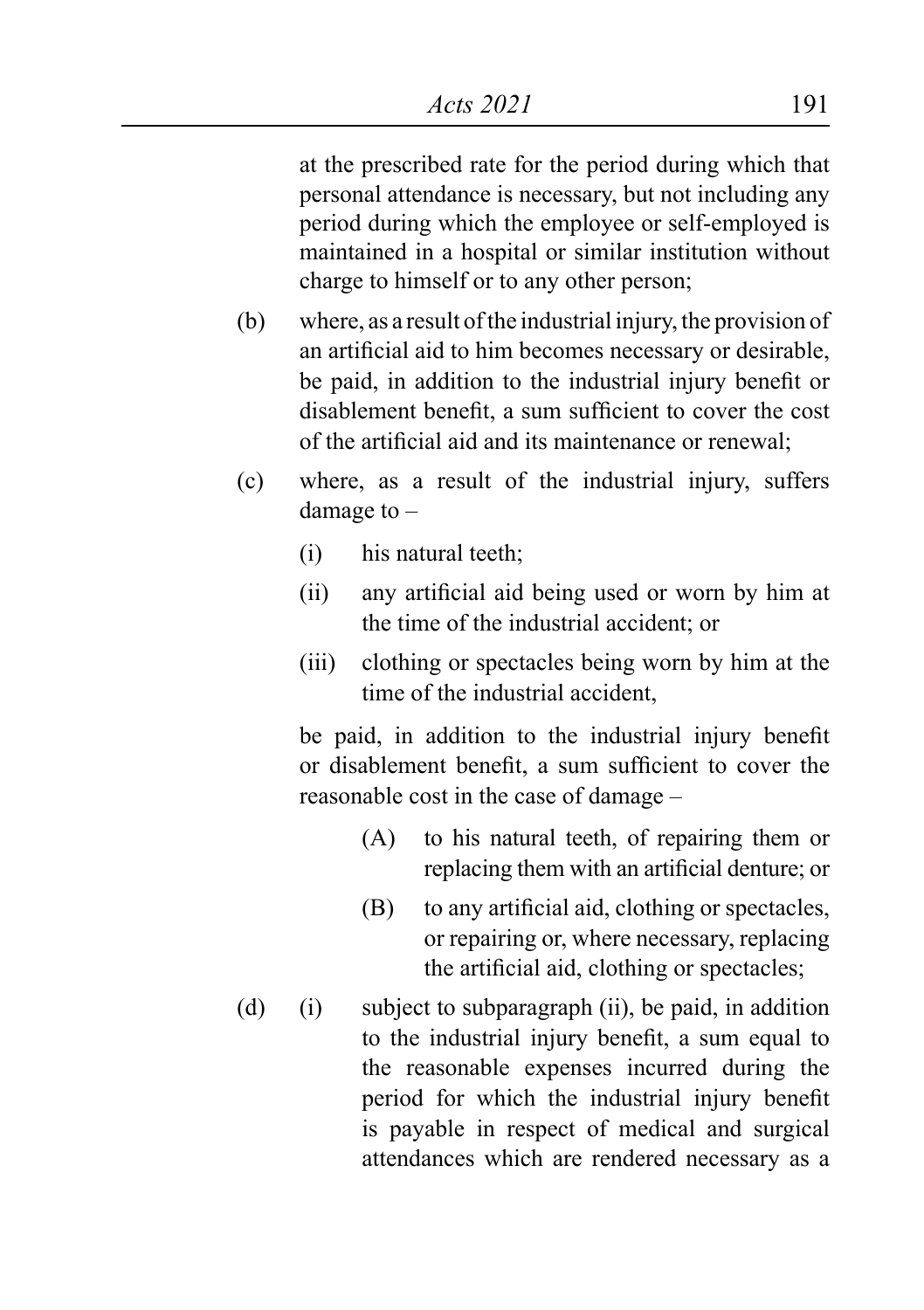result of the industrial injury, including first aid, physiotherapy and maintenance as a patient in a hospital or similar Government institution;

(ii) where the industrial injury requires urgent treatment at a private clinic, be paid, in addition to the industrial injury benefit, a sum equal to the reasonable expenses incurred in respect of medical and surgical attendances, first aid and other treatment, such amount as may be prescribed.

(2) The benefit under subsection  $(1)(a)$  shall be payable, notwithstanding the fact that the person has elected to receive another benefit in lieu of the industrial injury benefit or disablement benefit.

### **28. Survivor's benefit**

- (1) Subject to subsections  $(2)$ ,  $(3)$  and  $(4)$ 
	- (a) where an industrial injury results in the death of an employee or a self-employed and the employee or self-employed leaves a surviving spouse; or
	- (b) where an employee has disappeared during the course of his employment, or a self-employed has disappeared during the course of his profession, trade or business, in the circumstances specified in articles 133 to 135 of the Code Civil Mauricien or in circumstances which may give rise to a declaration of absence under article 122 of the Code Civil Mauricien and leaves a spouse,

the spouse shall be entitled to the survivor's benefit.

(2) The survivor's benefit payable shall be of an amount equal to half of the monthly earnings of the deceased employee or self-employed.

(3) (a) Where a person has disappeared in the circumstances specified in articles 133 to 135 of the Code Civil Mauricien or in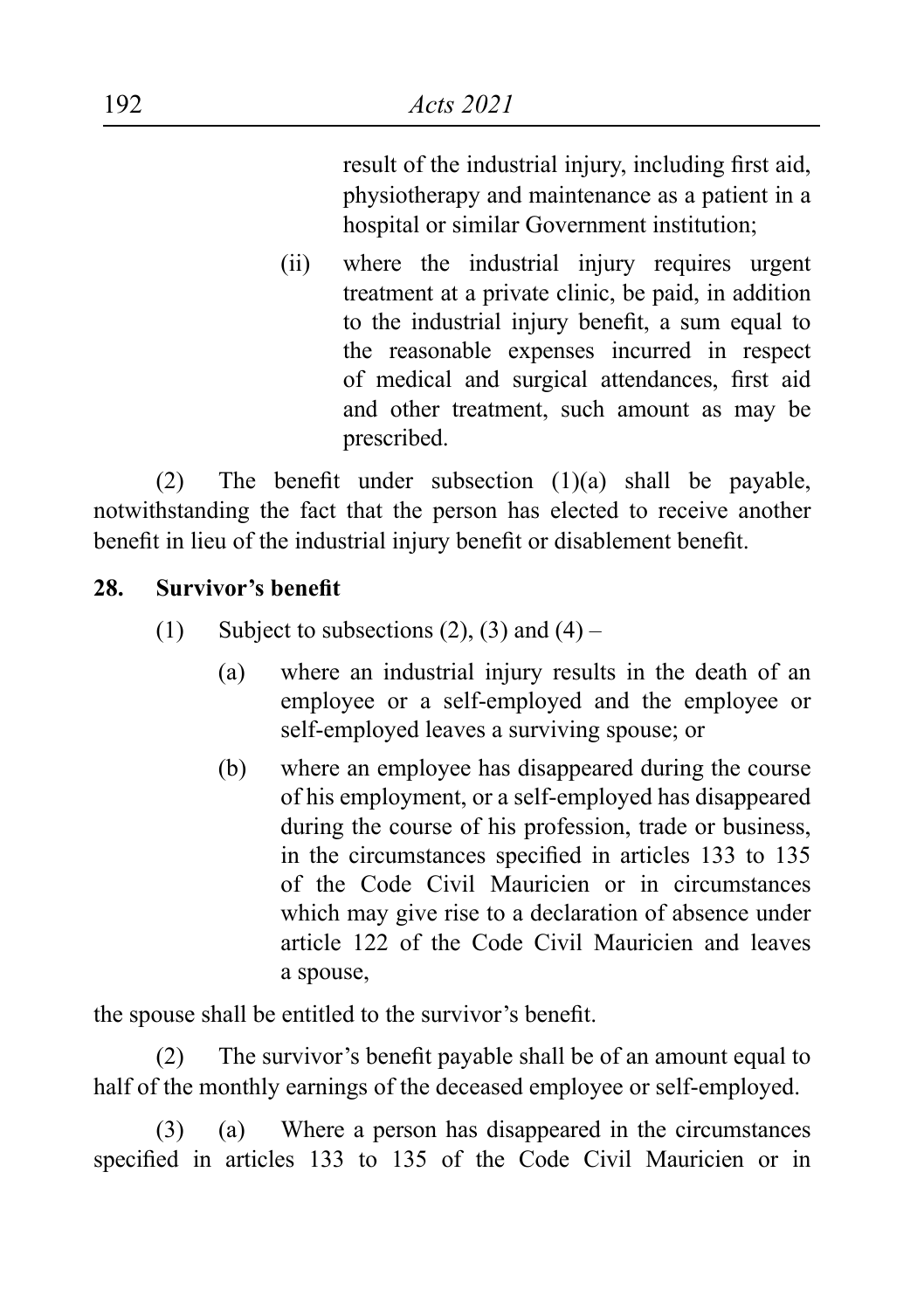circumstances which may give rise to a declaration of absence under article 122 of the Code Civil Mauricien, the spouse shall become eligible to the survivor's benefit after the expiry of 3 months from the date on which the case of disappearance or missing person, as the case may be, was reported to the Police.

(b) Subject to subsection (3), where the spouse is still untraceable after a period of 5 years from the date the matter has been reported to the Police, the surviving spouse shall, not later than one year after the expiry of the 5-year period, produce a death certificate to the National Pensions Officer in respect of that untraceable spouse.

(c) Where the surviving spouse fails to produce the death certificate during the period referred to in paragraph (b), the survivor's benefit shall cease to be paid.

(4) In case of the remarriage of a person who is in receipt of the survivor's benefit, that person shall cease to be qualified to receive the benefit.

(5) Where a person who is entitled to the survivor's benefit becomes entitled to the retirement benefit, he shall be entitled to receive either the retirement benefit or survivor's benefit, whichever is higher.

# **29. Orphan's benefit and dependent's benefit**

(1) Where an employee or a self-employed dies as a result of an industrial injury, or an employee has disappeared during the course of his employment or a self-employed has disappeared during the course of his profession, trade or business in the circumstances specified in articles 133 to 135 of the Code Civil Mauricien or in circumstances which may give rise to a declaration of absence under article 122 of the Code Civil Mauricien, and the employee or self-employed leaves one or more orphan, each orphan shall, as long as he is –

(a) (i) under the age of 16; or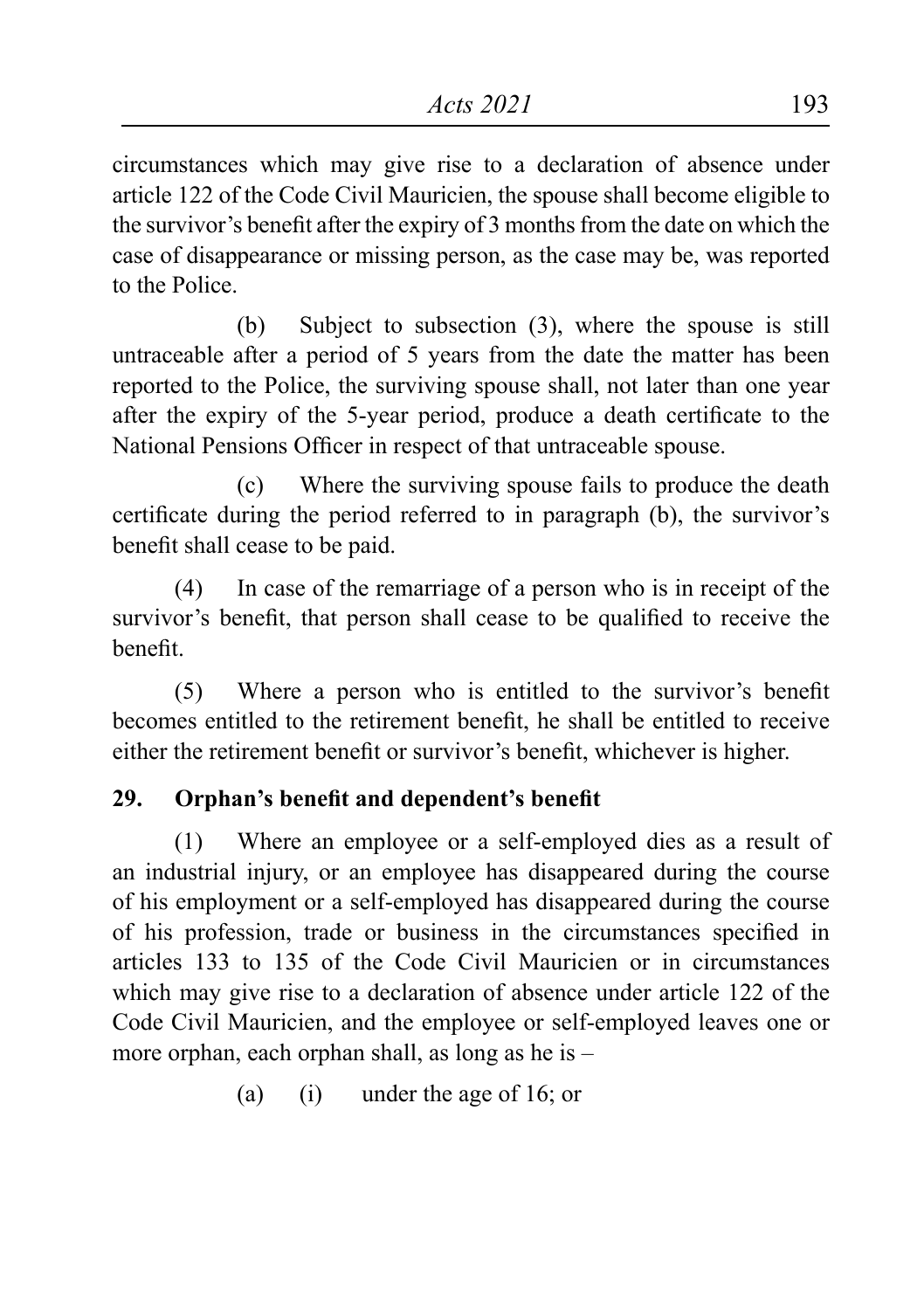- (ii) under the age of 23 and is receiving full-time education; and
- (b) not married,

be entitled to the orphan's benefit of an amount representing 15 per cent of half of the monthly earnings of the employee or self-employed but shall, in no case, be less than the orphan's pension payable under section 5 of the National Pensions Act.

- (2) An orphan's benefit shall be  $-$ 
	- (a) paid to the guardian of the orphan or such other person as the National Pensions Officer may determine; and
	- (b) devoted by the person receiving it for the exclusive benefit of the orphan.

(3) Where an employee or a self-employed dies as a result of an industrial injury, or an employee has disappeared during the course of his employment or a self-employed has disappeared during the course of his profession, trade or business in the circumstances specified in articles 133 to 135 of the Code Civil Mauricien or in circumstances which may give rise to a declaration of absence under article 122 of the Code Civil Mauricien, and the employee or self-employed leaves no spouse but leaves a dependent, the dependent shall be entitled to the dependent's benefit at the prescribed rate.

(4) In subsection  $(3)$  –

"dependent", in relation to an employee or a self-employed, means a relative, other than an orphan, who was –

- (a) living in the household; and
- (b) wholly or partly dependent on the earnings of that employee or self-employed at the time when his entitlement to the dependent's benefit arises;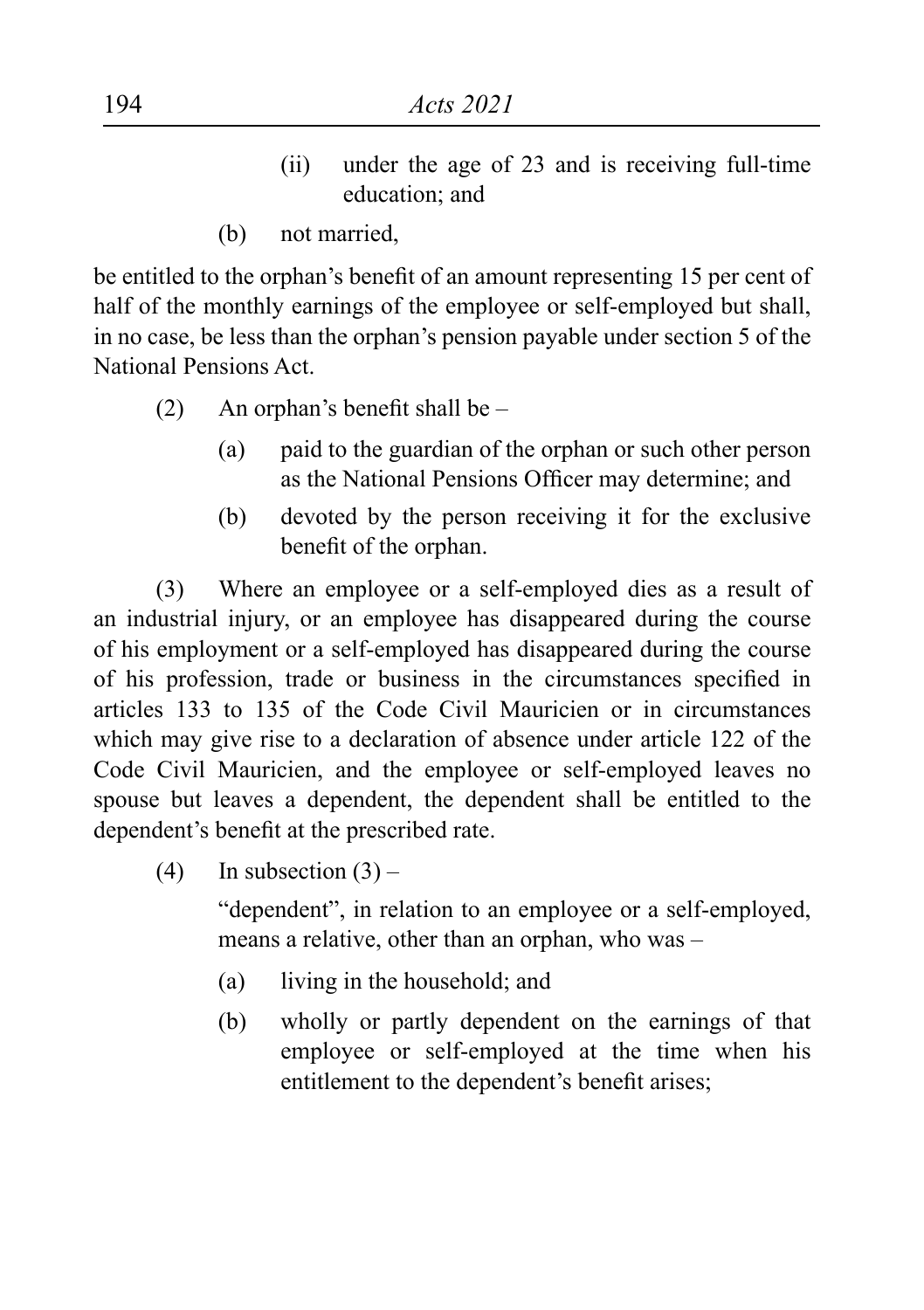"relative", in relation to an employee or a self-employed, includes his –

- (a) ascendant or descendant, whether legitimate or natural;
- (b) collateral to the second degree; or
- (c) stepfather, stepmother, stepson and stepdaughter.

### **30. No bar to action in damages**

(1) Nothing in this Sub-part shall bar an action in damages under any other enactment in respect of industrial injury suffered by an employee.

(2) Notwithstanding any other enactment, where, in relation to an employee, a claim referred to in subsection (1) is made against an employer and the Court finds that the employee is entitled to damages, the amount to be awarded as damages shall be reduced by the value, as determined by the Court, of any social benefit payable to the employee under this Sub-part.

# **Sub-Part IV – Recovery of Social Benefits**

# **31. Recovery of social benefits**

Where a person has received a social benefit to which he is not entitled, or which he was not qualified, to receive or was disqualified from receiving, the amount of the social benefit may be recovered by the Accounting Officer of the Responsible Ministry, in the same manner as Income Tax is recoverable under Part IVC of the Mauritius Revenue Authority Act.

### **PART IV – ADMINISTRATION AND REVIEW OF SOCIAL BENEFITS**

# **Sub-Part I – Responsible Ministry**

# **32. Duties of Responsible Ministry**

The Responsible Ministry shall –

(a) pay the appropriate social benefit to every person who is entitled to it;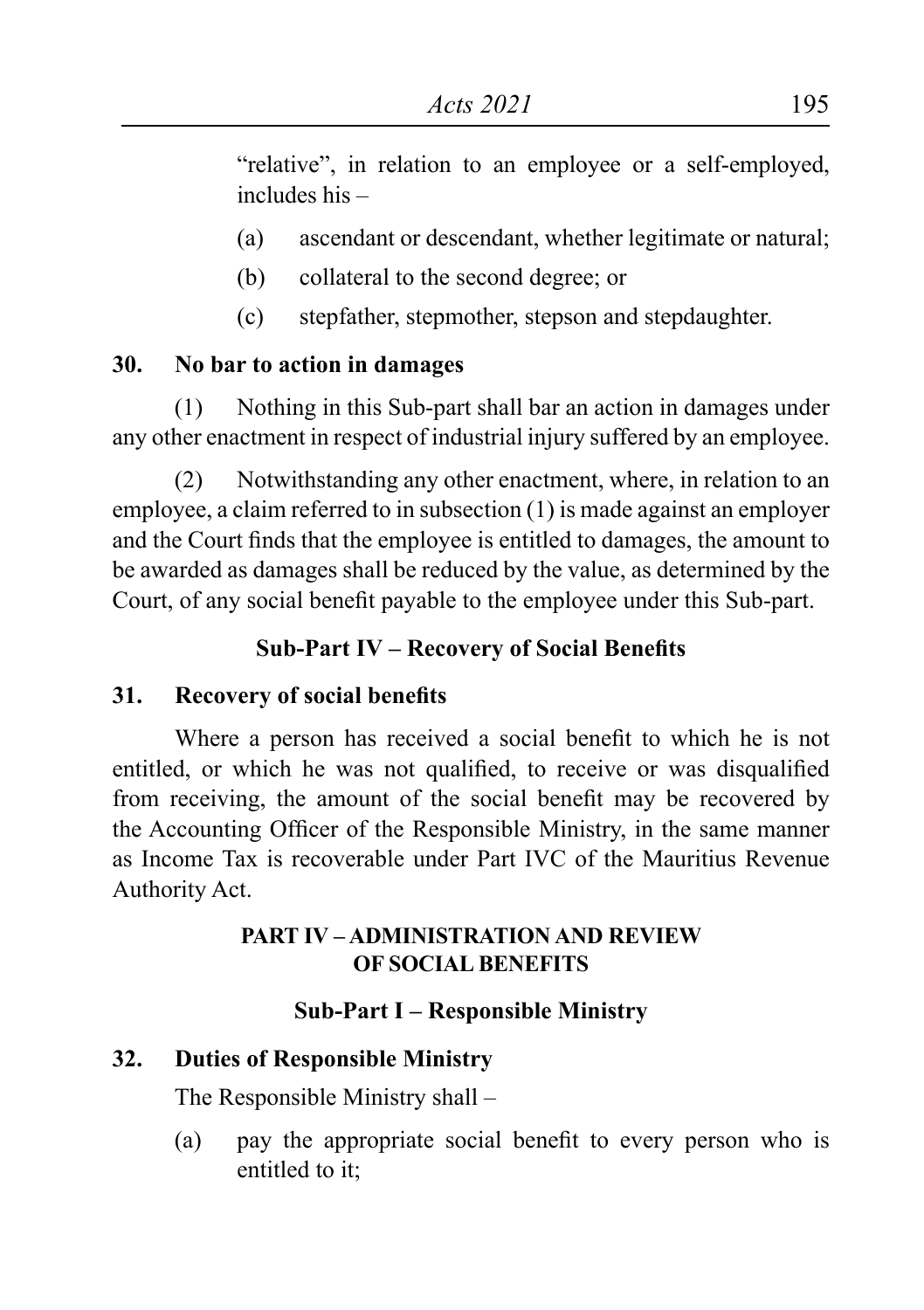- (b) delegate to such officers of its Ministry as may be required to carry out any duties in relation to the payment of social benefits; and
- (c) take such necessary actions and measures as may be required in relation to the payment of social benefits.

### **33. Determination of claims to social benefits**

(1) Subject to section 36 of the National Pensions Act, the National Pensions Officer shall be the sole authority to determine claims to any social benefit.

(2) Where, on the determination of any claim to a social benefit, a medical question arises, the National Pensions Officer shall, before adjudicating upon the claim, refer –

- (a) in the case of an employee, that question to a medical officer or the Medical Board for advice; and
- (b) in the case of a self-employed, that question to a Government medical officer or the Medical Board for advice.

(3) (a) Where a claimant to a retirement benefit is unable to supply proof of his age, he shall, subject to paragraph (b), swear or solemnly affirm an affidavit in the form set out in the Fifth Schedule.

(b) Paragraph (a) shall not apply where the claimant has, in respect of a claim for basic retirement pension under the National Pensions Act, supplied proof of his age by swearing or solemnly affirming an affidavit.

 (c) An affidavit under paragraph (a) shall be exempt from the payment of any duty, charge or fee.

# **34. Payment of social benefits into bank account**

(1) A social benefit may, on the written request of the person entitled to it, be paid to his bank account.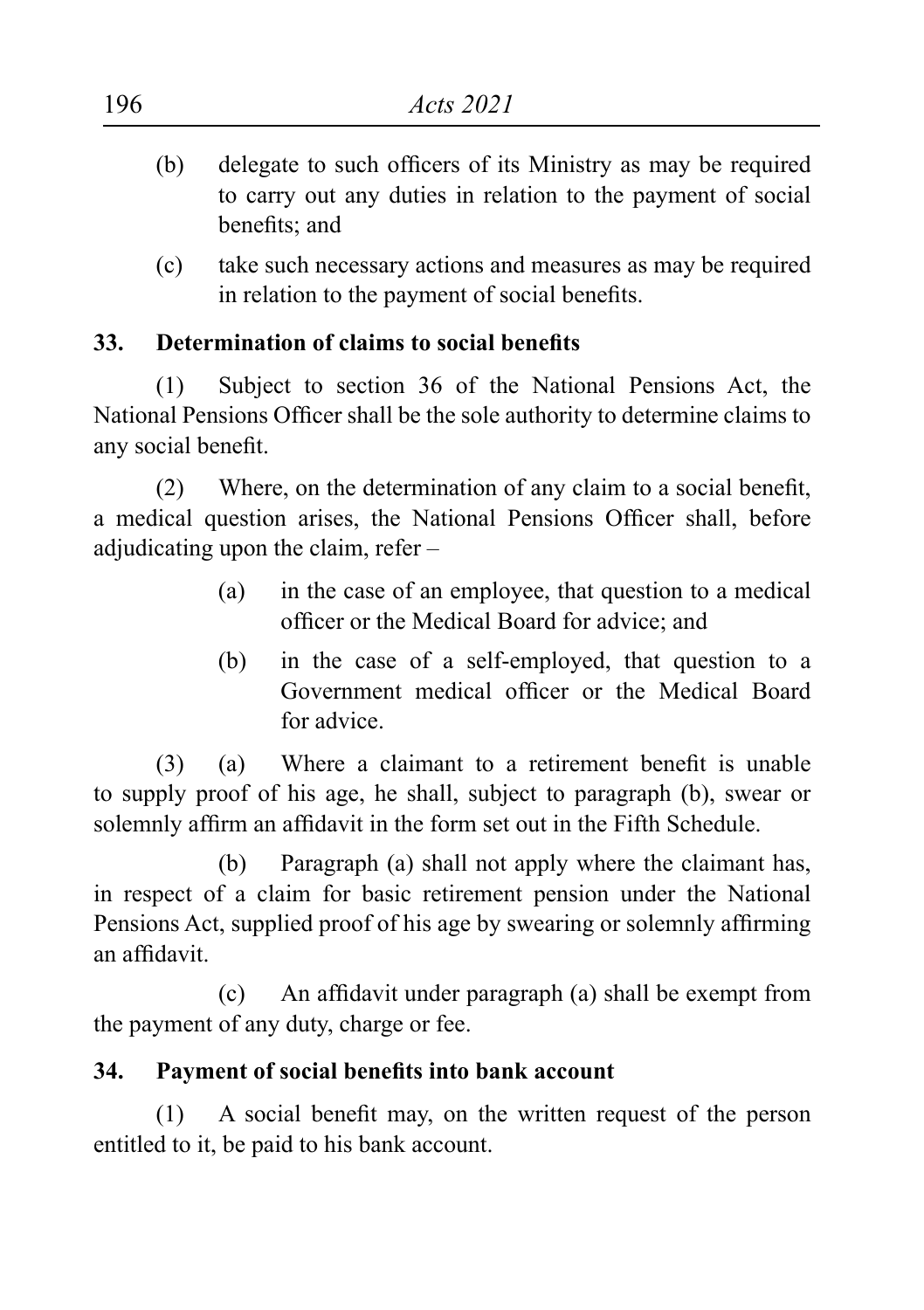(2) Subject to subsection  $(3)$ , where a social benefit is paid into a bank account under subsection (1), and it is subsequently found by the National Pensions Officer that the social benefit should not have been so paid, the bank shall, on written notice to that effect by the National Pensions Officer, refund the amount so paid to the Responsible Ministry and debit the bank account accordingly.

(3) (a) Where a bank account is closed, the bank shall not be required to refund to the Responsible Ministry the amount paid under subsection  $(1)$ .

(b) Where the amount standing in the bank account is less than the amount paid under subsection (1), the bank shall refund only the amount standing in the bank account.

(4) Notwithstanding any other enactment but subject to subsection (5), where a refund is made under this section, no action shall lie against the bank in respect of the amount so refunded.

(5) Subsection (3) shall not prejudice the right of any interested person to claim from the Responsible Ministry the amount refunded to it under this section.

# **Sub-Part II – Social Benefits Review Mechanism**

### **35. Social Benefits Review Committee**

(1) There is set up for the purposes of this Act a Committee to be known as the Social Benefits Review Committee.

- (2) The Committee shall consist of
	- (a) a Chairperson, to be appointed by the Minister;
	- (b) a representative of the Prime Minister's Office;
	- (c) a representative of the Ministry;
	- (d) a representative of the Responsible Ministry;
	- (e) a representative of the Ministry responsible for the subject of financial services;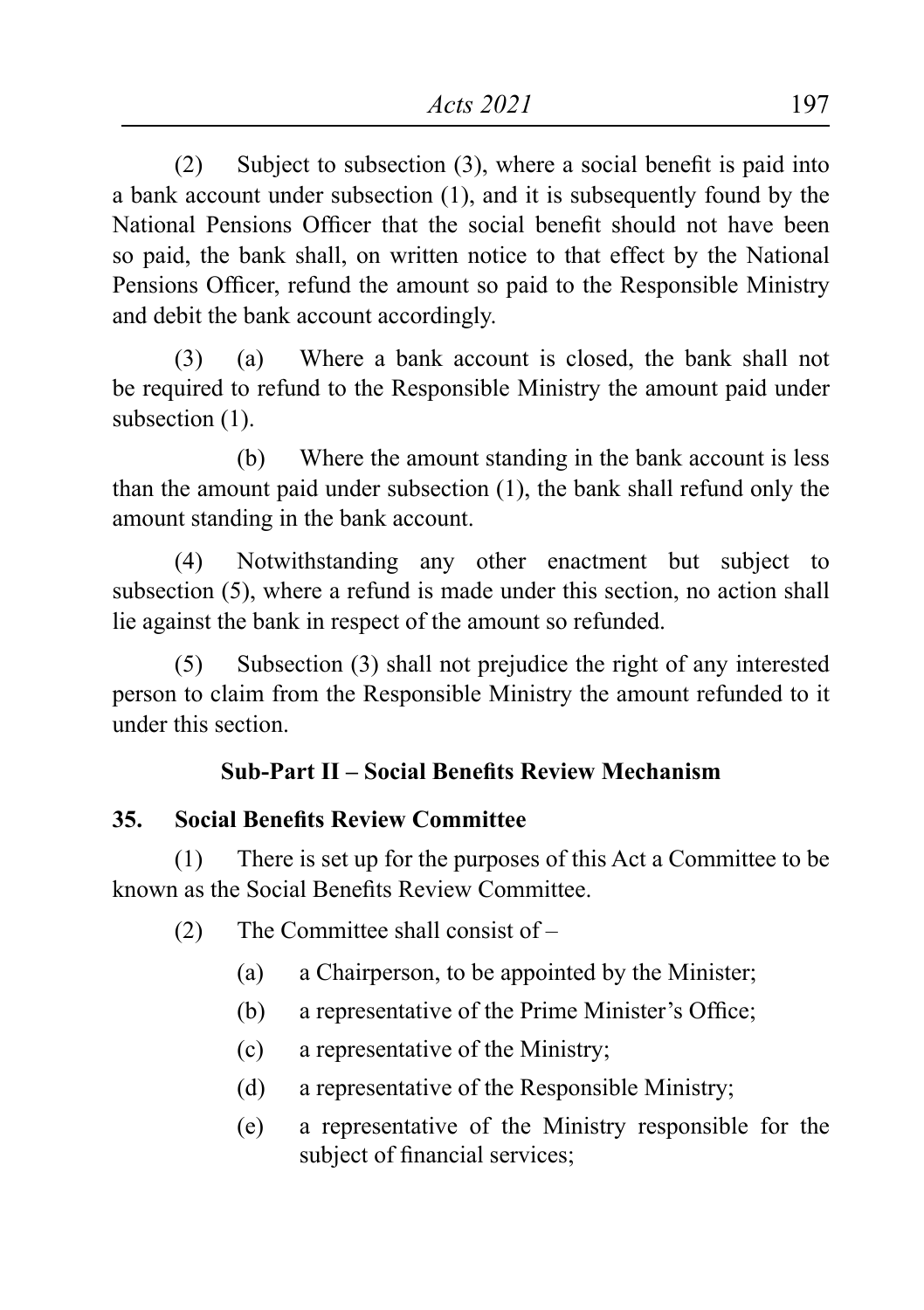- (f) a representative of the Ministry responsible for the subject of industry;
- (g) a representative of the Ministry responsible for the subject of labour;
- (h) 4 members representing organisations of employers, to be appointed by the Minister;
- (i) 4 members of any workers' organisation representing workers employed in the private sector, to be appointed by the Minister; and
- (i) one member, having wide experience in the field of finance and pension, to be appointed by the Minister.

(3) A member, other than a member referred to in subsection  $(2)(b)$  to  $(g)$ , shall hold office for a period of 2 years and shall be eligible for reappointment.

(4) Every member shall be paid such fee or allowance as the Minister may determine.

#### **36. Functions of Committee**

(1) The Committee shall make recommendations to the Minister for the purpose of enhancing the social benefits and maintaining its sustainability.

(2) In the discharge of its functions under subsection (1), the Committee shall take the following criteria into consideration –

- (a) the erosion of purchasing power;
- (b) the sustainability and affordability of the social benefits; and
- (c) other socio-economic factors.

#### **37. Meetings of Committee**

(1) The Committee shall meet as often as is necessary but at least once a year and at such time and place as the Chairperson may determine.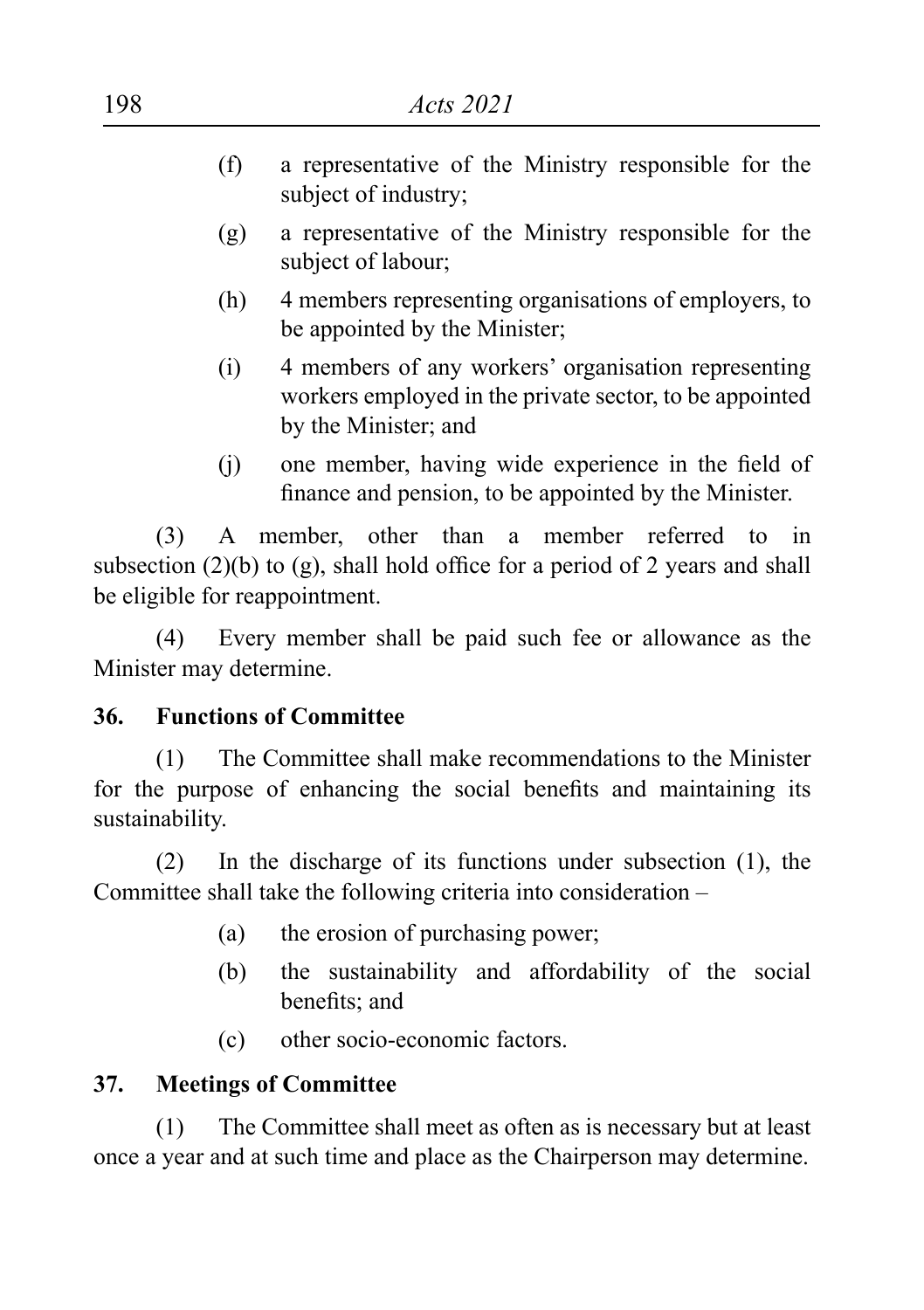(2) At any meeting of the Committee, 9 members shall constitute a quorum.

(3) Subject to this section, the Committee shall regulate its meetings and proceedings in such manner as it may determine.

#### **PART V – MISCELLANEOUS**

#### **38. Offences**

- (1) Any person who
	- (a) for the purpose of, or in connection with, a claim for a social benefit, including a benefit payable under Part III, either for himself or on behalf of any other person, knowingly –
		- (i) makes a false statement or a statement which he knows or ought to have known to be false in any material particular;
		- (ii) makes a false representation; or
		- (iii) fails to disclose a material fact;
	- (b) fails within the prescribed time limit to pay the social contribution;
	- (c) otherwise fails to comply with this Act or any regulations made under it,

shall commit an offence.

- $(2)$  (a) A person shall
	- (i) on conviction for an offence under subsection  $(1)(a)$ , be liable to a fine not exceeding 5,000 rupees and to imprisonment for a term not exceeding 3 months;
	- (ii) on conviction for an offence under subsection  $(1)(c)$ , be liable to a fine not exceeding 50,000 rupees and to imprisonment for a term not exceeding 12 months.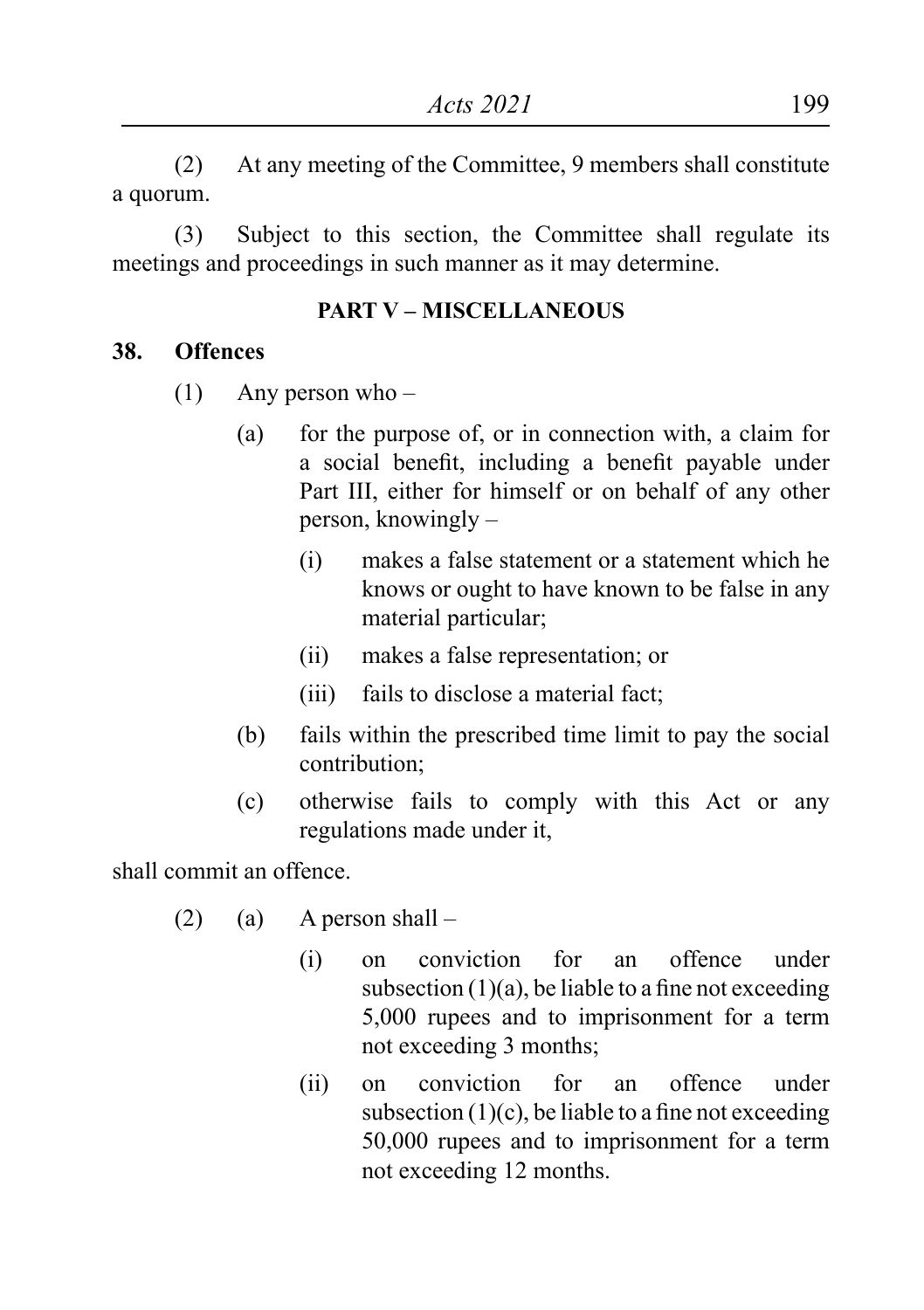(b) A person shall, on conviction for an offence under subsection (1)(b), be liable –

- (i) in the case of a person who employs an employee in domestic service, to a fine not exceeding 5,000 rupees and to imprisonment for a term not exceeding 3 months; or
- (ii) in any other case, to a fine equal to the unpaid social contribution or 50,000 rupees, whichever is higher, and to imprisonment for a term not exceeding 12 months.

(c) A person shall, on conviction for an offence under subsection  $(1)(b)$  or  $(c)$ , in addition to any penalty imposed upon him under this subsection, be ordered to pay to the Director-General the amount of any unpaid social contribution or surcharge.

(3) An order made under subsection (2)(c) may be enforced in the same manner as a judgment delivered by a Court in its civil jurisdiction.

#### **39. Regulations**

(1) The Minister may make such regulations as he thinks fit for the purposes of this Act.

(2) The Minister may, by regulations, amend the First, Third, Fourth and Fifth Schedules.

(3) Any regulations made under subsection (1) may provide for anything connected, consequential or incidental to social contribution and social benefits.

#### **40. Repeal**

The *Contribution Sociale Généralisée* Regulations 2020 are repealed.

### **41. Consequential amendments**

(1) The Mauritius Revenue Authority Act is amended, in the First Schedule, under the subheading "**Acts**", by inserting, in the appropriate alphabetical order, the following new item –

> Social Contribution and Social Benefits Act 2021 in so far as it relates to Part II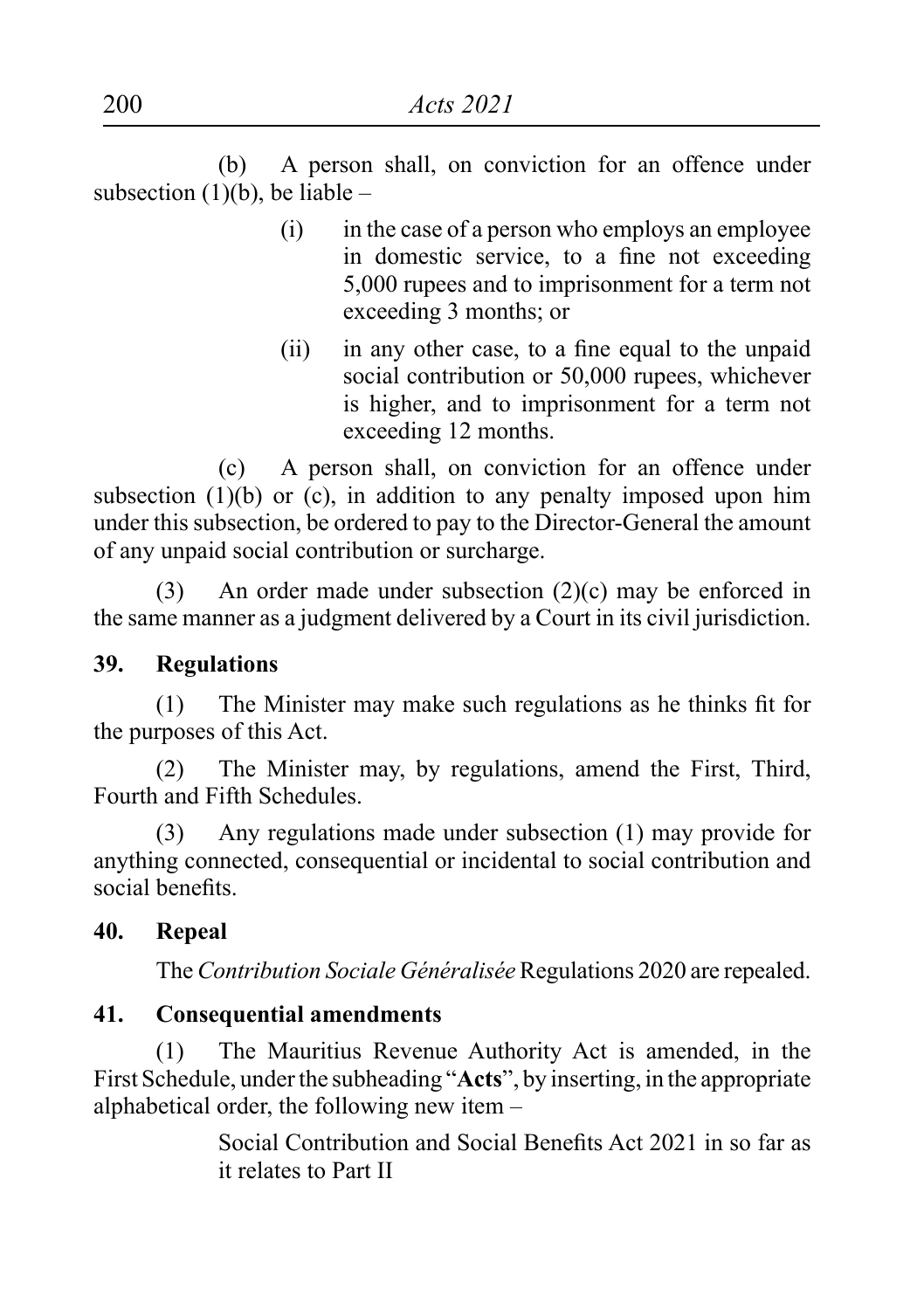- (2) The National Pensions Act is amended
	- (a) in section  $2 -$ 
		- (i) by deleting the definitions "annual earnings", "craft", "final", "industrial accident", "industrial injury", "loss of mental or physical faculty", "monthly earnings", "permanent" and "portage bill";
		- (ii) in the definition of "dependent's pension", by inserting, after the words "payable under", the words "the repealed";
		- (iii) in the definition of "disabled"  $-$ 
			- (A) in paragraph (a), by deleting the words "sections 8, 21 and 28(3)" and replacing them by the words "sections 8 and 21 and the repealed section 28(3)";
			- (B) in paragraph (b), by inserting, after the words "for the purpose of", the words "the repealed";
		- (iv) in the definition of "disablement pension", by inserting, after the words "payable under", the words "the repealed";
		- $(v)$  in the definition of "industrial injury allowance", by inserting, after the words "payable under", the words "the repealed";
		- (vi) in the definition of "orphan's industrial injury pension", by inserting, after the words "payable under", the words "the repealed";
		- (vii) in the definition of "survivor's pension", by inserting, after the words "payable under", the words "the repealed";
	- (b) in section 13, in subsection (1B)(c), by deleting the words "the benefit under Part VA or";
	- (c) by repealing sections 17D, 17E and 19;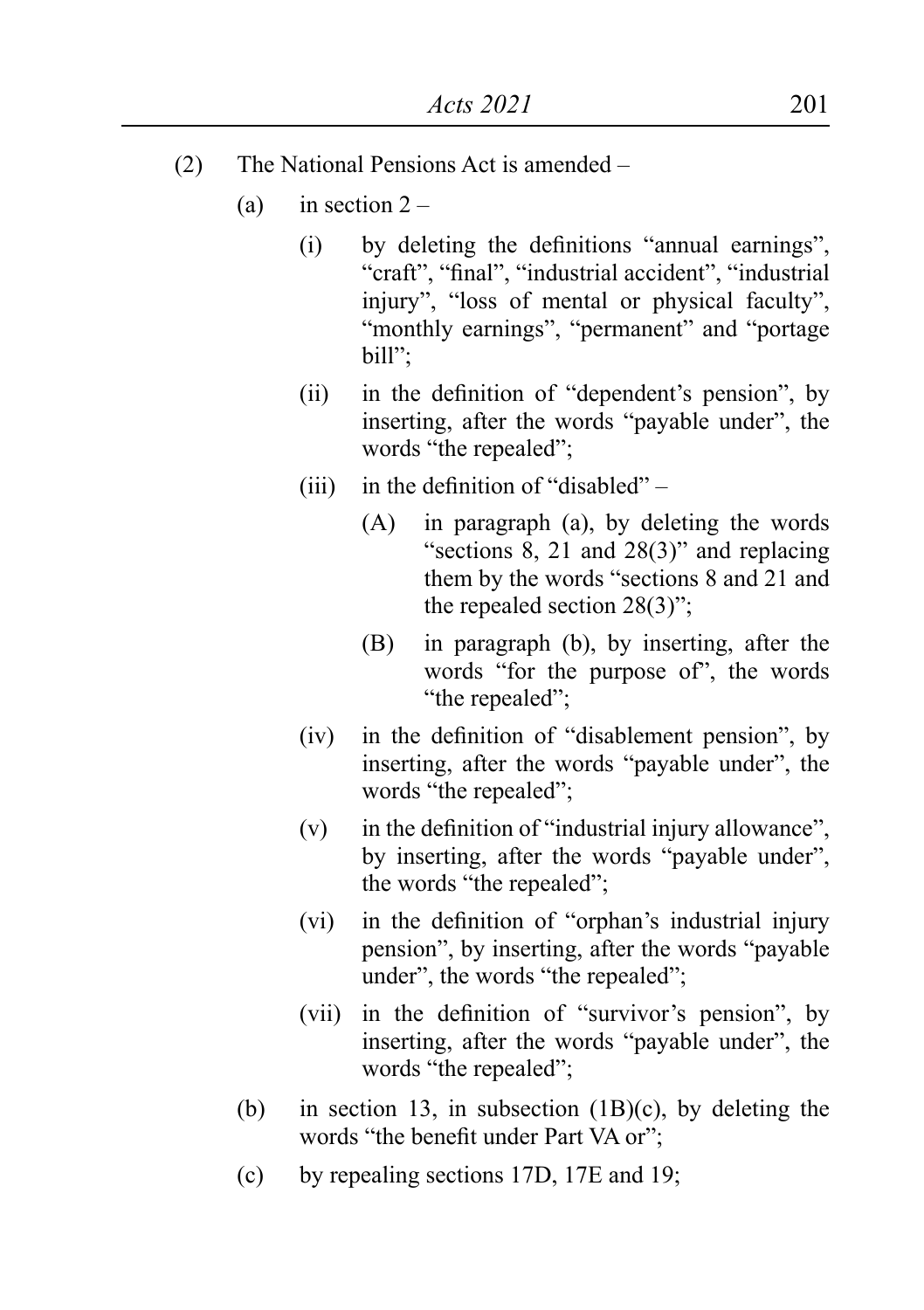- (d) by repealing Part V and VA;
- (e) in section 34, in subsection (1), by deleting the words "whether or not an employee has suffered industrial injury" and replacing them by the words "claims to social benefits under the Social Contribution and Social Benefits Act 2021";
- (f) in section  $35 -$ 
	- (i) in subsection  $(1)(a)$ , by deleting the words "except for a benefit payable under Part V,";
	- (ii) by repealing subsection  $(2)$ ;
- $(g)$  in section 36, by deleting the words "or by an interested person against the decision of the Minister" and replacing them by the words ", or by an interested person against the decision of the Minister, under this Act and the Social Contribution and Social Benefits Act 2021";
- (h) in section  $37 -$ 
	- (i) in subsection (2)(b), by inserting, after subparagraph (i), the following new subparagraph, the word "and" at the end of subparagraph (i) being deleted –
		- (ia) all sums required to pay social benefits under Part III of the Social Contribution and Social Benefits Act 2021; and
	- (ii) in subsection (3), by adding the following new paragraph, the full stop at the end of paragraph (c) being deleted and replaced by a semicolon –
		- (d) the social benefits payable under Part III of the Social Contribution and Social Benefits Act 2021.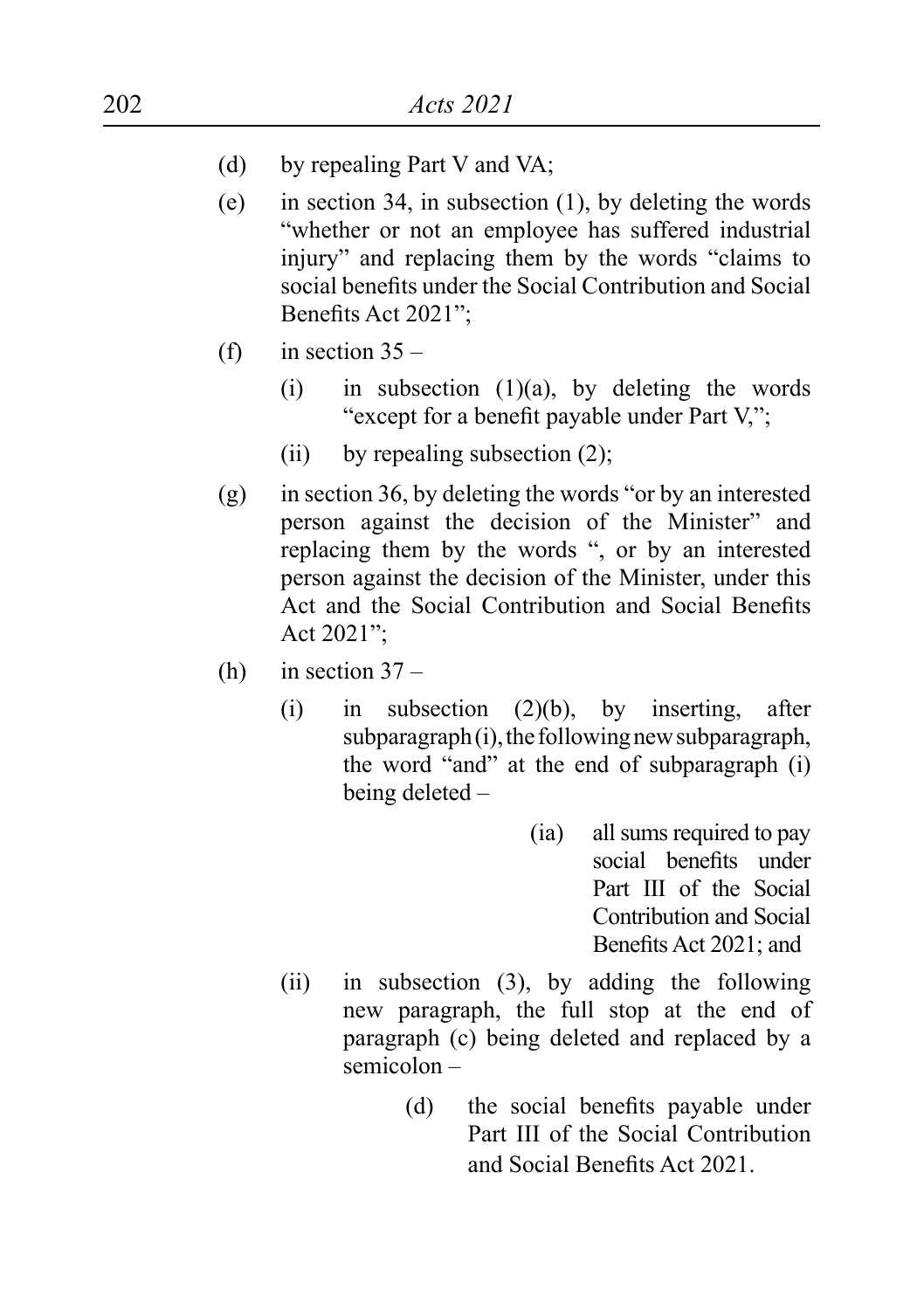- (i) in section  $42 -$ 
	- (i) in subsection  $(1)(b)$ , by inserting, after the words "survivor's pension", the words "or survivor's benefit under the Social Contribution and Social Benefits Act 2021";
	- (ii) in subsection  $(2)$ 
		- (A) by inserting, after the words "entitled to a survivor's pension", the words "or to the survivor's benefit under the Social Contribution and Social Benefits Act 2021":
		- (B) by adding the following new paragraph, the comma at the end of paragraph (c) being deleted and replaced by the words "; or" and the word "or" at the end of paragraph (B) being deleted –
			- (d) the survivor's benefit under the Social Contribution and Social Benefits Act 2021,
- (j) in section 44, in subsection (3), by inserting, after the words "payable under", the words "the repealed";
- (k) in section 45, in subsection (1), by inserting, after the words "payable under", the words "the repealed";
- (1) in section  $45A -$ 
	- (i) by inserting, after the words "payable under", the words "the repealed";
	- (ii) in subsection (5), by inserting, after the words "specified in", the words "the repealed";
- (m) by repealing sections 45I and 45K.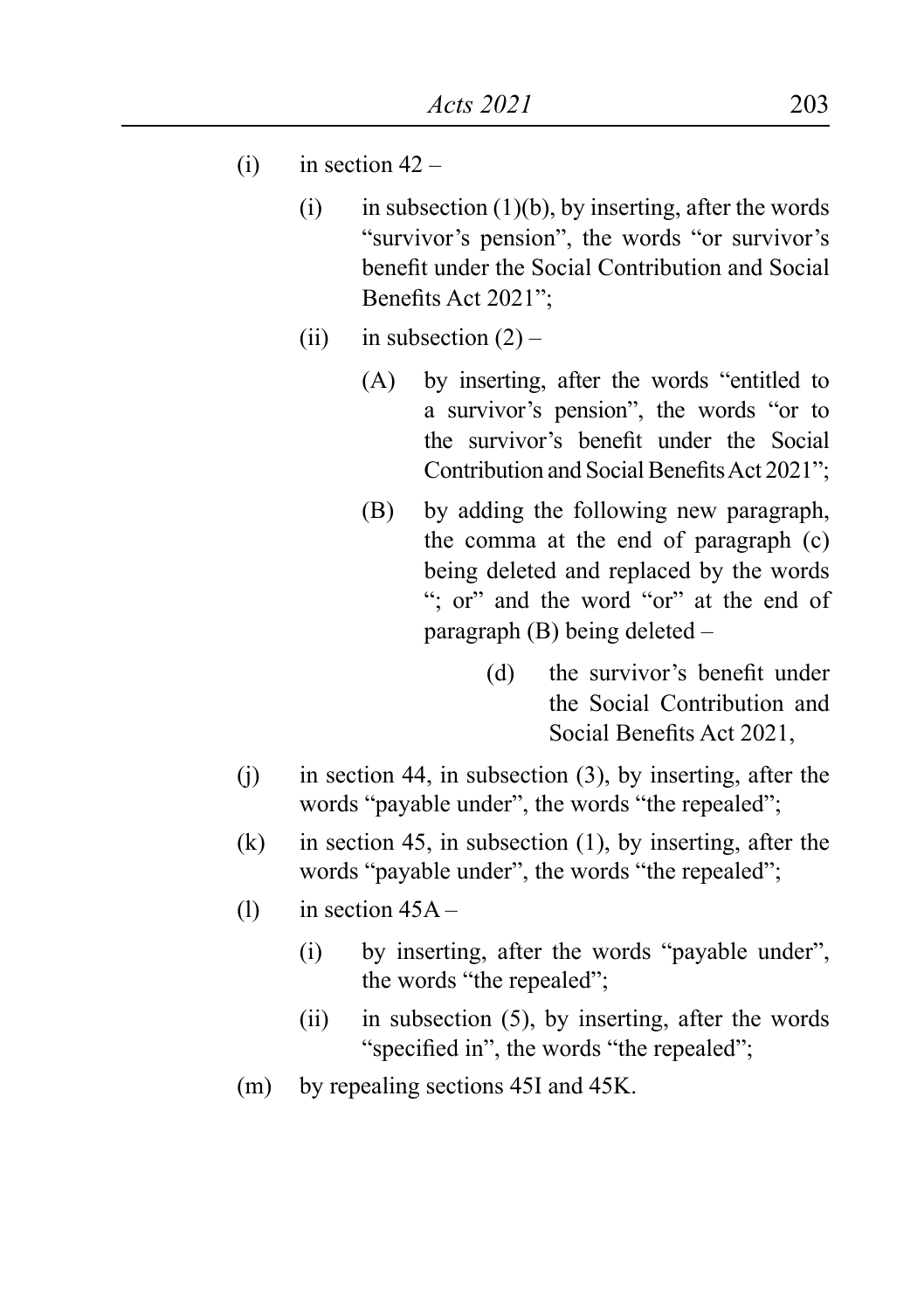(3) The Sugar Industry Pension Fund Act is amended, in section 4(3), by repealing paragraph (c) and replacing it by the following paragraph –

> (c) an employee whose monthly remuneration does not exceed the ceiling specified in paragraph (a) of the Fifth Schedule to the National Pensions Act;

#### **42. Transitional provisions and savings**

(1) Any *contribution sociale généralisée* made under the repealed *Contribution Sociale Généralisée* Regulations 2020 shall be deemed to –

- (a) be the social contribution payable under section 3 of this Act; and
- (b) have been paid under this Act.
- (2) Where, on the commencement of section  $4(1)(a)$  and  $(b)$ 
	- (a) a public sector employee earns, in a month, remuneration not exceeding the amount specified in Part II of the First Schedule, his employer shall, notwithstanding that section and until such time, and in relation to such category of public sector employee, as may be prescribed, pay, on his behalf and in respect of that month, the social contribution at the rate of 4.5 per cent of that remuneration;
	- (b) a public sector employee earns, in a month, remuneration exceeding the amount specified in Part II of the First Schedule, his employer shall, notwithstanding that section and until such time, and in relation to such category of public sector employee, as may be prescribed, pay, on his behalf and in respect of that month, the social contribution at the rate of 9 per cent of that remuneration.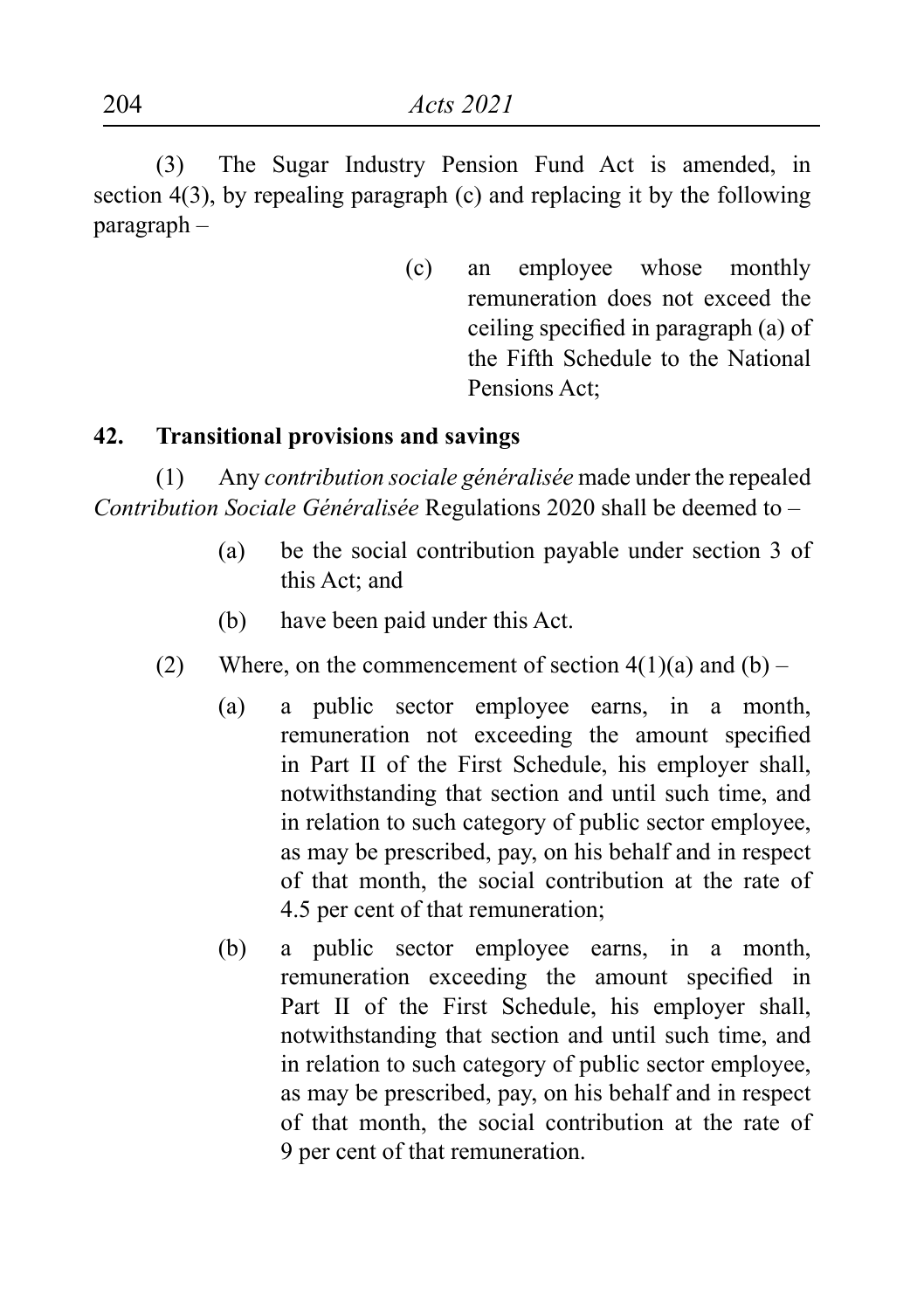(3) Any industrial injury pension paid to a person under the repealed Part V of the National Pensions Act prior to the commencement of this subsection shall, on the commencement of this subsection, continue to be paid to the person under the repealed Part V of the National Pensions Act until the person ceases to be entitled to that pension.

(4) A person who is paid an industrial injury pension under the repealed Part V of the National Pensions Act shall, in respect of the industrial injury which entitled him to that industrial injury benefit, not be entitled to any industrial benefit payable under this Act.

#### **43. Commencement**

(1) Subject to this section, this Act shall come into operation on 1 September 2021.

(2) Sub-part II of Part III shall come into operation on 1 July 2023.

(3) Sub-part III of Part III, except in relation to a self-employed, and section 41(3) shall be deemed to have come into operation on 1 September 2020.

Passed by the National Assembly on the twenty seventh day of July two thousand and twenty one.

 $\overline{\phantom{a}}$  , where  $\overline{\phantom{a}}$ 

 **Bibi Safeena Lotun (Mrs)** *Clerk of the National Assembly*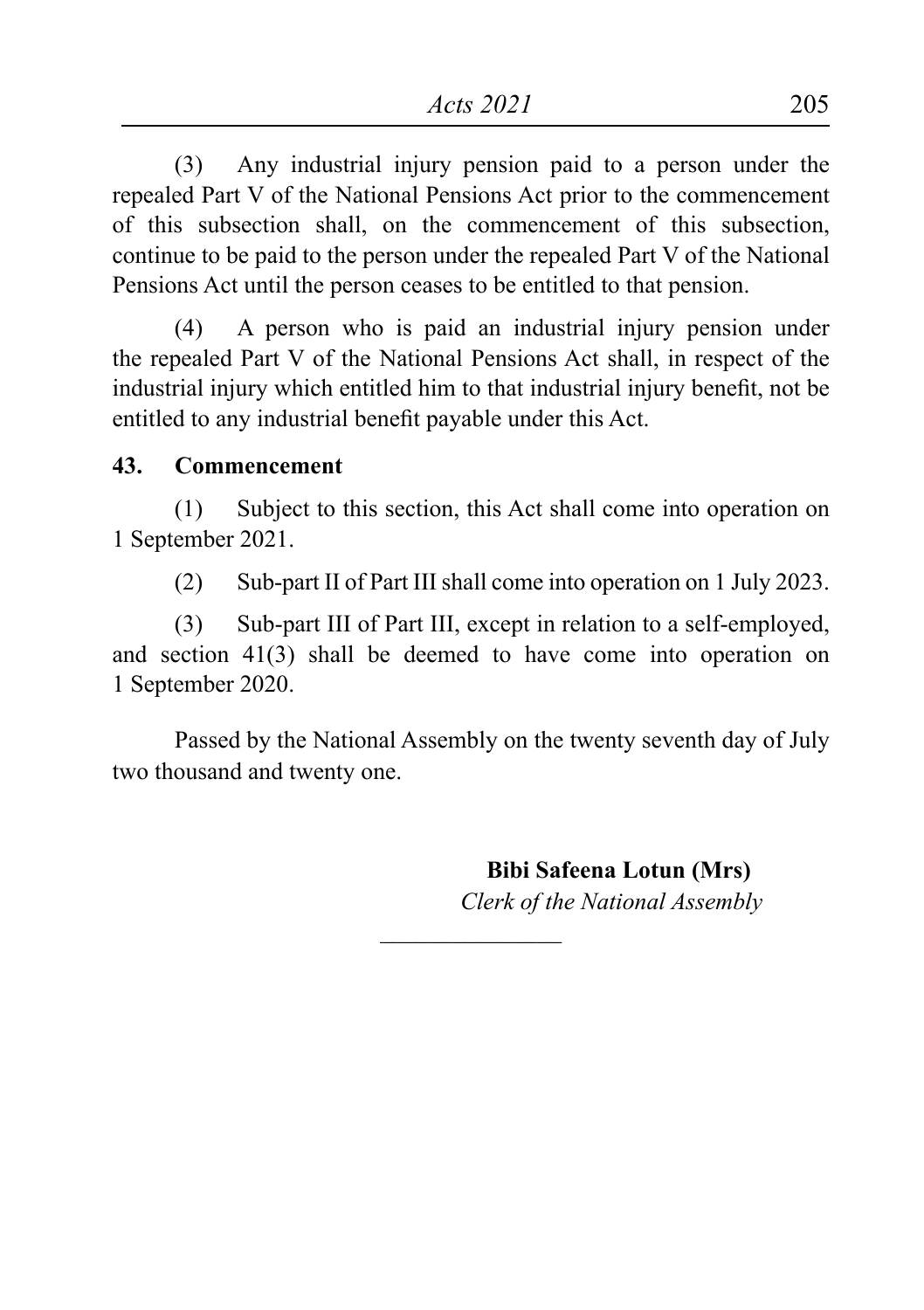#### **FIRST SCHEDULE**

[Sections 2, 4 and  $42(2)$ ]

# **AMOUNT OF EARNINGS**

# **PART I**

600,000 rupees

# **PART II**

50,000 rupees

# **PART III**

3,000 rupees

# **PART IV**

10,000 rupees  $\overline{\phantom{a}}$  , where  $\overline{\phantom{a}}$ 

#### **SECOND SCHEDULE** [Section 2]

# **RETIREMENT BENEFIT**

 $\overline{\phantom{a}}$  , where  $\overline{\phantom{a}}$ 

**(Rs)**

Amount of monthly retirement benefit 4,500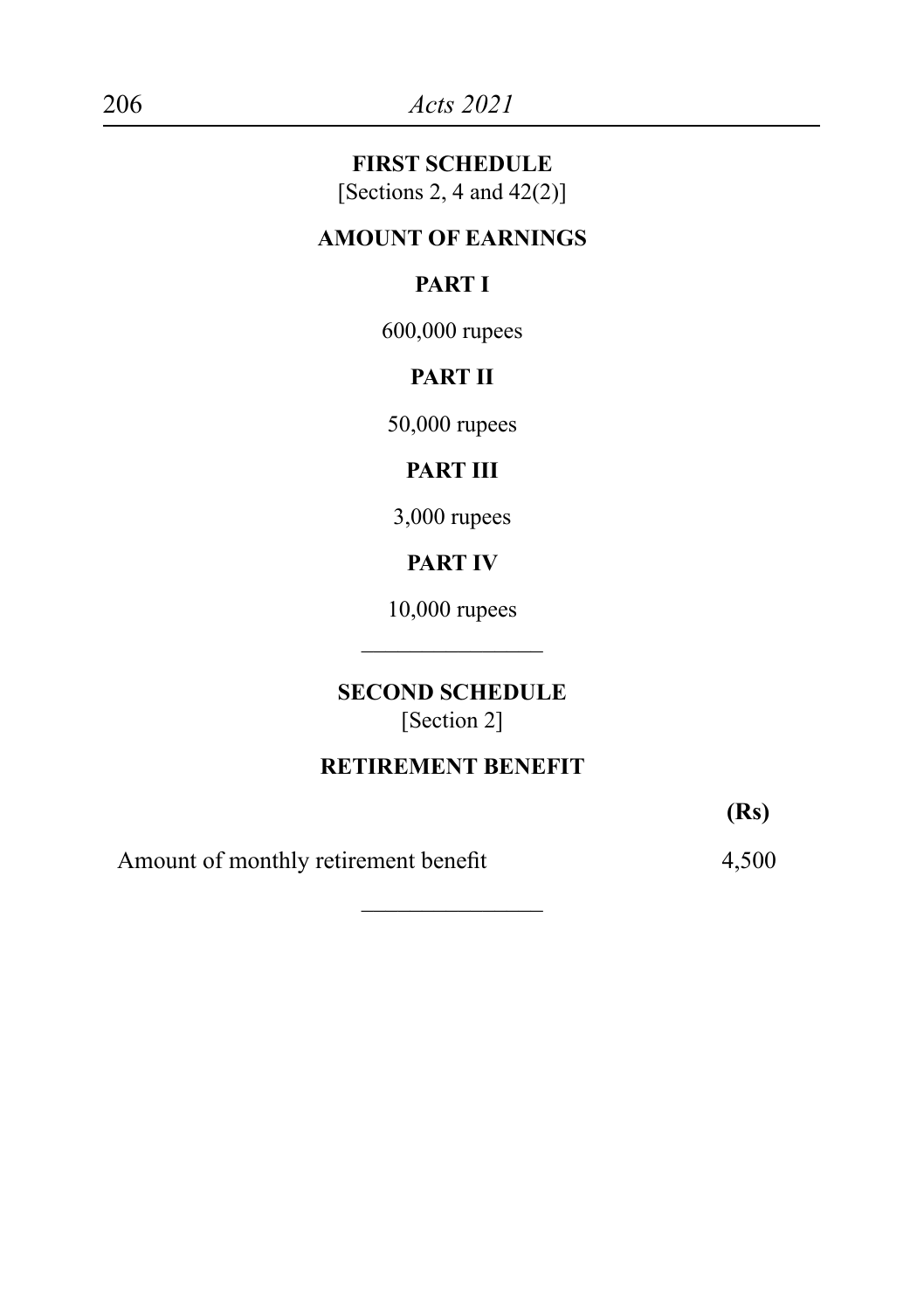#### **THIRD SCHEDULE**

[Sections  $19(2)(b)(ii)$  and  $20(2)(a)$ ]

#### **COMPUTATION OF LUMP-SUM**

#### **PART I**

#### **Lump-sum computed as follows –**

50% x (Retirement Benefit x 13 months) x (Average Life Expectancy – Retirement Age or Age at which the citizen leaves the country, whichever is higher)

#### **PART II**

#### **Lump-sum computed as follows –**

50% x (Retirement Benefit x 13 months) x [(Average Life Expectancy – Retirement Age or Age at which the non-citizen leaves the country, whichever is higher) or Years of Contribution, whichever is lower]

#### **FOURTH SCHEDULE**

 $\overline{\phantom{a}}$  , where  $\overline{\phantom{a}}$ 

 $[Section 21(3)]$ 

#### **REMUNERATION REGULATIONS**

- **1.** The Blockmaking, Construction, Stone Crushing and Related Industries (Remuneration) Regulations 2019
- **2.** The Public Transport (Buses) Workers (Remuneration) Regulations 2019
- **3.** The Salt-Manufacturing Industry (Remuneration) Regulations 2019
- **4.** The Sugar Industry (Agricultural Workers) (Remuneration) Regulations 2019
- **5.** The Sugar Industry (Non-Agricultural Workers) (Remuneration) Regulations 2019

 $\frac{1}{2}$ 

**6.** The Tea Industry Workers (Remuneration) Regulations 2019